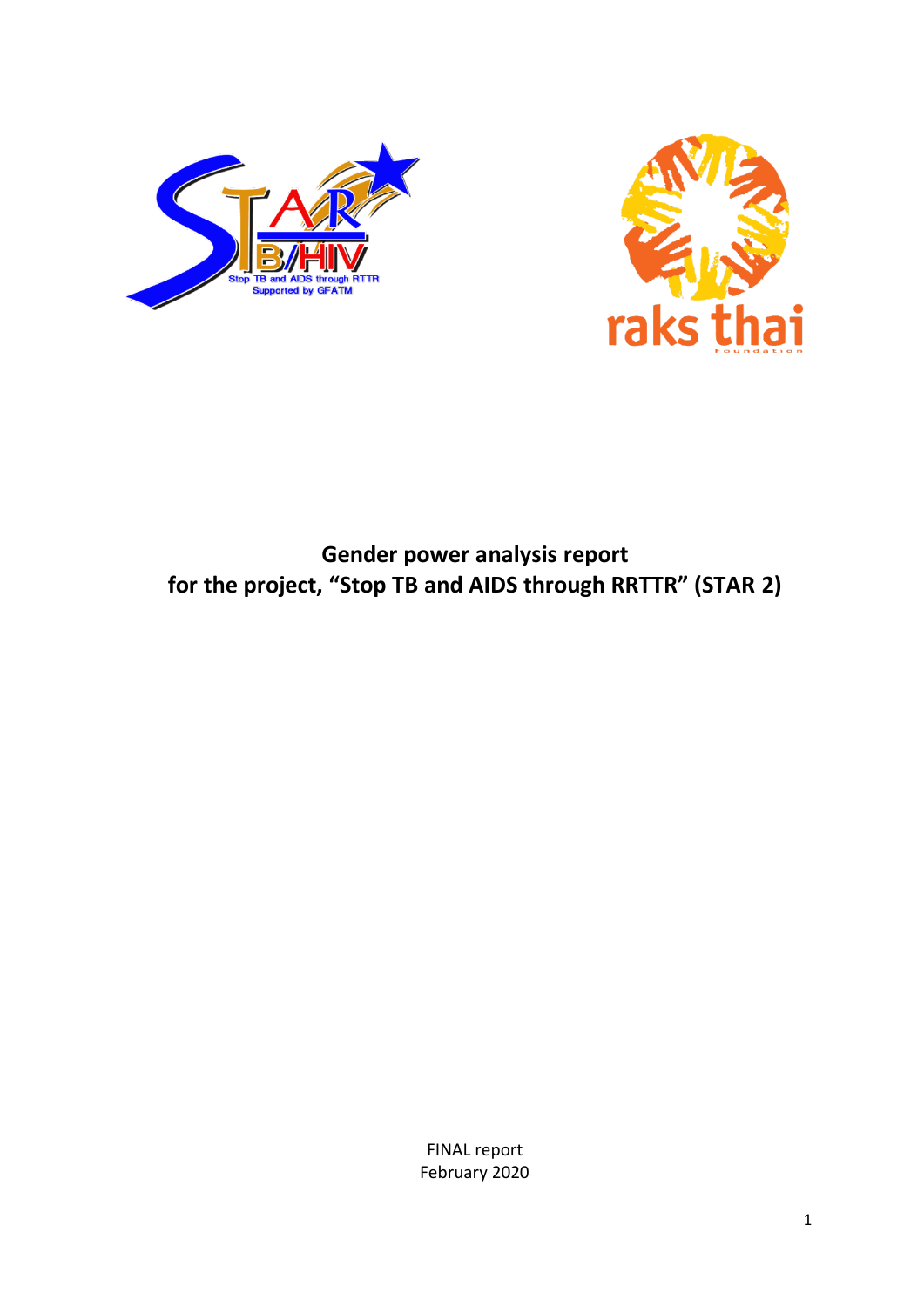### **Prepared for**:

Rak Thai Foundation

#### **Prepared by**: My Linh Nguyen, Gender Advisor CARE Australia E-mail[: my-linh.nguyen@care.org.au](mailto:my-linh.nguyen@care.org.au)

### **Acknowledgements**

Funding from the Global Fund supported the Gender Power Analysis (GPA) of the STAR 2 program in Thailand. The GPA is led by Nisanee Chaiprakobwiriya, Raks Thai Foundation's Gender Focal Point and Research and M&E Officer of the Design, Monitoring, Evaluation & Learning Team, Program Quality Department, Raks Thai Foundation, with technical support from My Linh Nguyen, Gender Advisor of CARE Australia.

Data collection and field reports were completed by local data collectors under supervision of following staff from Program Quality Department of Raks Thai Foundation:

- Nisanee Chaiprakobwiriya, Research and M&E Officer (DMEL Team)
- Ob-orm Utthasit, Program Assistant (MSM-TG Populations)
- Alistair Shaw, Senior Program Officer (DMEL Team)

The GPA process received valuable technical support from Elizabeth Cowan, Global Gender Cohort Coordinator. Megan Williams, Gender and Program Quality Advisor, CARE International in Vanuatu kindly supported in editing the language and provided further insights based on her experience in developing the gender strategy for STAR 2.

### **Disclaimer**

The Global Fund funded this publication. The views expressed in this publication are the author's alone and are not necessarily the views of the Global Fund.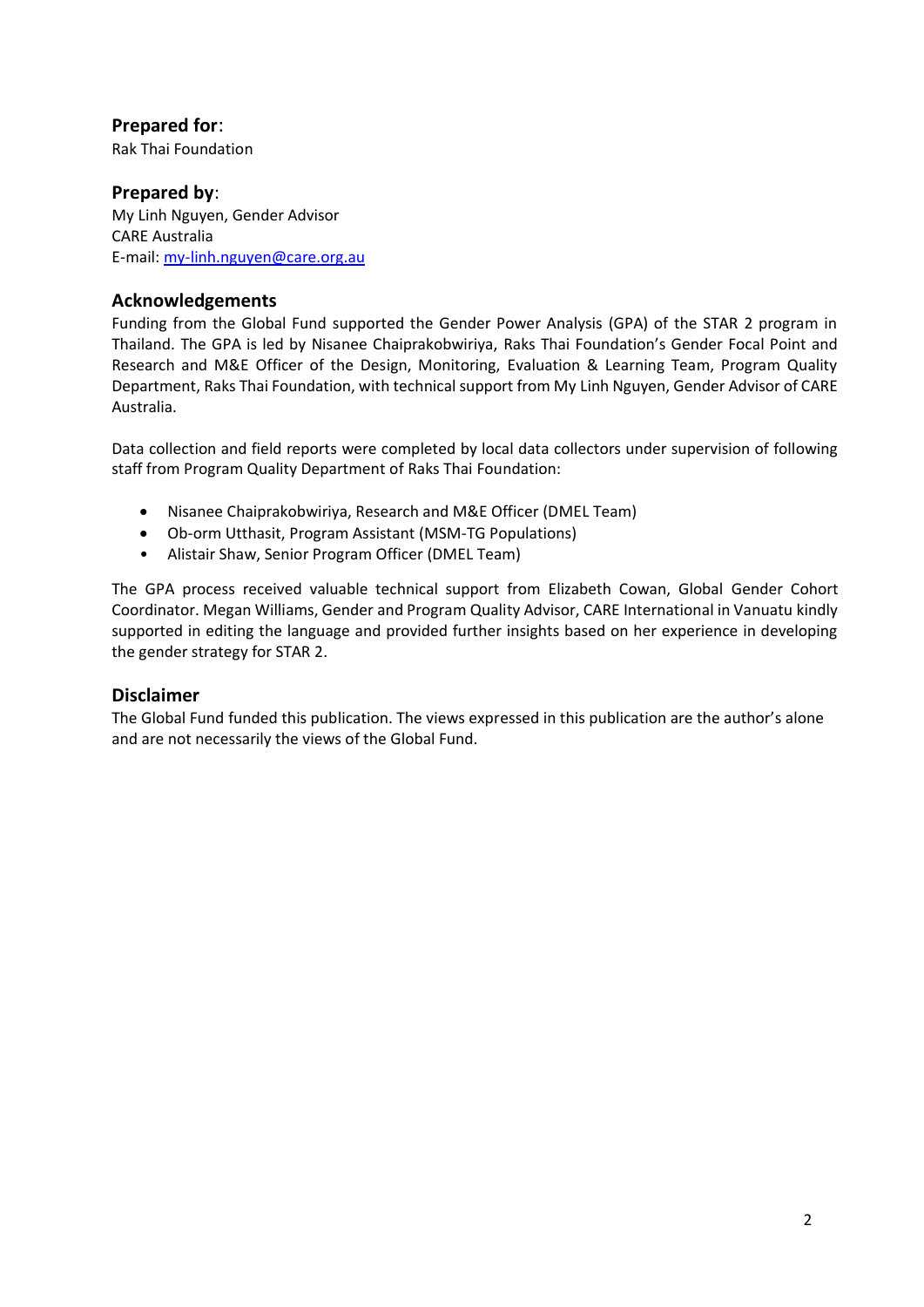#### TABLE OF CONTENT

# Contents

| Area of inquiry 3: Perceptions toward gender-based violence (GBV), gender and sexual identity17 |  |
|-------------------------------------------------------------------------------------------------|--|
|                                                                                                 |  |
|                                                                                                 |  |
|                                                                                                 |  |
|                                                                                                 |  |
|                                                                                                 |  |
|                                                                                                 |  |
|                                                                                                 |  |
|                                                                                                 |  |
|                                                                                                 |  |
|                                                                                                 |  |
|                                                                                                 |  |
|                                                                                                 |  |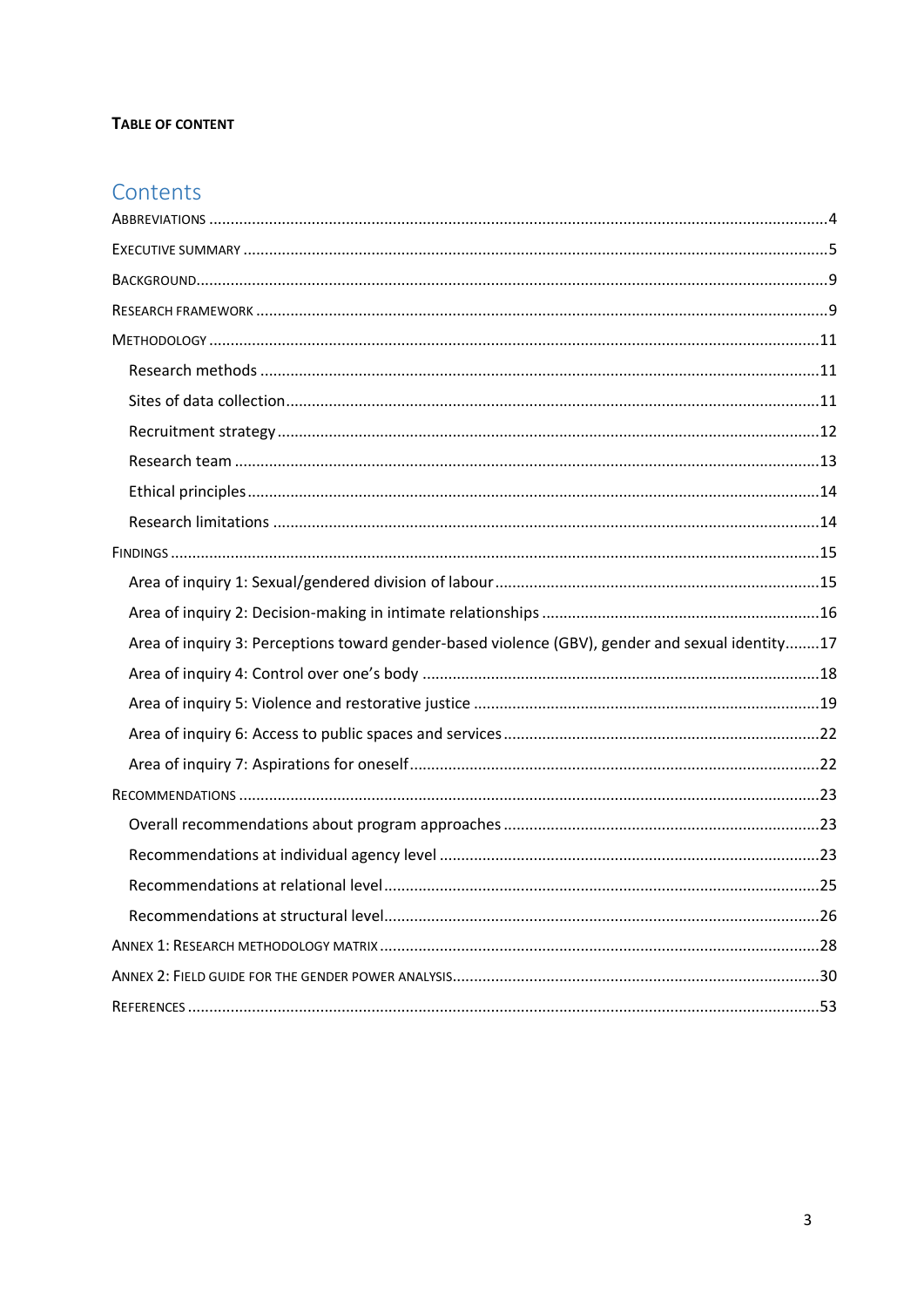#### <span id="page-3-0"></span>**ABBREVIATIONS**

| Design, Monitoring, Evaluation & Learning | DMEL         |
|-------------------------------------------|--------------|
| Focus group discussion                    | FGD          |
| Gender-based violence                     | GBV          |
| Gender power analysis                     | GPA          |
| In-depth-interview                        | IDI          |
| Men who have sex with men                 | <b>MSM</b>   |
| Migrant workers                           | MW           |
| Pre-exposure prophylaxis                  | PrPE         |
| Prevention from sexual harassment,        | <b>PSHEA</b> |
| exploitation and abuse                    |              |
| Retain, Recruit, Test, Treat, Retain      | RRTTR        |
| Transgender people                        | TG           |
| Tuberculosis                              | тв           |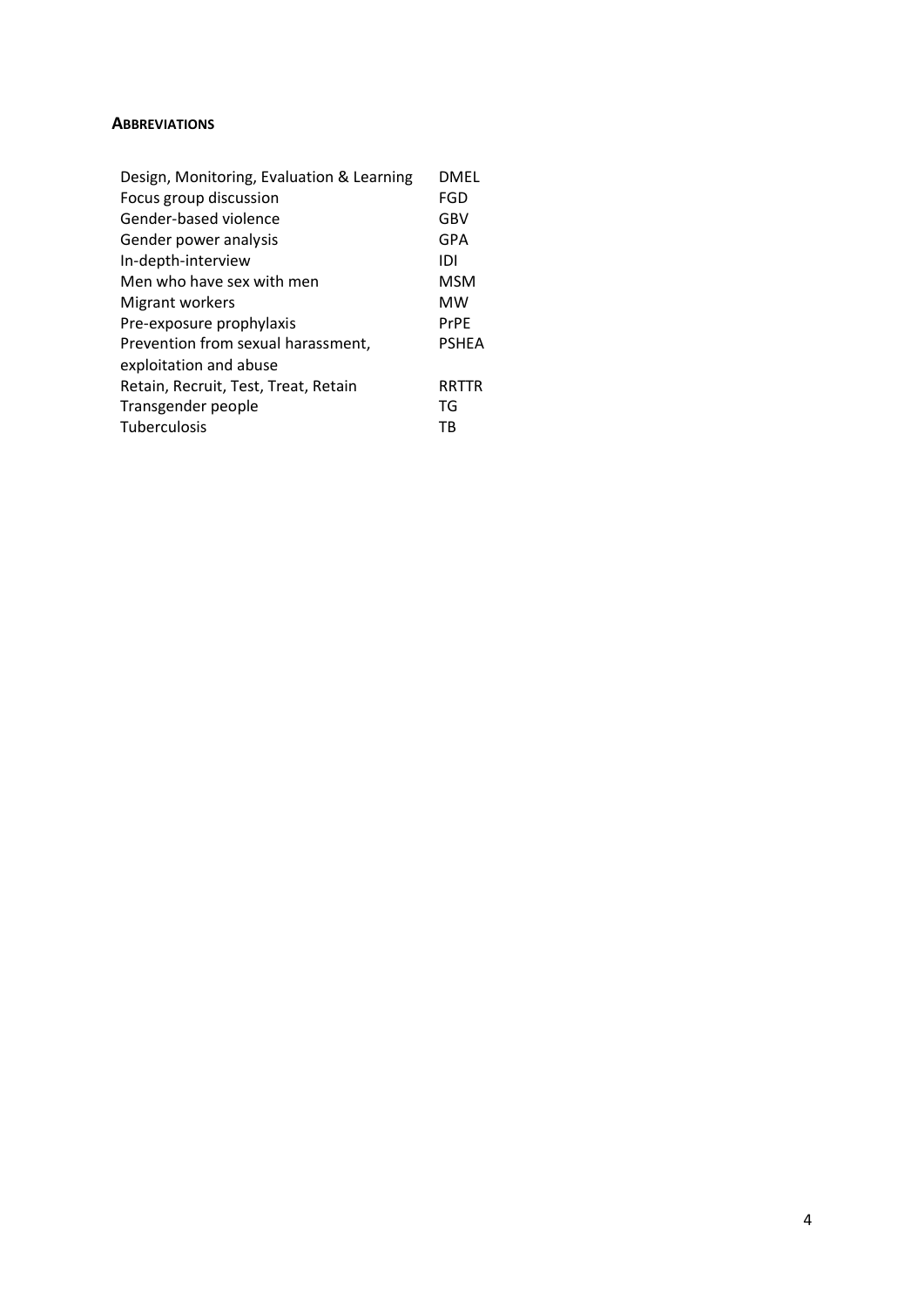#### <span id="page-4-0"></span>**EXECUTIVE SUMMARY**

Raks Thai, as Principal Recipient of the Global Fund for the STAR-2 program (2018-2020), conducted a gender power analysis (GPA) with the purpose of gaining a deeper understanding about gender barriers, including those surrounding GBV that may prevent key populations (e.g. men who have sex with men (MSM), transgender women (TG) and migrant workers (MW)) from accessing HIV/TB services. Specific objectives of the GPA are to:

- 1. understand how gender inequalities affect key populations to access services
- 2. understand how key populations have negotiated social norms, power and identity with key stakeholders when accessing services
- 3. provide data to inform the development of a gender action plan which will strengthen gender equality results of existing interventions and inform the design of the new funding allocation cycle.

The research framework and questions were designed based on the CARE International Good Practices Framework on Gender Analysis. The GPA collected and analysed both secondary and primary data. Primary data was collected using qualitative methods in seven provinces: Phitsanulok, Chiang Mai, Rayong, Chonburi, Samut Sakhon, Nakorn Si Thammarat and Song Kla. In total, the research reached 101 participants (44 male and 57 female) who were key populations, service providers and NGO staff including some with diverse genders or sexual identities.

This research followed standard ethical principles including voluntary participation, informed consent, confidentiality, privacy, the right to skip questions or to stop at any time during the research and to refuse to participate in this research without bearing any consequences.

#### **KEY FINDINGS AND RECOMMENDATIONS**

#### **Overall recommendations about program approaches**

Recommendation 1: For the current and future program interventions, Raks Thai and its local partners are recommended to apply social norm change approaches and tools such as Social Analysis and Action (SAA) and Social Norm Analysis Plot (SNAP) Framework.

Recommendation 2: To strengthen community health systems, the Community Score Card (CSC) approach, a two-way and ongoing participatory tool for feedback, planning, and improving services could be introduced in the next phase of the STAR program.

Recommendation 3: Raks Thai could consider strengthening alliance with LGBT groups to advocate for better recognition, implementation and protection of human rights including LGBT rights by formal institutions in health care and law enforcement institutions.

#### **Findings and recommendations at individual agency level**

Key findings: Key populations such as male and female migrant workers and transgender women have upheld gendered social norms with regard to gender sexual roles and values in intimate relationships. Consequently, women have little time to take care of themselves and refrain from talking about sexual pleasure, safe sex and condom use. They were expected to accept violence, including meeting the sexual demands of their partners even when they did not want sex.

 $\triangleright$  Recommendation 4 and 5: Program interventions could facilitate discussions among key populations to challenge gendered social norms: 1) the perception of femininity and beauty among transgender women; 2) the perception of migrant men about women's role and values in intimate relationship; 3) the perception about masculinity and GBV among MSM.

Key findings: The vulnerability to GBV among MSMs was due to a power imbalance between age groups and also lack of power to negotiate with employers who, in some cases, were perpetrators as well. Some MSM experienced violence due to multiple identity and structural inequalities such as social norms and expectations about men and masculinity.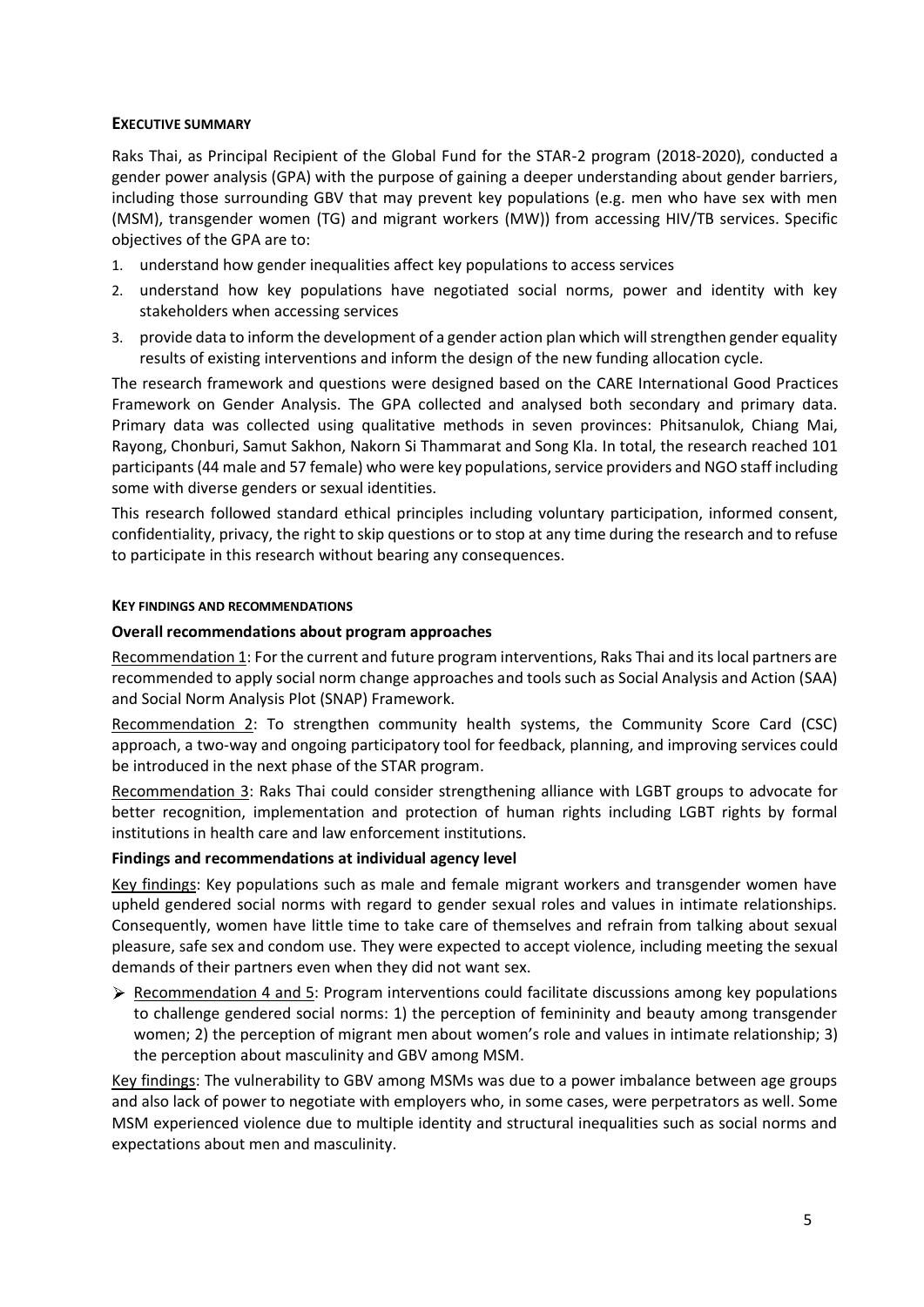$\triangleright$  Recommendation 6: Facilitate reflection among MSM to explore the social construction of masculinity from perspectives of intersectionality and fluidity of gender and sexuality. Discussions can include the following topics: the differences between sexual orientation, identity and behaviours, why some sexual orientations and identities are stigmatised by the binary heterosexual lens of masculinity and femininity.

Key findings: The perception of masculinity among MSM has found to be influential on the level of responding to GBV incidence and the decision to seek support. In this research, a MSM student denied the fact that he faced violence because of the social belief that men could not be raped. If he reported this incident, he might not be considered a man.

 $\triangleright$  Recommendation 7: Facilitate reflection among MSM to challenge perceptions of masculinity with regard to GBV which will help MSM to recognise that not all men are in positions of power. Men with multiple risk behaviours and identities can be vulnerable to GBV. When MSM deny the fact that they can be vulnerable to violence, they will feel reluctant to report violence experience or delay seeking support services.

Key findings: A small number of migrant men and women shared that they were aware about safe and consent sex and wanted to wear condoms for HIV/STI infection. Yet, both men and women did not feel comfortable to talk about sensitive topics.

 $\triangleright$  Recommendation 8: Migrant men and women need support to strengthen their communication skills so they will feel more comfortable to talk about sexual desire and expectations during their sexual relationship. It will help them find it easier to negotiate whether or not and when they want to have sex and use condoms.

Key findings: Most migrant workers and employers were not aware of which organisations provided GBV services. Neither did they know about the referral system and relevant policies on GBV prevention and response.

 $\triangleright$  Recommendation 9: Migrant workers need to access more information about their rights, the right to live free from violence, the right to receive information about GBV services, the right to access health and support services. Migrant workers, particularly women, need to access more information about HIV/TB prevention and treatment services.

Key findings: Transgender women experienced various forms of violence, both from family members and people in the public. Violence and discrimination were contributing factors to low access to HIV/TB information, treatment and support services.

 $\triangleright$  Recommendation 10: Provide a safe space for transgender women to learn more about GBV and how to access information about GBV services and to create supportive networks and opportunities to support each other to heal.

Key findings: Health service providers in public hospitals had experience in providing HIV/TB services but still held biases and were judgemental towards people with diverse gender and sexual identities. For example, many heath staff perceived MSM and transgender as those who were easy to sex.

 $\triangleright$  Recommendation 11: Health service providers need training on gender and sexuality, particularly about diverse gender and sexual identity, the difference between sexual orientation and behaviours. They need to gain skills about how to provide quality HIV/TB services in response to specific needs of each individual, not according to the gender of clients, based on their appearance.

Key findings: Health service providers and staff working in NGO drop-in centres had a limited understanding of GBV and lack of skills in assessing GBV incident among clients. Most of them had not received appropriate training in providing quality GBV services.

 $\triangleright$  Recommendation 12: Build the GBV capacity of staff of Raks Thai, its local partners and health service providers to understand: forms of GBV; vulnerability of key populations to GBV; and underlying causes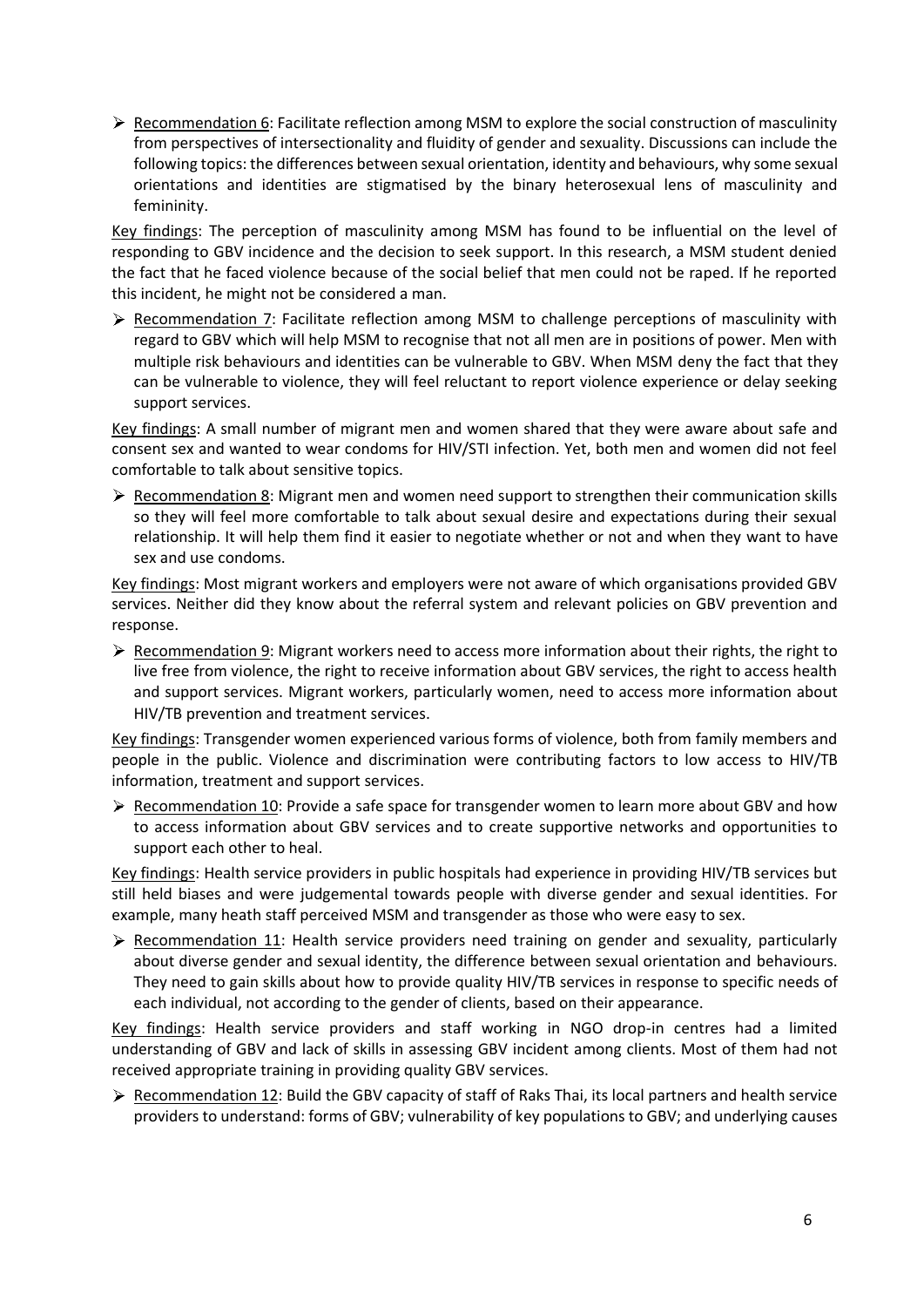of GBV. Staff need to strengthen their skills in providing GBV services according to internationally recognised standard operating procedures for gender-based violence prevention and response.<sup>1</sup>

#### **Findings and recommendations at relational level**

Key findings: Due to the privilege of being men in a patriarchal society and having legal identification documents to work in Thailand, men had more power than women in making decisions for family issues, including accessing to HIV/TB and GBV services.

- $\triangleright$  Recommendation 13: Facilitate discussions between migrant couples exploring gender sexual norms and each other's expectations, how they can build respectful relationships and a shared vision for a happy family or happy relationship, how they can develop and review action plans to share productive and reproductive responsibilities.
- $\triangleright$  Recommendation 14: Support migrant women access income generation opportunities so they can become economically independent and have more power to negotiate with husbands (or partners) about household work, condom usage or access to services.

Key findings: Employers of migrant workers must be accountable for ensuring the right to access to HIV/TB and GBV information and services of their employees. However, there is little engagement of this important stakeholder in this research as well as in current interventions of the STAR 2 program.

 $\triangleright$  Recommendation 15: Where possible, advocate to employers to provide information on HIV/TB services and GBV prevention to employees using the evidence that is available about the benefit of having a healthy and respectful workplace which will reduce the number of waste hours, increase productivity and the loyalty of employees.

Key findings: Transgender women and MSM experienced various forms of violence and discrimination, both from family members and by public people.

 $\triangleright$  Recommendation 16: Reduce stigma and discrimination within families and set up a network of family members of LGBT community. Family members can share their experience of accepting and providing support to sexual minority groups which could either be online (e.g. social networks) or off-line (clubs).

Key findings: Dormitory owners, mamas of entertainment establishments and law enforcement staff are powerful stakeholders. In some cases, they can be the ones who offer help to key populations. In other cases, they can use their power to be perpetrators against key populations who have almost no power to negotiate. Yet, their engagement in current interventions was limited.

- $\triangleright$  Recommendation 17: Engage dormitory supervisors in HIV interventions and continue strengthening the relationship with mamas from existing interventions.
- $\triangleright$  Recommendation 18: Engage law enforcement staff for more effective HIV prevention and response. There are many levels of engagement. Raks Thai and its partners can consider building relationships with police personnel, organising sensitisation workshops about gender, sexuality and GBV, or advocacy for LGBT rights by engaging police personnel who are openly gay.

Key findings: Migrant workers, particularly illegal migrants rely heavily on support from local NGOs. It is possible that some development workers might take the advantage of their power position to abuse migrant workers.

- $\triangleright$  Recommendation 19: All NGO staff, outreach and community workers should receive training on child protection (CP) and prevention of sexual harassment, exploitation and abuse (PSHEA). In order to continue the learning process, Raks Thai can consider organising quarterly or biannual events where project participants could share their experience in applying PSHEA policy from "do no harm" perspective and learning from changing gendered social norms when working with key populations.
- $\triangleright$  Recommendation 20: CARE International has just introduced guidance for creating and managing effective feedback and accountability mechanisms.<sup>1</sup> The guidance provides tools and practical

<sup>1</sup> For example, global GBV standard operating procedures for health sector to respond to GBV, access at [https://www.humanitarianresponse.info/sites/www.humanitarianresponse.info/files/documents/files/SOP%2](https://www.humanitarianresponse.info/sites/www.humanitarianresponse.info/files/documents/files/SOP%20Final.pdf) [0Final.pdf](https://www.humanitarianresponse.info/sites/www.humanitarianresponse.info/files/documents/files/SOP%20Final.pdf)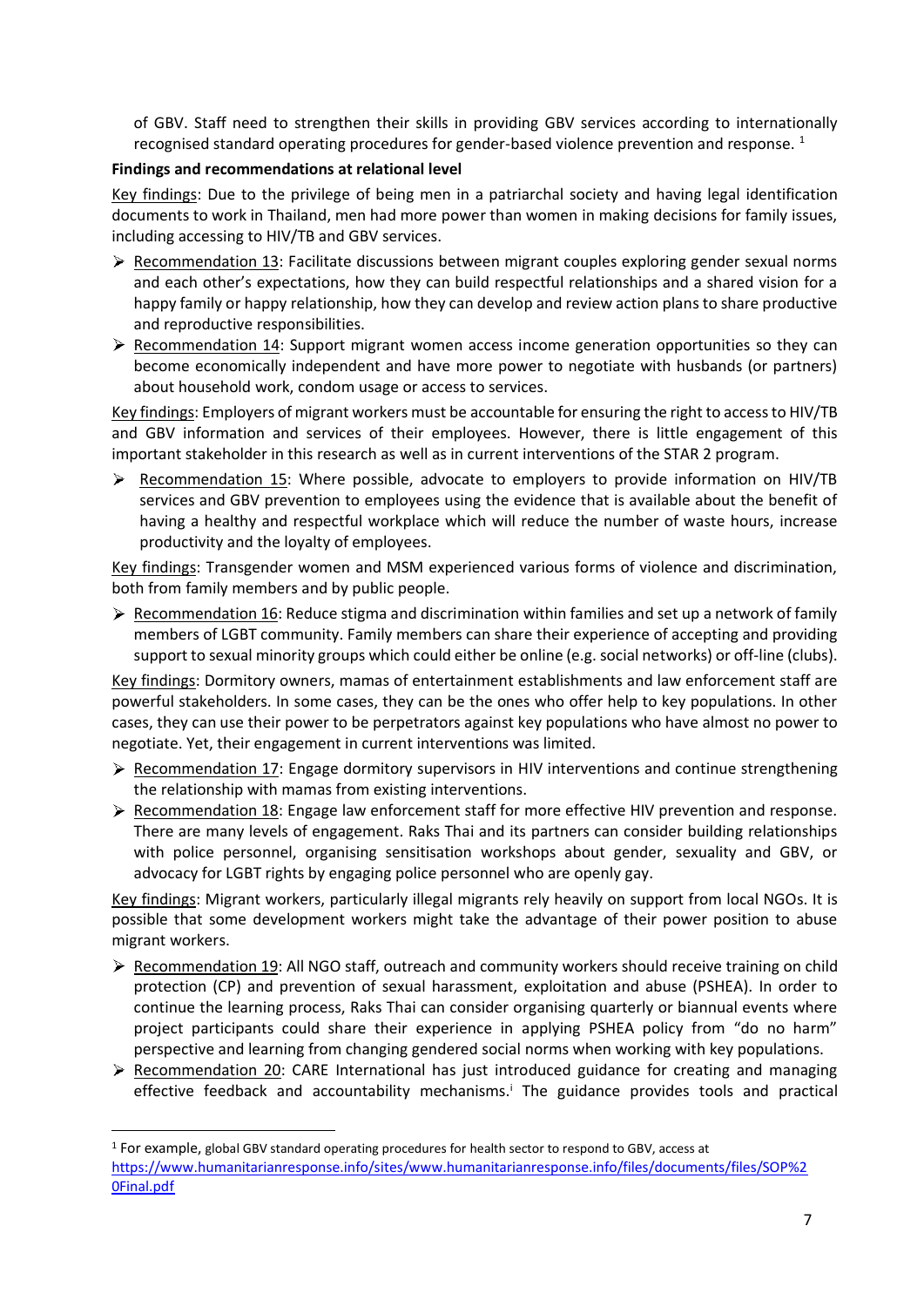examples that Raks Thai teams and partners can use and adapt to their specific context as they develop, implement and manage an effective feedback and accountability mechanisms.

#### **Findings and recommendations at structural level**

Key findings: Restrictive gendered social norms about masculinity and femininity are the underlying causes of social inequalities, discrimination and violence towards key populations. At the same time, men and women with diverse gender and sexual identities have upheld such norms as a way to feel 'safe' in intimate relationships or to live with their own circumstances (e.g. in the case of a young MSM person abused by a dormitory owner). Behaviour change will not be sustainable if program interventions will only focus on social norm change at individual level.

 $\triangleright$  Recommendation 21: Program to implement social norm change interventions and communication campaigns among target groups and the wider public to change social expectations with regarding to GBV, women's roles and values, women's beauty and sexuality. Social norm change will create an enabling environment where men and women of diverse gender and sexual identity will feel comfortable to talk about their body, sexual pleasure and consensual sex.

Key findings: The STAR 2 program and its future interventions aim to address gender equality and GBV among key populations to better achieve transformative change. In order to design, implement, monitor and evaluate transformative programs, we need to build a gender transformative organisation at the same time. This requires supportive leadership and adequate resources to ensure that policies and strategies are in place to promote and implement gender transformative changes.

- $\triangleright$  Recommendation 22: Improve institutional capacity of service sites of Raks Thai and its local partners to better prevent and respond to GBV:
	- developing and implementing institutional policies which support staff delivering GBV services, for example providing training on GBV, allocate budget and time for staff to participate in training and provide opportunities for staff to practice new skills and knowledge
	- review human resource policies and standards to include GBV skills and knowledge as minimum competencies to use in recruitment and annual performance reviews
	- map GBV referral services and set up a feedback mechanism to regularly update the quality of GBV services provided by institutions in the referral list
	- amend recording systems of Raks Thai and its local partners to be inclusive of people of diverse gender and sexual identity. For example, when a man partner of a TG comes for a service, they will have their own right to self-identify as MSM, gay, heterosexual or bisexual.

Key findings: The main barriers for migrant workers to access HIV/TB and GBV prevention and support services in public institutions included language and legal identification documents.

 $\triangleright$  Recommendation 23: Raks Thai and its local partners to advocate to the government to allocate more budget for interpretation services and for providing language training to migrant workers.

Key findings: There have not been official guidelines for health sector to provide GBV prevention and response services. The lack of official guidance can pose a structural challenge for Raks Thai, its local partners and similar institutions to provide or advocate for quality and ethical services across sectors.

 $\triangleright$  Recommendation 24: The Ministry of Public Health include GBV response within the minimum standards for community-based HIV services. Raks Thai and its partners can take this opportunity to advocate for including guidelines on GBV services based on internationally recognised standard operating procedures.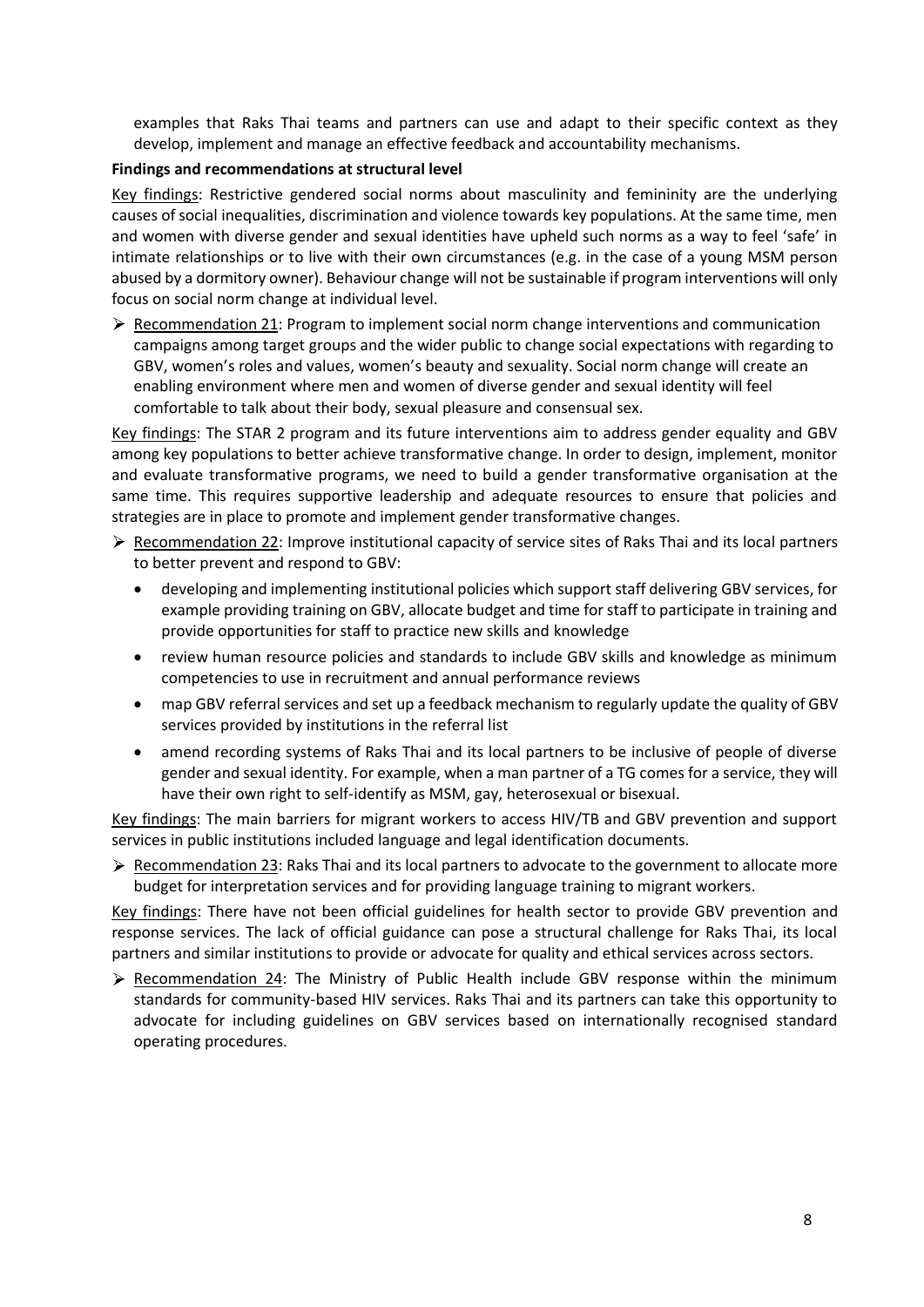#### <span id="page-8-0"></span>**BACKGROUND**

The STAR 2 program (Stop TB and AIDS through Retain, Recruit, Test, Treat, Retain - RRTTR) is funded by the Global Fund to fight AIDS, Tuberculosis and Malaria. It aims to accelerate and sustain an end to AIDS and Tuberculosis (TB) in Thailand by leveraging public-sector and civil-society partnerships to improve early and sustained access to diagnosis and treatment among key populations, e.g. men who have sex with men (MSM), transgender people (TG)<sup>2</sup> and migrant workers (MW).

Raks Thai, as Principal Recipient of the Global Fund for the STAR-2 program (2018-2020), implements activities targeting several key affected populations, and builds on the success of the previous STAR-1 (2015-2017) phase. Intervention strategies emphasize prevention and transmission of HIV among key populations by sustaining intensive behaviour change activities, appropriate use of prophylaxis and strategic use of anti-retroviral drugs. The key populations are particularly vulnerable to gender-based violence (GBV) and discrimination based on their immigration status and sexual and gender identities. Raks Thai has committed to undertake a gender power analysis (GPA) with the primary purpose of gaining a deeper understanding on gender barriers, including those surrounding GBV that may prevent key populations from accessing services. <sup>3</sup>

Specific objectives of the GPA are to:

- 1. understand how gender inequalities affect key populations to access services
- 2. understand how key populations have negotiated social norms, power and identity with key stakeholders when accessing services
- 3. provide data to inform the development of a gender action plan which will strengthen gender equality results of existing interventions and inform the design of the new funding allocation cycle.

#### <span id="page-8-1"></span>**RESEARCH FRAMEWORK**

CARE's approach to gender transformative change recognises the importance of addressing power dynamics and structures that reinforce gendered inequalities. A gender-transformative approach to development goes beyond working on the symptoms of gender inequality to address the social norms, attitudes, behaviours, and social systems that underlie them. CARE's theory of change for achieving gender equality articulates three domains for action – agency, relations and structure.  $\mathbb{I}$ 

#### Figure 1: CARE's Gender Equality Framework

### **BUILD AGENCY**

Building consciousness, confidence, self-esteem and aspirations (non-formal sphere) and knowledge, skills and capabilities (formal sphere).



### **CHANGE RELATIONS**

The power relations through which people live their lives through intimate relations and social networks (nonformal sphere) and group membership and activism, and citizen and market negotiations (formal sphere).

# **TRANSFORM STRUCTURES**

Discriminatory social norms, customs, values and exclusionary practices (non-formal sphere) and laws, policies, procedures and services (formal sphere).

 $2$  This research only targeted transgender women as they are more vulnerable to HIV/TB infection than transgender men

<sup>&</sup>lt;sup>3</sup> Following the RRTTR approach, services in this GPA include behaviour change services, use of prophylaxis, ARV drugs, early and accurate diagnosis of HIV and TB disease.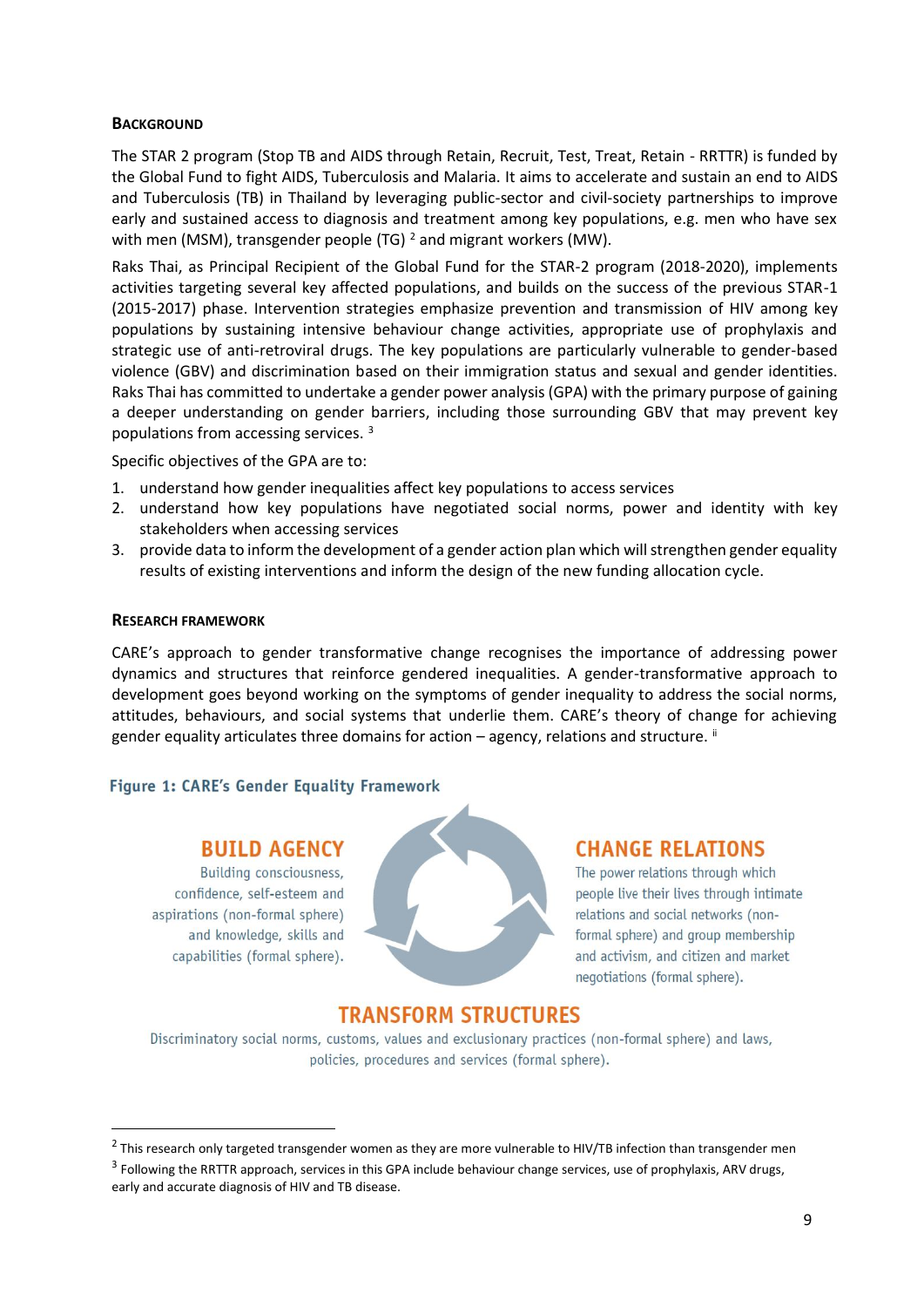Based on the CARE International Good Practices Framework on Gender Analysisii and the research objectives, this gender power analysis will focus on the following areas of inquiry:

- 1. Sexual/gendered division of labour
- 2. Decision-making in intimate relationships
- 3. Perceptions toward gender-based violence (GBV), gender and sexual identities
- 4. Control over one's body
- 5. Violence and restorative justice
- 6. Access to public spaces and services
- 7. Aspirations for oneself.

#### Table 1: Main research questions

| <b>Areas of inquiry</b>                       | <b>Main research questions</b>                                                                                                                                                                                                                                  |
|-----------------------------------------------|-----------------------------------------------------------------------------------------------------------------------------------------------------------------------------------------------------------------------------------------------------------------|
| 1. Sexual/<br>gendered<br>division of         | How do key populations (MSM, TG, female and male migrant workers) perceive<br>their gender roles and value regarding household work and caring<br>responsibilities?                                                                                             |
| labour                                        | How do social gender norms and roles (e.g. household work and caring<br>$\bullet$<br>responsibilities) affect key populations' access to services?                                                                                                              |
| 2. Decision-<br>making in                     | What are the differences in decision making power of key populations on day-<br>$\bullet$<br>to-day activities and access to services?                                                                                                                          |
| intimate<br>relationships                     | Which gender/sexual identity is likely to suffer violence resulting from conflicts<br>in decision-making? Why?                                                                                                                                                  |
|                                               | How disagreement in decision making has affected key populations to access<br>$\bullet$<br>services?                                                                                                                                                            |
| 3. Perceptions<br>toward GBV,                 | What are the perceptions of sex, love, beauty and trust among key<br>$\bullet$<br>populations?                                                                                                                                                                  |
| gender and                                    | What are the perceptions of GBV among key populations?<br>$\bullet$                                                                                                                                                                                             |
| sexual identities                             | How have these perceptions affected key populations adopt safe behaviours<br>$\bullet$<br>and access to services? What else also affect their behaviours and access to<br>services?                                                                             |
| 4. Control over<br>one's body                 | How do key populations negotiate safe and consensual sex? In which context<br>$\bullet$<br>and with whom?                                                                                                                                                       |
|                                               | What attitudes, information and skills do they need to negotiate safe and<br>consensual sex?                                                                                                                                                                    |
| 5. Violence and<br>restorative                | What have key populations done to prevent and respond to violence? What are<br>$\bullet$<br>their main strategies?                                                                                                                                              |
| justice                                       | What attitudes, information, knowledge and skills will key populations need to<br>$\bullet$<br>prevent or address violence?                                                                                                                                     |
|                                               | Which factors have also have an influence on GBV experienced by key<br>$\bullet$<br>populations? (e.g. gender sexual norms, family relationships, health and<br>economic situation, power dynamics etc.)                                                        |
|                                               | How have relevant laws and institutions prevented and responded to GBV<br>$\bullet$<br>among key populations and their partners? (main institutions: social, justice and<br>health services, NGOs and workplace)                                                |
| 6. Access to public<br>spaces and<br>services | How do key populations access services? What are factors affecting their access<br>$\bullet$<br>to services (e.g. social perception about HIV/TB, sexual and gender identity,<br>GBV experience, power relations with key actors such as police and employers)? |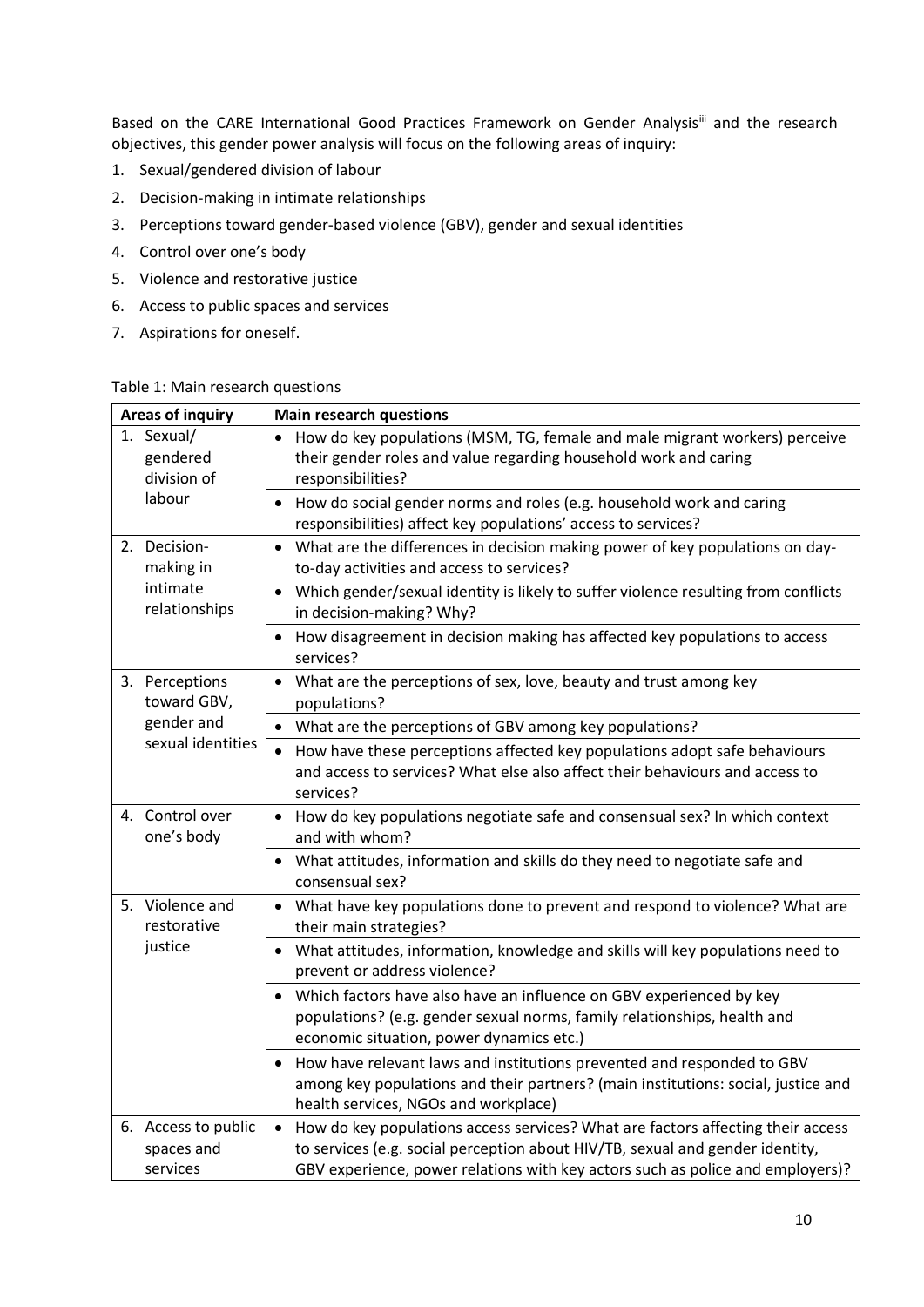| Areas of inquiry | <b>Main research questions</b>                                                                                                                                                  |
|------------------|---------------------------------------------------------------------------------------------------------------------------------------------------------------------------------|
|                  | Who (agencies or individuals) have most influence on this access, why (e.g.<br>peers, partners, healthcare professionals, NGO staff, employers, law<br>enforcement staff etc.)? |
| Aspirations for  | What are aspirations that key populations articulate for themselves?<br>٠                                                                                                       |
| oneself          | How do the aspirations for themselves reflect or contrast social gender norms?                                                                                                  |
|                  | How would key populations envision their relationships evolving (within the<br>household level, in intimate relationships, within their community)?                             |

#### <span id="page-10-0"></span>**METHODOLOGY**

#### <span id="page-10-1"></span>**Research methods**

The GPA uses both secondary and primary data. Secondary data is from existing project reports and research and includes:

- Gender analysis for key populations under STAR program (2017)
- Gender audit of the PHAMIT project
- Technical brief on HIV, Human rights and gender equality (The Global Fund 2017)
- Funding request application form Full review (The Global Fund 2017)
- RRTTR Package of Service Guidelines for MSM, TG and migrant populations.

Primary data was collected using qualitative methods including focus group discussions (FGD), interviews and observation. Based on research questions and available data from relevant documents such as the gender analysis report in 2017 and the proposal of STAR 2, the lead researcher identified data gaps and designed tools to collect such data.

The research team met key populations (e.g. MSM, TG and migrant workers) and service providers who worked for public hospitals, community health centres, drop-in centres and mobile clinics of Raks Thai and its partners. Below is a summary of how each research method was used with each group of research participants during the field trip:

- Focus group discussions (FGDs) with MSM, TG women, female and male migrant workers.
- In-depth interviews with the following key informants:
	- Service providers and health service providers in public hospitals and community organisations
	- Community workers, outreach workers, staff and managers from local NGOs implementing the STAR 2 program
	- Key populations from diverse gender and sexual identity.
- Observation of service sites was conducted in two settings: 1) hospitals which have sexual health or HIV clinics and collaborate with the STAR-2 program in the research sites, and 2) the drop-in centres which are part of the network of the STAR-2 program.

#### <span id="page-10-2"></span>**Sites of data collection**

The STAR 2 project team recognised the importance of providing more support to migrant workers who faced many barriers in accessing HIV/TB services while they already had extensive experience working with MSM and TG. Within the limited time and resources for this GPA, the project team decided to select three provinces to collect data about MSM and TG and four provinces to collect data about migrant workers from different nationalities. Each province has a large number of one key population, has its own local culture and way of life.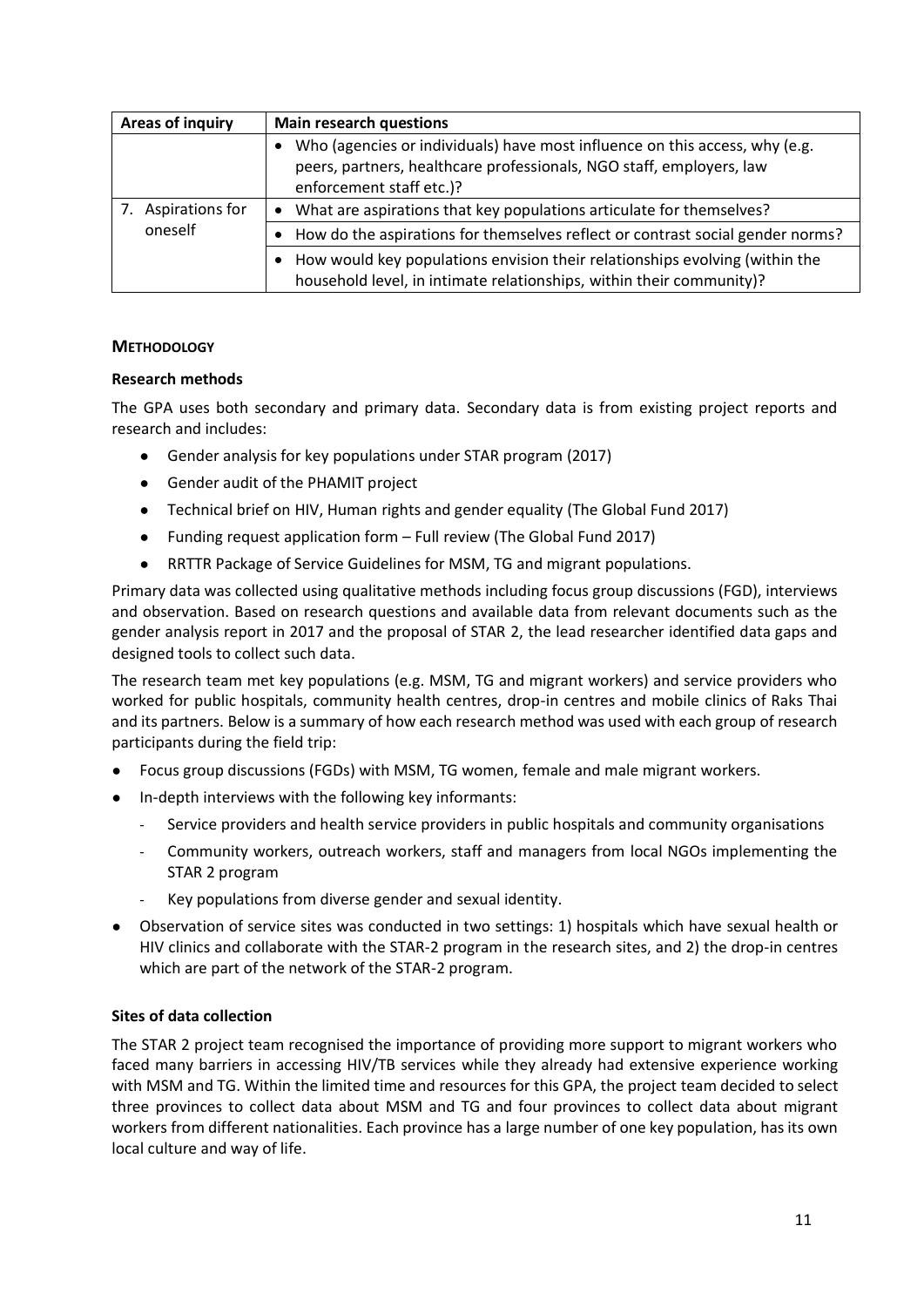Table 2: List of research locations and institutions

| <b>Provinces</b>      | <b>Raks Thai and local partners</b>                                         |
|-----------------------|-----------------------------------------------------------------------------|
| 1. Phitsanulok        | A local NGO which runs a drop-in centre and does outreach work to MSM.      |
| (Northern Central)    | A public hospital which provides a range of services including HIV          |
|                       | counselling and testing at the above drop in centre.                        |
| 2. Chiang Mai (North) | A foundation working with migrant workers who are Thai Yai or Shan, an      |
|                       | ethnic minority group of Myanmar.                                           |
| 3. Rayong (East)      | A foundation which runs a drop-in centre, outreach and mobile clinic,       |
|                       | targeting TG women.                                                         |
|                       | A public hospital provides a range of services including HIV counselling at |
|                       | the above foundation.                                                       |
| 4. Chonburi (East)    | Raks Thai office in Chonburi which runs a drop-in centre, outreach and      |
|                       | mobile clinic, targeting Cambodian migrant workers.                         |
| 5. Samut Sakhon       | Raks Thai office in Samut Sakorn which runs a drop-in centre, outreach and  |
| (Central)             | mobile clinic, targeting migrant workers from Myanmar.                      |
| 6. Nakorn Si          | Raks Thai office in Nakorn Si Thammarat providing outreach work in          |
| Thammarat (South)     | schools and universities, targeting MSM and TG.                             |
| 7. Song Kla (South)   | A local NGO which runs a drop-in centre, outreach and mobile clinic,        |
|                       | targeting migrant workers from Myanmar.                                     |

#### <span id="page-11-0"></span>**Recruitment strategy**

In each province, prior to data collection, Raks Thai's DMEL team organised a consultation workshop with the team leader of enumerators and provincial managers. Raks Thai staff introduced research objectives, methods and ethical considerations so provincial managers and staff of Raks Thai and local partners could provide effective support in recruitment. Main criteria for selecting research participants were:

- Key populations who already used services. To avoid potential harmful impact, the research team only met one person from a family or one person from a relationship so other members (or partner) would not know about research questions or topics.
- Those who seemed to have multiple risk behaviours to provide a deeper insight about multiple dimensions of vulnerability.
- Service providers and staff who worked for the STAR program for at least one year.
- All research participants needed to be above 18 years so they could give full consent.
- Diversity of key populations and staff:
	- $\circ$  The research team recruited key populations from diverse gender and sexual identities, age groups, nationalities (e.g. Cambodian, Burmese, Thai Yai<sup>4</sup>) and occupations. However, only participants from a homogenous group were invited to group discussions. For example, MSM who were college students and working people, discussed in their own groups. MSM participants who had a masculine body were in one group while MSM who looked effeminate and were friends with transgender women were placed in another group.
	- o Staff were at different levels of experience in providing HIV/TB and GBV services, and were from diverse gender sexual identity.

In total, the research recruited 101 participants (57 women and 44 men) who were from the key populations, service providers and NGO staff and who had diverse gender and sexual identities. Table 3 provides detailed information on research participants' location and institution.

<sup>4</sup> Thai Yai or Shan is an ethnic minority of Myanmar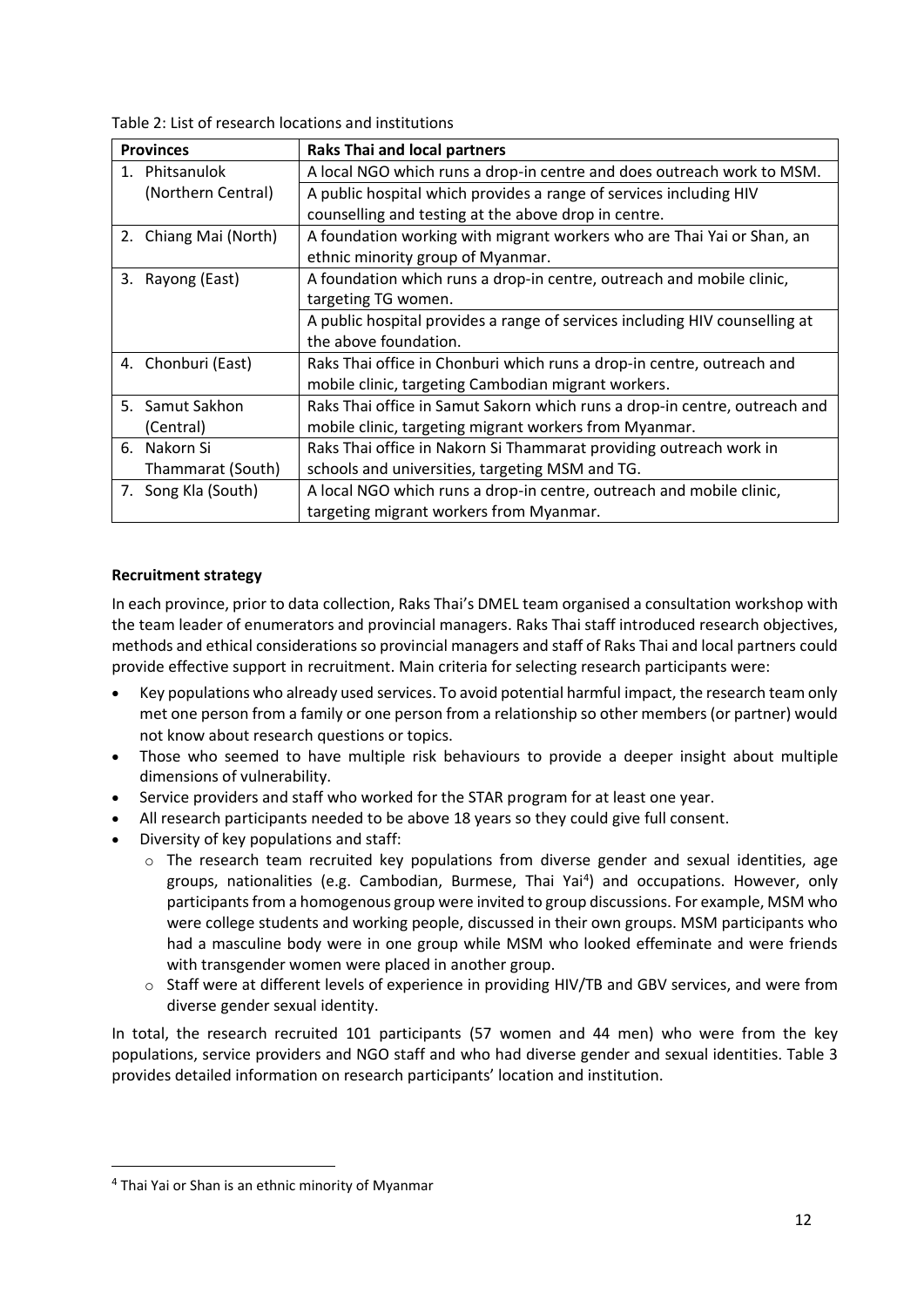| <b>Research participants</b>                 |   | Phitsanu<br>lok |              | Chiang<br>Mai |   | Rayong |   | Chon<br>Buri |   | Samut<br>Sakhon |                | Nakorn Si<br>Thammarat |   | Songkla        |    | Total |
|----------------------------------------------|---|-----------------|--------------|---------------|---|--------|---|--------------|---|-----------------|----------------|------------------------|---|----------------|----|-------|
|                                              | м | W               | M            | W             | M | w      | M | W            | м | W               | м              | W                      | M | W              | M  | W     |
| MSM (FGDs + IDIs)                            |   |                 |              |               | 9 |        |   |              |   |                 | $\overline{2}$ |                        |   |                | 11 |       |
| TG women (FGDs + IDIs)                       |   | 8               |              |               |   |        |   |              |   |                 |                |                        |   |                |    | 8     |
| Migrant workers (FGDs +                      |   |                 | 7            | 9             |   |        | 7 | 7            | 6 | 7               |                |                        | 5 | 6              | 25 | 29    |
| IDI <sub>s</sub> )                           |   |                 |              |               |   |        |   |              |   |                 |                |                        |   |                |    |       |
| Community health centres                     |   |                 | 1            | 1             |   |        |   |              |   |                 |                |                        |   |                | 1  |       |
| Drop-in centres/Mobile<br>clinics            |   |                 |              |               |   |        |   | 1            |   | $\mathbf{1}$    |                |                        | 1 |                |    |       |
| Public hospitals                             | 1 |                 |              |               |   | 1      |   |              |   |                 |                | 1                      |   |                | 1  | 3     |
| Managers of health<br>centres/clinics        |   |                 | $\mathbf{1}$ |               |   | 1      |   | 1            | 1 |                 |                |                        |   | $\mathbf{1}$   | 2  | 5     |
| NGO staff, outreach and<br>community workers |   |                 |              | 2             |   | 1      |   | 2            | 1 |                 | $\mathfrak z$  |                        |   | $\overline{2}$ | 3  | q     |
| Total                                        | 1 | 11              | 9            | 12            | 9 | 3      |   | 11           | 8 | 9               | 4              |                        | 6 | 9              | 44 | 57    |

#### Table 3: List of research participants

#### <span id="page-12-0"></span>**Research team**

The Design, Monitoring, Evaluation & Learning (DMEL) Team of Raks Thai took charge in organising and conducting this GPA. Nisanee Chaiprakobwiriya, Research and M&E Officer of the DMEL team, was the coordinator and main focal point for communication with other DMEL team members and external key stakeholders including data collectors and researchers. During the field trip, a MSM-TG Program Assistant and DMEL team members of Raks Thai travelled with enumerators to provide support and supervision of the whole process. This team also reviewed transcripts and field reports for quality control purposes. At the end of data collection in each province, the MSM-TG Program Assistant and DMEL team members conducted After-Action Review to help the whole team reflect on their experience in order to improve data quality.

The lead researcher who is a Gender Advisor from CARE Australia, designed the research framework, methods, tools and wrote the GPA report. The lead researcher also developed training materials and guidance for data collection and analysis which was undertaken by a group of external consultants who worked as enumerators with external consultants.

Enumerators were recruited according to the key selection criteria below:

- Advanced degree in gender studies, development studies, or public health
- In-depth understanding of the concept of gender norms, agency, gender relations, and structures
- At least 5 years' experience in qualitative research on health and gender related issues in Thailand (knowledge of GBV desirable)
- Knowledge of ethical considerations for GBV research or research on marginalized groups
- Experience working with key populations (men who have sex with men and transgender people)
- Advanced verbal and written in English and Thai language skills
- Ability to write a research report in English and present findings in Thai and English to various stakeholders.

Before the field work, all enumerators received a 2-day training to understand the purpose of the GPA, to practise using research tools, share research experience in collecting quality data and dealing with difficult situations. Enumerators also discussed key concepts such as sex, gender, gender and sexual identity. Finally, they received an introduction on research ethics, child protection, and prevention of sexual harassment, exploitation and abuse to ensure that they followed the code of conduct of CARE International.

During the field work, enumerators worked in pairs. One person played the role of lead data collector and the other person was the assistant. The lead data collector wrote the field report and submitted it to Raks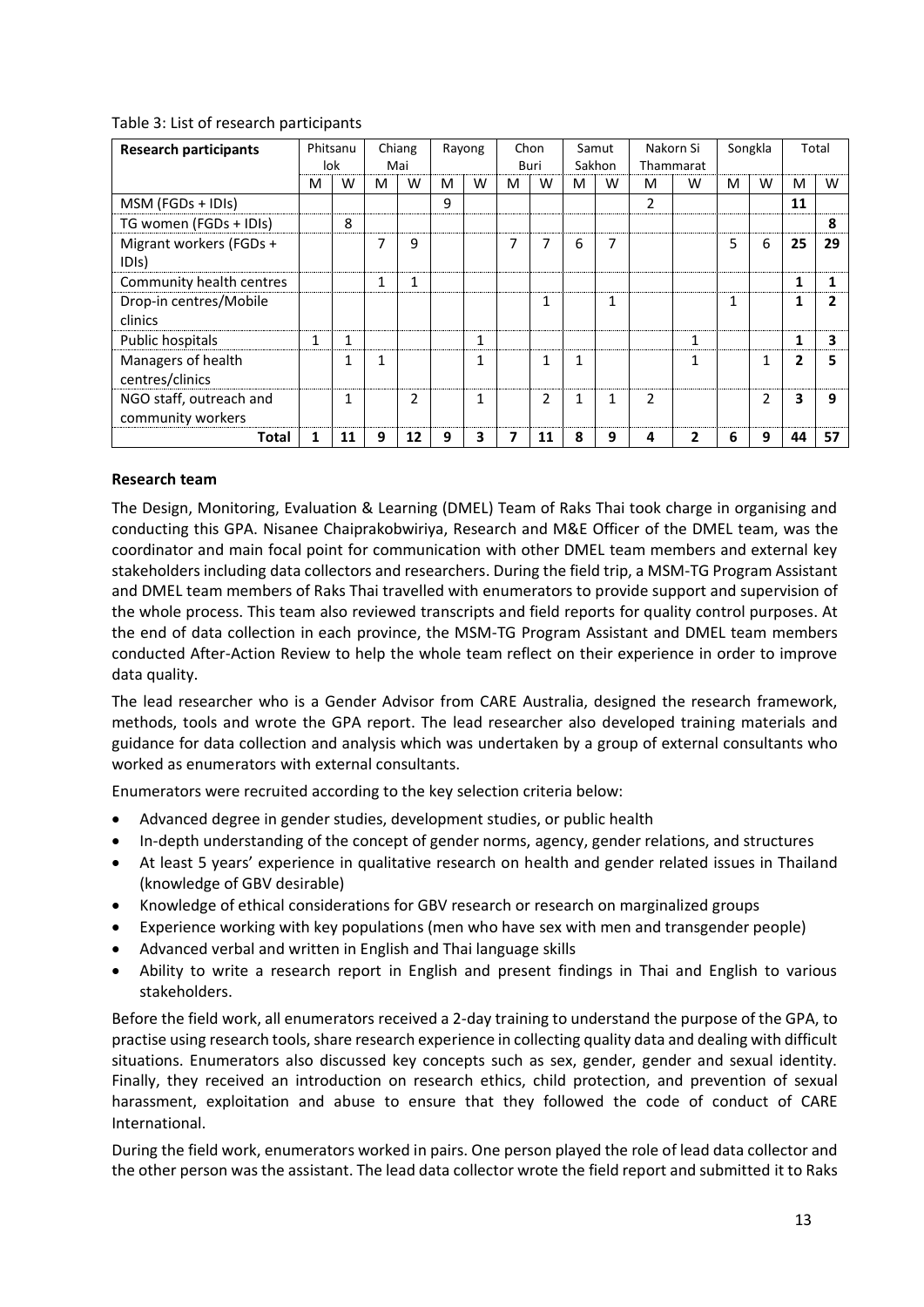Thai staff. All interviews and FGDs with MSM and TG were conducted in Thai. When working with migrant workers who could not communicate in Thai, the research team used interpreters who had relevant knowledge and experience in HIV/TB from working with key populations at a hospital and a local NGO.

Following instructions from the lead researcher, enumerators used their note taking and memos which were completed at the end of each FGD or interview for data analysis. An interpretative and inductive approach to content analysis was used, focusing on the extraction of meanings and themes. Where possible, similarities and differences between key populations, geographical areas and age groups were documented.

#### <span id="page-13-0"></span>**Ethical principles**

This research followed standard ethical principles; including voluntary participation, informed consent, confidentiality, privacy, the right to skip questions or stop at any time during the research or to refuse participating in this research without bearing any consequences.

Informed consent was obtained from research participants before conducting FGDs and IDIs. Also before commencing FGDs and IDIs, participants were fully briefed on their rights, the purpose of the research, data collection procedures, as well as the potential risks and benefits of participation. For migrant workers, the consent process was explained with the help of an interpreter. Participants then signed or left their fingerprint on the consent form  $5$  and gave permission for audio recording. Interpreters also signed a form acknowledging that they would translate honestly all conversations and keep them confidential. All signed consent forms were kept by Raks Thai M&E staff for documentation purposes.

To ensure privacy, FGDs and interviews with MSM and TG were conducted in a meeting room with closed doors, at a drop-in centre. FGDs and interviews with most migrant workers also took place in a meeting room of provincial offices. In some cases, when migrants lived far away from the provincial office, researchers travelled to their home for interviews. Husband and family members were not around the house during the interview. FGDs with construction migrant workers were conducted in the construction camp, their temporary living place.

To ensure confidentiality, participants were informed that they could use to use pseudo names during FGDs or interviews. The data then was de-identified during analysis and report writing to protect the identity of informants.

Research participants were paid a small allowance to compensate for transport costs expended. Any research participant who disclosed traumatic experiences or expressed the need for emotional or psychological support, would be referred to support services. During the field trip, researchers were informed of an incident of violence that occurred with young people under the age of 18. To avoid potential harmful impacts, they decided not to talk directly with these young people about the violence experience. Instead, they confidentially passed this information to Raks Thai staff who discussed with a local NGO to provide further support to survivors.

#### <span id="page-13-1"></span>**Research limitations**

The research framework, methodology and tools were designed by the lead research who was not based in Thailand. Enumerators did not have a chance to contribute to tool development. They only received training about this research and some of them might have been using the research tools for the first time. The training for enumerators was provided by Raks Thai staff, not the lead researcher. Thus, it was not clear the extent to which the enumerators were able to use tools properly for the defined purpose of data collection. Below was an example from the field report.

This research aimed to collect data for seven areas of inquiry. However, the research team working with MSM and TG decided to drop three areas of inquiry 'sexual gendered division of labour', 'decision making

<sup>5</sup> The consent form was designed by Raks Thai M&E and legal officer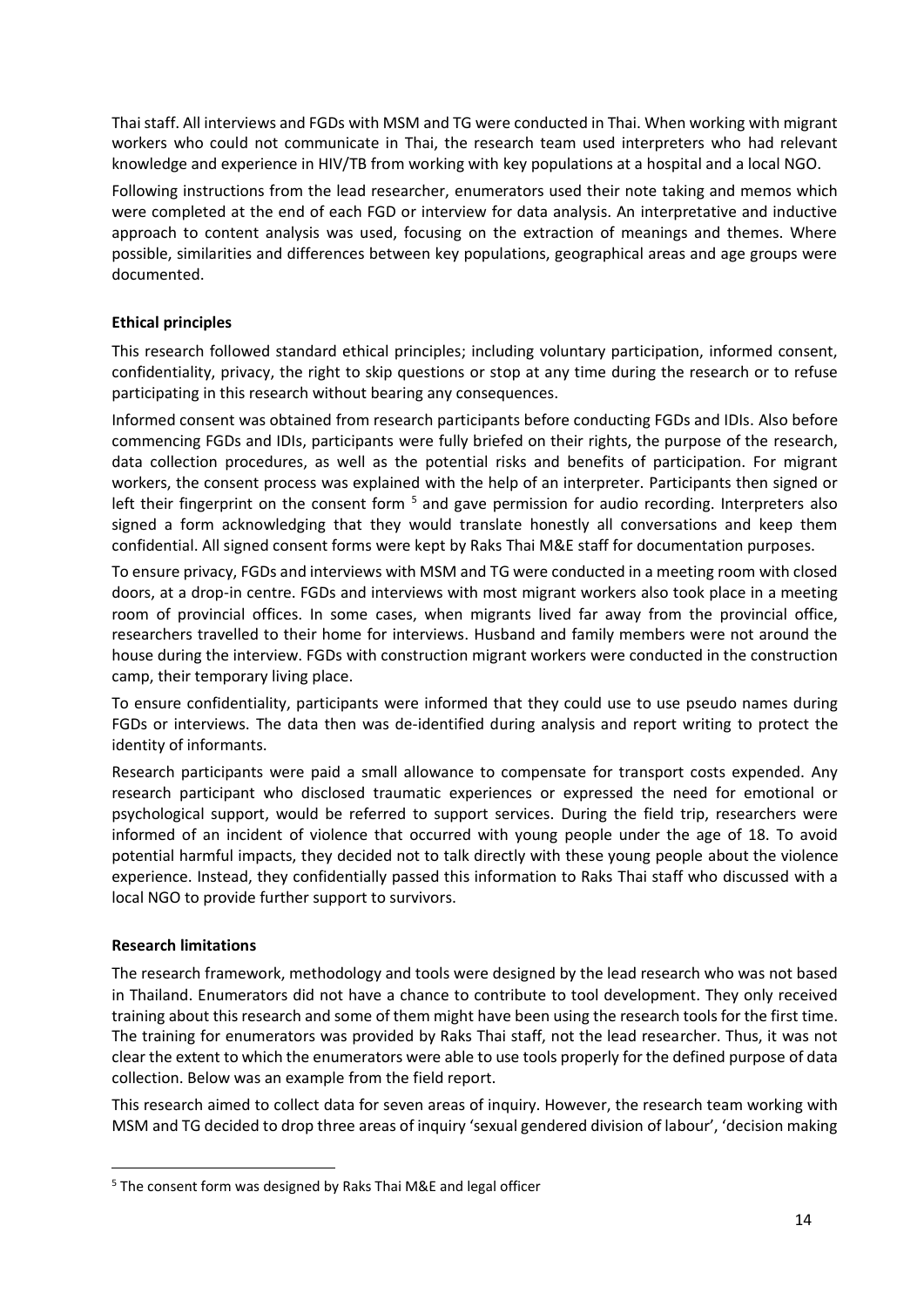in intimate relationship' and 'aspiration for oneself'. Field managers and enumerators argued that most MSM TG participants did not have a permanent partner so it would not be relevant to talk about household decision making. MSM is a diverse group who can engage in different forms of sexual relationships. They can include heterosexual and bisexual men who are single or in a relationship. They can include hidden gay men, men who use drugs, and male sex workers. The decision to drop the first area of inquiry was not well justified. For the other areas of inquiry, enumerators said it was due to time constraints and that research participants did notshare much information. As the lead researcher was not part of the data collection process, it was hard to understand how enumerators used research tools and whether tools or interview skills should be adjusted to enable participants share more information.

The research aimed to explore multiple dimensions of vulnerability due to intersectionality of multiple identities. It required researchers to use an intersectional lens to unpack unequal experience from various angles. It was not about asking key populations about how many identities they had. According to field reports, enumerators found it difficult to recruit participants with intersectional experience. It seemed that enumerators expected participants to self-identity themselves which was not the purpose of this research.

Nakorn Si Thammarat was the most difficult place to collect data due to the complexity of local social and cultural contexts. In this province, sexual diversity was considered a taboo. Local people were not open to talk about gender diversity and equality. Due to these reasons, the research team was not able to conduct FGDs but only individual interviews.

While the project team recognised the importance of working with employers of migrant workers and law enforcement institutions such as police, it was not possible to recruit them for this GPA as the project had not yet a strong relationship with them. Due to this challenge, there was limited data to answer some research questions. To answer the sub-research question 'how relevant public institutions prevented and responded to GBV among key populations and which actors played an important role to their access to HIV/TB services' the research was only able to obtain data from health service providers and service users. There was no information from those working in law enforcement institutions nor from employers.

#### <span id="page-14-0"></span>**FINDINGS**

#### <span id="page-14-1"></span>**Area of inquiry 1: Sexual/gendered division of labour**

#### *Perception on gender roles and value regarding household work and caring responsibilities*

The sexual/gendered vision of labour among migrant workers was based on perceptions of masculinity and femininity in a patriarchal society. Most migrant women were mainly in charge of household chores such as cooking, washing clothes, cleaning house, dish washing, taking care of children and buying foods. Migrant men were responsible for doing heavy work such as lifting, repairing and maintenance of their houses. More extreme inequalities often happened in families where the husbands were fishermen or construction workers. All men in these occupations said that because their jobs were very hard, they did not do anything to help their wives. The research found that if migrant women did not want to comply with traditional gender roles, they would bear the consequences including violence. A sex worker migrant from Shan ethnic minority in Chiang Mai, indicated that she would be hit if she refused to do the housework. Similarly, Cambodian men would not consider his wife a woman, if she also refused to do reproductive labour.

Due to being busy with household tasks and compounded by the lack of legal identification documents, women had little opportunity to earn money while most migrant men worked outside the home. Most working men did not share caring responsibilities. Instead, after working hours, they spent time socialising with friends or resting. When women worked outside the home, they still had to prepare meals for their husband and children in the early morning and in the evening. Consequently, women had less time to rest and take care of themselves.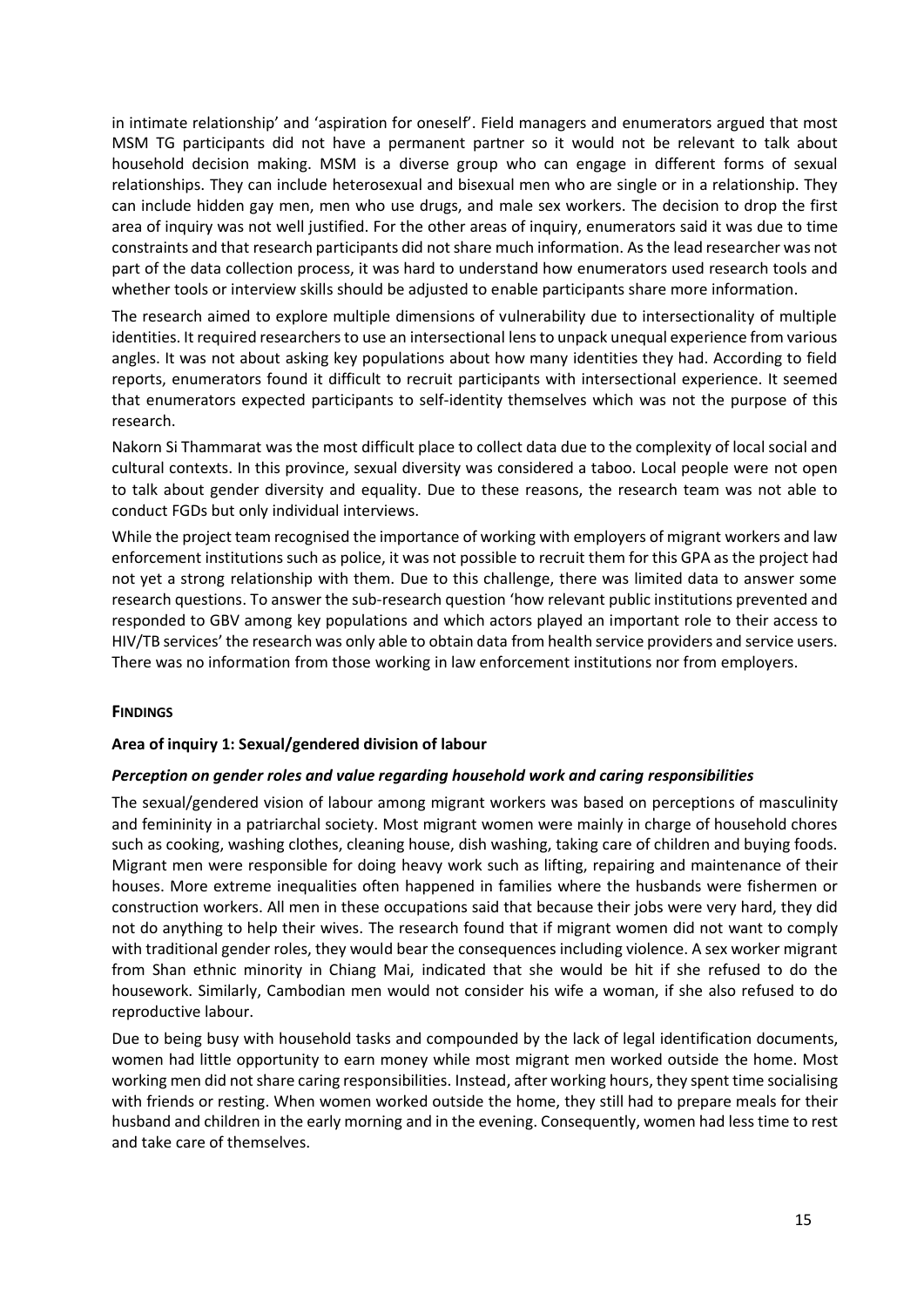#### *The influence of social/ gender norms and their role on the access to HIV/TB services*

The requirement to have legal identification documents in order to obtain work was considered a significant barrier for women migrants to earn money as well as to seek HIV/TB information and treatment. Among migrant workers, men were the ones who had legal working documents and therefore most of them had a job. When migrant women had to live on men's incomes, their power in decision making and negotiation for many family issues tended to become weaker. Women became more vulnerable when they experienced health issues such as HIV/TB infection because they could not stop doing household labour. Some women migrants worked in a factory without having legal identification documents. It was not possible for the research team to get the exact number of how many women were working illegally, yet we could assume that these women would be more likely to experience harassment and exploitation in the workplace in addition to the burden of household work and caring responsibilities.

When women became sick, men took women to the doctor, paid treatment fee and did some household tasks. If the illness was not severe, women still had to do household tasks as usual. There were few cases when men demonstrated positive deviant behaviours in caring for his wife. For example, in Samut Sakhon, a female migrant worker with HIV said that she did not do anything due to her poor health status because her husband wanted her to live as long as possible.

From the 2017 gender analysis,  $iv$  it seemed that transgender women tried to prove that they were truly women and good women by upholding traditional gender values. The set of beliefs on 'woman value' could include how women respond to their male partner's needs in terms of household duties, economic needs and sexual desire. This 'woman value' belief could also discourage them from participating in HIVrelated activities as HIV was viewed as something a 'good woman' did not associate herself with.

The research team working with MSM and TG decided not to collect data about the perceptions of MSM on gender roles and values regarding household work and caring responsibilities and how these perceptions could affect to their access to HIV/TB services.

#### <span id="page-15-0"></span>**Area of inquiry 2: Decision-making in intimate relationships**

#### *Decision making power of key populations with regard to family activities and access to services*

Due to the privilege of being men in a patriarchal society and having legal identification documents to work in Thailand, men had more power in decision making in the household than women. Most migrant men had the final say for important issues such as big household expenditure, investment, legal matters, and medical treatment. Even though migrant women kept money for the whole family, they only could make decisions for small household expenditure, childcare, saving and medical treatment.

#### *Vulnerability to violence resulting from conflicts in decision-making*

Migrant women were vulnerable to violence when there were disagreements in decision-making between husband and wife; for example husbands would spend money on drinking with his friends, even when his wife did not agree. Many migrant women reported that due to conflicts in decision making, their husbands became unfaithful, beat or cursed them or broke the relationship. At times migrant women would decide to make their own decisions, without waiting for their husbands' opinion particularly if the matter was urgent. As a consequence, they would often be subject to conflict and violence. When living in a patriarchal society where men already held more power and women are more economically dependent on men, many migrant women chose to be quiet and let men make decisions.

#### *The effect of disagreement in decision making to the access to HIV/TB services*

Field data showed that migrant men wanted to prove their power within the household by creating a boundary of their territory. Men expected their women to follow traditional gender roles and their decisions, and not share family issues with outsiders. It could implicate women in their access to health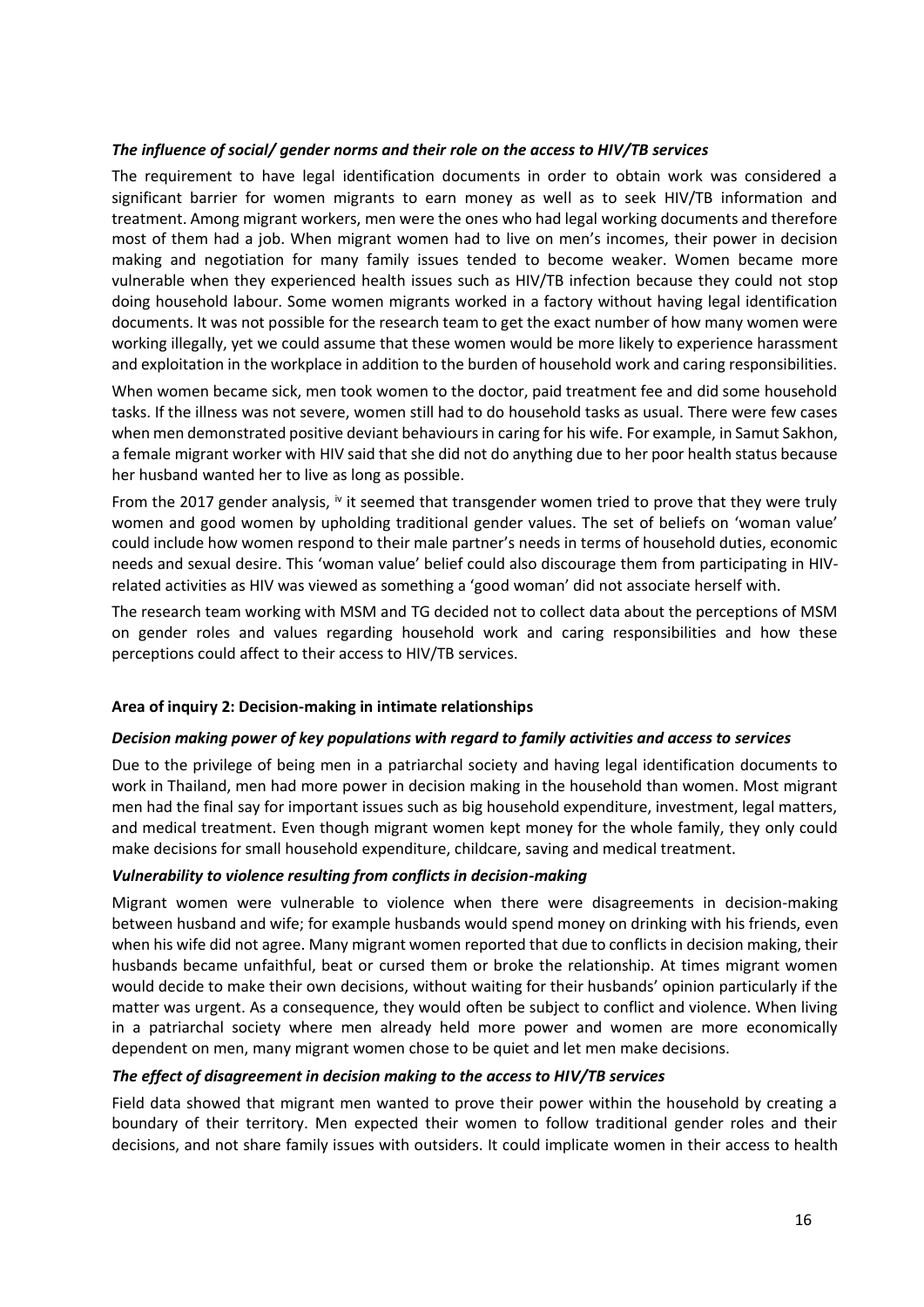services including HIV/TB services. Women may feel reluctant to share personal information with service providers and may not seek HIV/TB testing and treatment on timely basis.

Migrant workers who do not have legal identification documents, dare not to seek health services. As most female migrants were without legal documentation and therefore not in paid productive work, and were responsible for reproductive work, they were most disadvantaged in accessing services.

There is no data about decision making in intimate relationships of MSM and TG as enumerators decided to drop this area of inquiry from data collection.

#### <span id="page-16-0"></span>**Area of inquiry 3: Perceptions toward gender-based violence (GBV), gender and sexual identity**

#### *Perceptions of sex, love, beauty and trust and their effects to the practice of safe sex and access to services*

Migrant workers perceived that having sex was considered a way to strengthen relationships, to show trust and honesty to each other. According to migrant men, (Thai Yai, Cambodian and Burmese) condom usage meant dishonesty and distrust. Most men used this argument for not using condoms when having sex with their wives. Yet the 2017 gender analysis reported that migrant men regularly used sex worker services. According to the Preliminary Research of AIDS Prevention Project in Migrant Workers in Thailand (PHAMIT-2) Year 2010, migrant workers from Laos, Cambodia and Myanmar reported having sex from a young age. They also were reported the incidence of them having sex with people who were not their partners within the past year as high as 15.9%, 10.2% and 5.2%, respectively.

A small number of Burmese migrant men and women reported that they were aware about safe and consensual sex and wanted to wear condoms for HIV/STI infection. According to Burmese migrant women, however if there was no agreement or request or insistence from women to wear a condom, then men would not use one. This indicated that both men and women would need support to learn how to communicate with each other about their desire and expectations during their sexual relationship.

Transgender women often faced many challenges in finding a long-term partner or staying in a relationship. Some of them said that their partners could neglect them or leave them without any reason. Many trans-women tried to be a "good girl" and provide good service in bed in order to keep their men. They relied on trust and felt uncomfortable to talk about condom use with their boyfriend. Their efforts to conform to traditional gender norms only reduced their negotiating power for safe and consensual sex. When trans-women were not able to stay in a long-term relationship, they underwent detrimental emotional impact which could affect to their decision to access services.

According to the 2017 gender analysis, sexual cruising was prevalent among MSM but many MSM believed that they should not wear condoms when they had sex with their boyfriends. Compared to other key populations, MSM seemed to enjoy privileged roles while they were quite invisible (for example MSM who did not come out, who used drugs, who were well-educated and from middle class backgrounds). When bisexual men came for HIV services, they might not be classified as MSM. Male sex workers used condoms with their customers, however outside of their work, they could have multiple partners without using condoms. In general, many MSM rarely used condoms in intimate relationships, either with male or female partners.

#### *Perceptions of GBV and their effects on the practice of safe sex and access to services*

Migrant workers had a fair knowledge of gender-based physical violence. The cited the main types of violence to be beating and slapping to the head, pulling hair, hitting, and cursing. Violence could happen as a consequence of disagreement in decision making, lack of respect and lack of communication about condom use, safe sex and sexual pleasure. In most cases, men were perpetrators and committed the physical violence. Women were expected to accept violence, and not report it to police to keep harmony in the family. Sometimes women could be violent to men when they experienced oppression and wanted to take revenge on men. Women often used cursing and insulted men with strong language.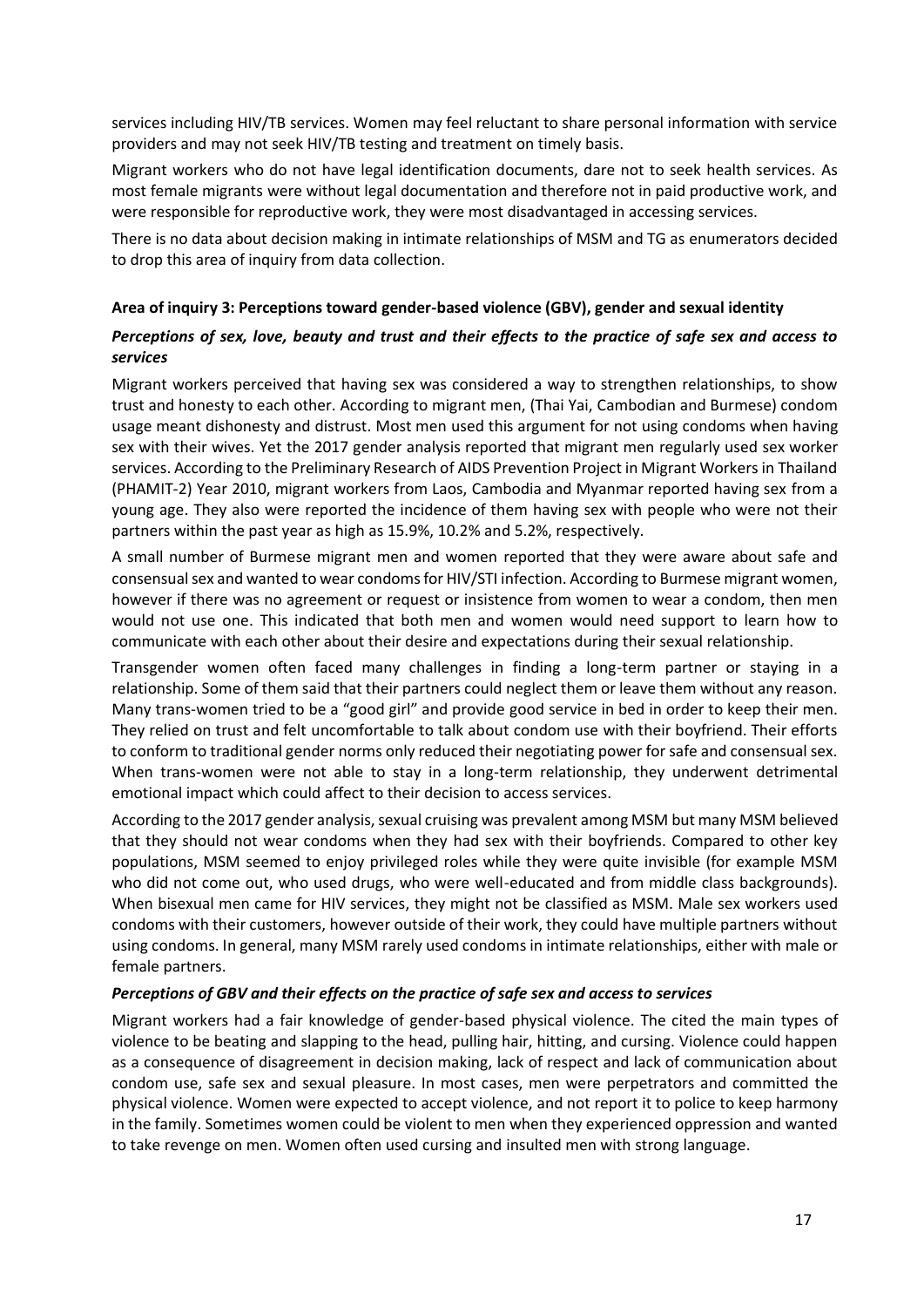When migrant men and women discussed decision making within the household, they mentioned that sometimes men controlled women's decisions because of her economic dependency. It is possible that migrant women accepted the fact that they could not do much to change their economic dependence and had little power to negotiate men's controlling behaviour. Economic control was therefore not mentioned as type of violence in the field report about migrant workers.

Experience of sexual violence was reported by migrant workers who were living with HIV/TB, or who were sex workers. Sexual violence however was not listed as a form of GBV by migrant workers in the focus group discussion. It could be that migrant workers, both men and women normalised violence. They perceived that as a wife, women's responsibility was to be ready to meet sexual demands from her husband all the time, even when she did not want it. It also might be hard for many migrant workers to talk openly about sexual violence. This indicates a need for health service providers and community workers to spend more time with migrant workers, especially women when providing GBV prevention and support services.

Transgender women, also known as Kathoey, experienced various forms of violence and discrimination, both from family members and the general public. Most family members and relatives did not accept that they were Kathoey. This has resulted in the transgender women feeling negatively about themselves; not wanting to join social activities where they could be looked down upon; rejected and subjected to abusive comments resulting in severe effects on them.

In public spaces or events, transgender were often verbally harassed such as teasing their feminine appearance or cursing them (e.g. calling Kathoey "yellow lines" – Thai slang referring to anal sex). In Pattaya, there were many cases where Kathoey were not allowed to enter to bars. A transgender woman reported being put down in front of her beloved one. She went to see a concert with her boyfriend in Ramkhamhaeng where the entrance was divided into male-female track. The organiser asked audience to present ID cards with tickets. Even though this transgender woman looked like a woman, an inspector told her to go into the other track for men. It turned the concert into a bad experience for her.

All discriminative comments and treatment by family and the public made transgender people live in fear of rejection and with loss of hope and self-confidence. They would tend to limit themselves in a small circle of friends who were in the same circumstances. Limiting socialisation may result in lack of access to HIV/TB information, treatment and support services. In addition, when transgender people have not seen a chance to claim justice, they could lose motivation to practice safe sex for a better future.

#### <span id="page-17-0"></span>**Area of inquiry 4: Control over one's body**

#### *Negotiation for safe and consent sex*

Migrant men believed that women should not express sexual desire. Migrant women, particularly Burmese women said that they dare not to talk about sexual desires to their partners because it did not make them look like a good woman. The 2017 gender analysis also found that talking about sex brought bad luck and '*talking about sex is a disgrace act towards sacred spirit. Men can do anything to women who are easy*' (page 30). Consequently, migrant women refrain themselves from talking about sexual pleasure, safe sex and condom use. However, women were expected to be ready to meet the sexual demands of her partner even when she did not want it. For them, sex was mainly for procreation and keeping men in the relationship. Sometimes women accepted having sex as a way to avoid violence. Burmese migrant women in Songkhla said that when their husband came back from work at sea, wives should look after their husband and indulge him including in sexual matters. Otherwise, her husband could go out for sex workers.

Among MSM, their 'sub-culture' of talking before having sex is an opportunity to negotiate for safe and consensual sex. In this kind of conversation, MSM often asked if their partner was safe (e.g. living with HIV) or not, and if he had any condoms. If this partner had ever been bare backing, he would had a high risk to HIV infection. MSM used this information to estimate the level of risk and then negotiate for sex safe.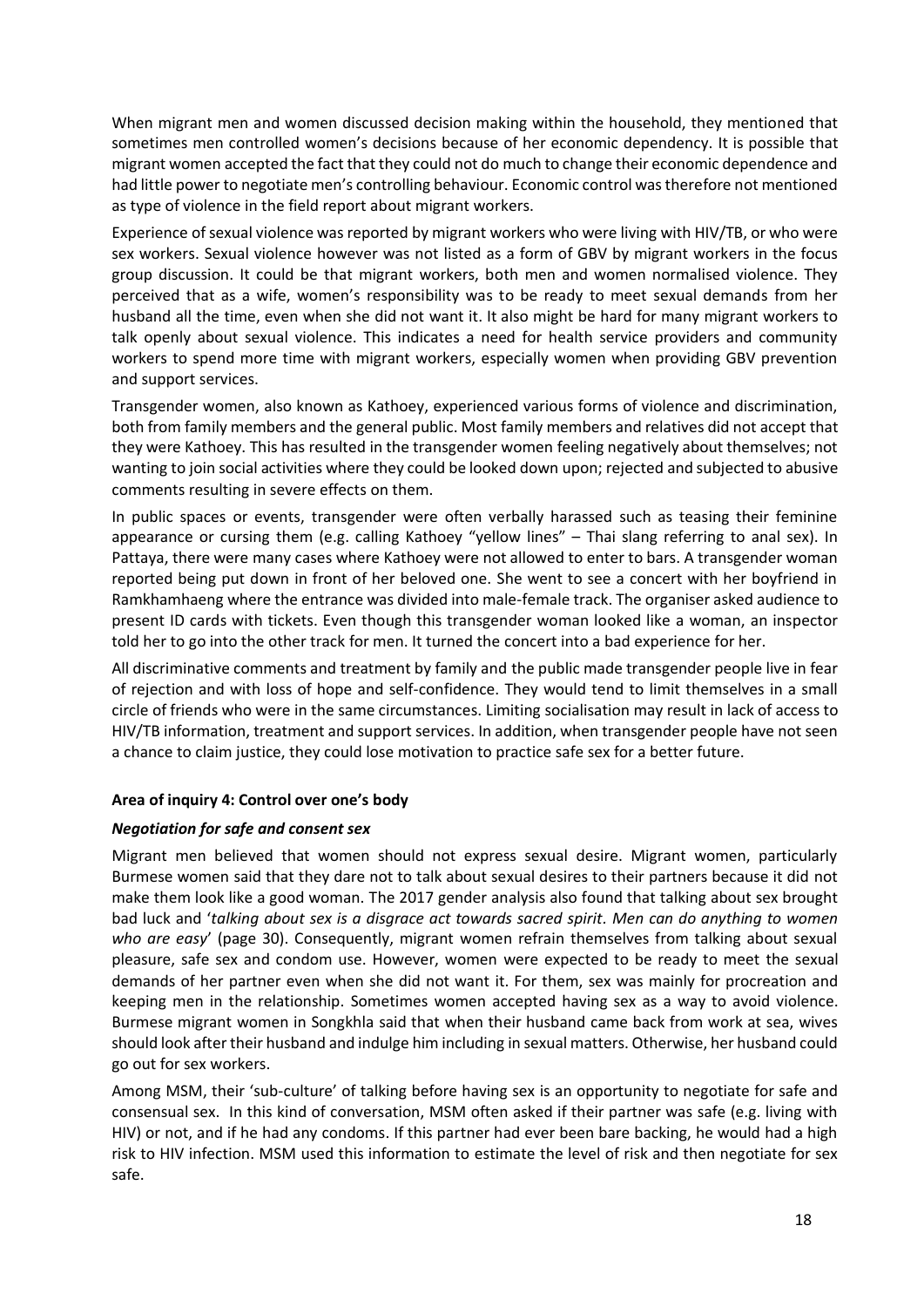Transgender women shared that they were emotionally abused or hit by an intimate partner when they refused to have sex or asked for condom usage. Transgender women were the group who had least power to negotiate for safe sex with partners.

#### *Attitudes, information and skills to negotiate safe and consensual sex*

As mentioned above, migrant women were expected to be naïve about sex and not express sexual desire. Migrant women had little power to negotiate safe and consensual sex because they were expected to respond to men's sexual desire which could make them more vulnerable to HIV/STI infection. If migrant women illegally stayed in Thailand, they might not be able to access HIV testing and treatment on a timely basis.

Some migrant women said they were able to negotiate not having sex during their period or when they were not well due to working in the factory or due or had contracted an illness. Women's fatigue due to work appears to be an acceptable excuse to their husbands for not having sex. When migrant women only stayed home, however, they could not use their health status to excuse them from having sex. Men had total power to decide whether or not and when they wanted sex and the extent to which men could accept women's refusal, depending on their feelings.

#### <span id="page-18-0"></span>**Area of inquiry 5: Violence and restorative justice**

#### *Main strategies to prevent and respond to GBV*

Migrant workers reported that they used strategies to avoid violence such as silence, non-confrontation, or trying get out of bad situation. When they needed help, they often approached landlords, dormitory owners, employers, head of villages and neighbours. It was mainly for small issues because migrant workers were afraid that they might be fired or asked to get out of rental houses if they were in big trouble. Burmese female migrant workers said that they would only report to police if there were severe cases. In some places, police officers were not responsive to requests from migrant workers. Some of them even took advantage of their power position to exploit vulnerable people.

NGOs staff played a critical role in reaching migrant workers and supporting them access GBV services. Most migrant workers and employers were not aware which organisations provided GBV services. Neither did they know about referral systems and relevant policies on GBV prevention and response. The main barriers for accessing GBV prevention and support services in public institutions included language and legal identification documents.

Transgender women and MSM were the two groups who experienced a high level of violence, both in private and public places. Sometimes, transgender and MSM ignored negative comments or even made fun of themselves in order to keep a positive social atmosphere. Sometimes, they found that negative comments crossed the boundary of acceptability and they fought back. In many cases, transgender women and MSM were unable to prevent themselves from using violence to respond to violence. It indicated a feeling of helplessness experienced by key populations, compounded by the failure of public institutions to address violence towards diverse gender and sexual identity.

Transgender women, particularly Kathoey experienced much more violence than MSM. When they sold sex, they were forced into group sex, were forced to watch porn or use sex toys. Other violence included squeezing their breasts and pulling hair which were considered the most common forms of violence. Transgender women reported that they were often touched without consent by customers in a bar or by strangers and were forced to have sex when they went to the public toilet or attended local festivals. When they experienced violence, transgender women usually talked with friends to seek support and sympathy but they also have reported their complaint to the village chief<sup>6</sup> as the formal process of reporting to police was often slow or helpless. Sometimes bribery was suggested in order to proceed at the police station.

<sup>&</sup>lt;sup>6</sup> In some areas, where the attitude to MSM and TG was acceptable, the chief of village would be willing to help by asking perpetrators to pay fine.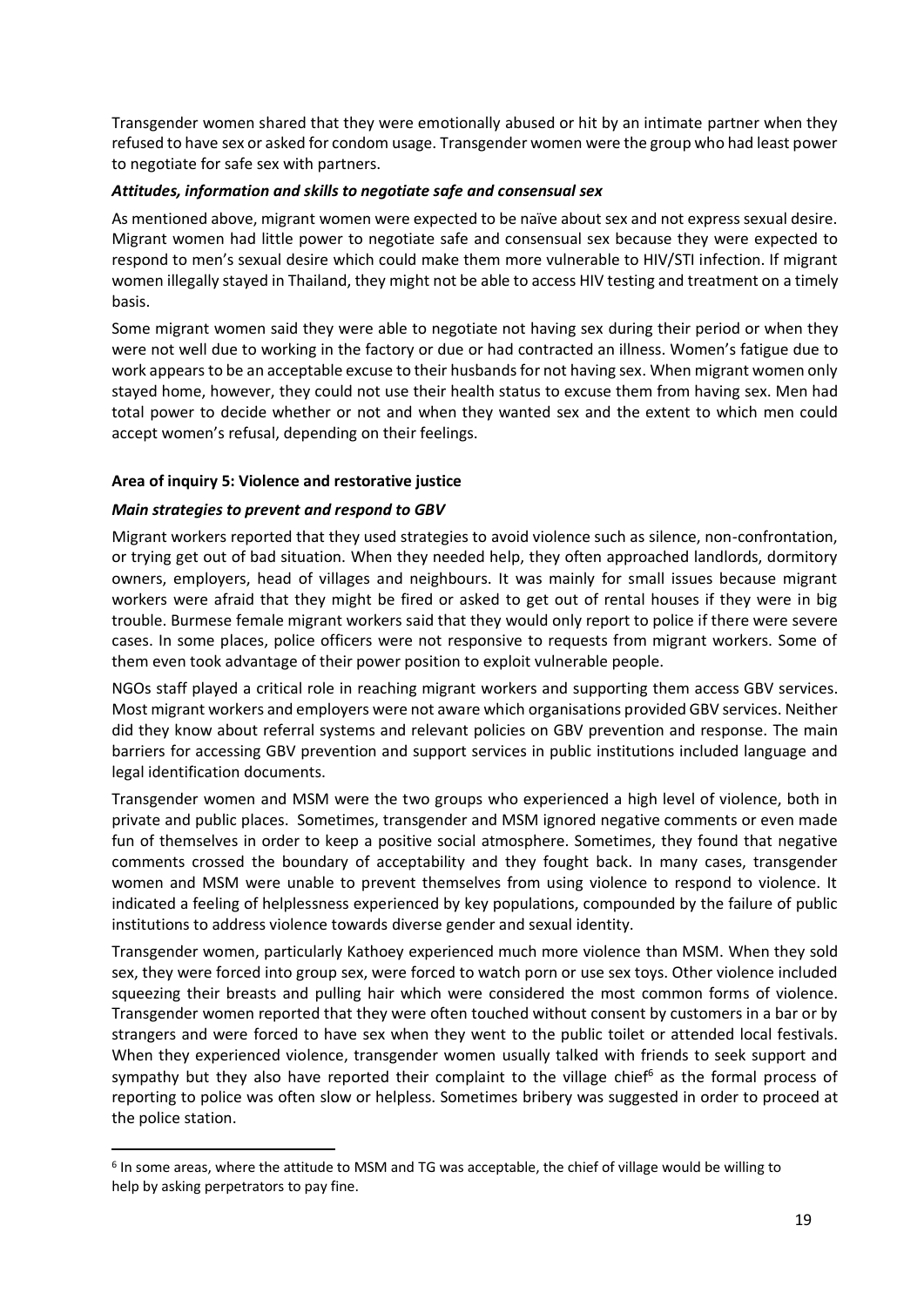MSM could provide support each other from being sexually harassed in the public when they went out as a group. For example, when MSM went to a bar, they observed customers who were regularly touching dancers' bodies (e.g. MSM working as a dancer) and shared this information among themselves. They warned each other not to go further or not have a chat with these customers who were called 'squid' (e.g. having multiple hands).

There was a rare case, when a strong transgender woman knew her rights, she fought back to the law enforcement staff.

*Police investigated our car, let the women sit in the car, the men went out of the car. I got out, so the police said "are you a man or a woman?" I argued with the police "what if I am a man? and what if I am a woman then? I was not happy with what he said. I'm trans then why do I have to keep siting? We have rights. The Government officer used bad words, cursing me in front of many people, made me lose face in front of my boyfriend and his group. I became a black hole. Made me upset.*

There was another case when a transgender woman was judged as not 'feminine' enough. At the beginning, she was not allow to dress up in female uniform in an undergraduate ceremony. This trans student sought justice by submitting a supporting document from a psychiatrist to her university. Despite of the certificate from the psychiatrist, the officer in charge did not approve her request. This student lodged a complaint to the office of the university president and finally got approval to dress up in a female uniform. It was a symbol of accepting her gender identity.

These two examples showed that transgender women were able to claim justice because of their strong agency. There was no rule or policy which protected equal rights of people from diverse gender sexual identity. Nor was official institutions, platforms or social networks which provided support to these transgender women during these processes. Strengthening advocacy on TG rights could be an issue for the STAR program to consider in their design for the next phase.

#### *Attitudes, knowledge and skills to prevent and respond to violence*

Migrant workers said that they had never accessed information about violence, either in their country of origin or from their employers in Thailand. Migrant workers expressed the need to receive training on communication skills so they could share their opinions, feelings and decisions in a respectful manner.

According to the field report, some trans women said that they could say no to an intimate partner when he turned violent. Yet the field data did not provide detailed information about the status of her relationship and the context where this trans woman could refuse sex when she did not want it. A trans sex worker shared that she always talked about condom usage with her clients at the beginning of their appointment. Another trans sex worker said that she was openly talked with her clients about the risk of her job and successfully convinced them to use condoms. While it would be important to provide trans sex workers with skills to negotiate for condom use, it was not clear from the field work data in which context they were able to apply these skills with clients and who could support them applying these skills.

This GPA did not collect data about attitudes and knowledge of the public with regard to diverse gender and sexual identity. From the perspective of MSM and TG in this research, the public often viewed them as easy going and only wanting to have fun. The public did not show respect to MSM and TG, not simply because they lacked understanding about diverse gender sexual identity but also because they felt that they could do anything with MSM and TG who had little power to protect their rights. For future interventions, it would be important to provide key populations with information and skills to prevent and respond to violence. Yet interventions would not be sustainable if public perceptions about gender sexual identity is not challenged.

#### *Factors that have influenced on GBV experience*

Many structural inequalities have made migrant workers, particularly women become vulnerable to violence. Structural inequalities include the imbalance of power in decision making at the household level and restrictive sexual and gender norms about women's roles and value in intimate relationships. Only few NGOs provide limited social and GBV support services to migrant workers who could not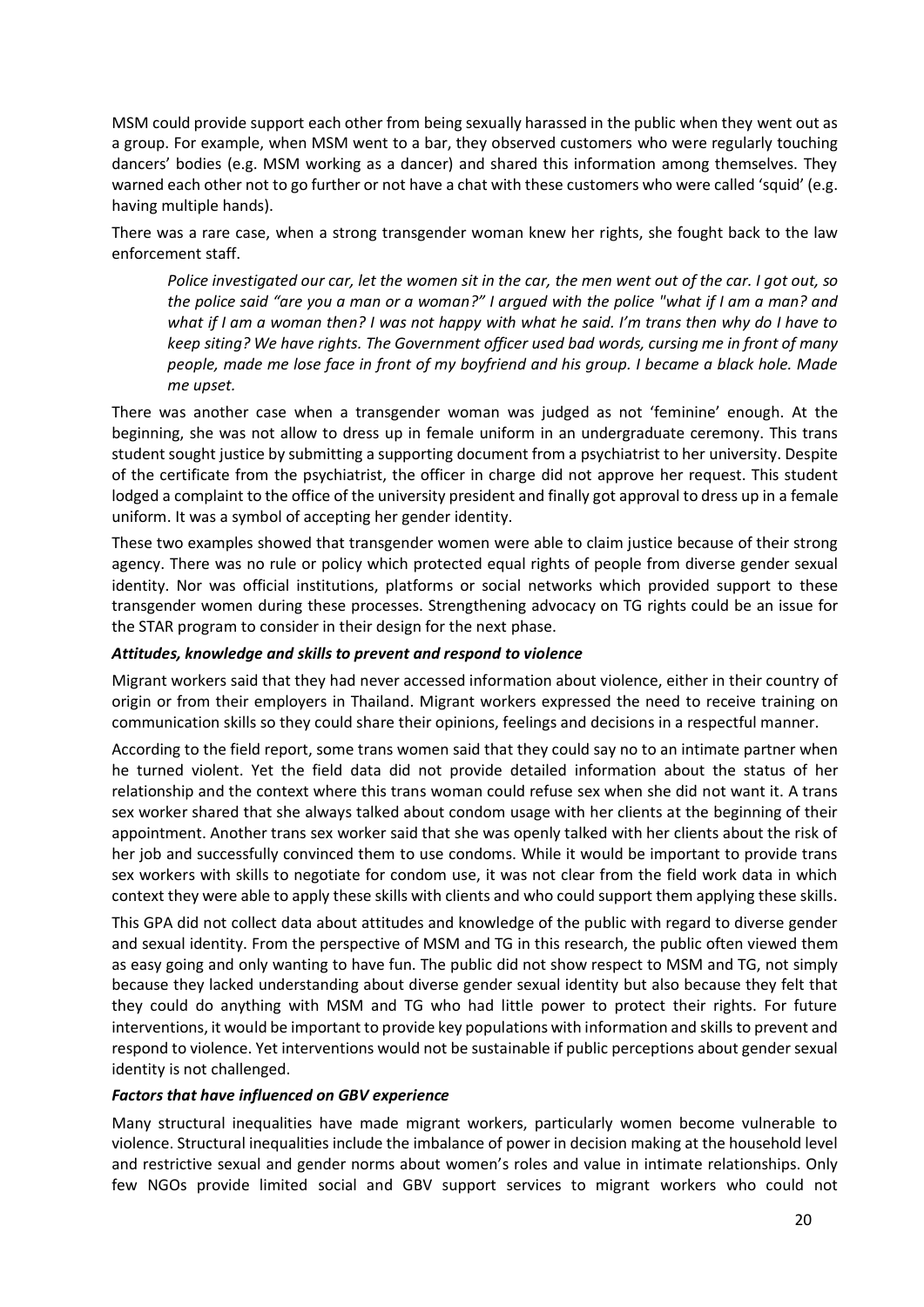communicate in Thai. Some of migrant workers even didn't have legal identification documents. There was no engagement from employers who are accountable for providing migrant workers with information about their rights, GBV services and HIV/TB prevention and treatment.

For MSM and TG, their vulnerability to experiencing GBV was due to power imbalance between age groups and the lack of power to negotiate with employers who were perpetrators in some cases. For example, some young MSM and TG worked in arts and entertainment establishments such as beauty salons, wedding studios and dancing groups. They were forced to have sex without condom with a mama - an 'effeminate male' who was older and the organiser of popular cultural shows, e.g. he had the power to choose which dancers he wanted to give shows. These young MSM and TG had to accept this abusive relationship so they could keep their jobs. Later, they were found to get HIV infection from this mama.

MSM reported violence experience due to their multiple identity and structural inequalities such as social norms and expectations about men and masculinity. The research team was informed of a case when a MSM student in a boarding school was harassed by a 'black-bean' dormitory owner. It was not only him but other young students were forced having penetration or asked to perform oral sex by this 'black-bean' owner. The power imbalance between age groups made this MSM student feel it was not possible to prevent the senior from penetration and he did not seek help. This MSM student also denied the fact that he faced violence because of the social belief that men could not be raped; if he reported the incident, he might not be considered a man.

#### *GBV prevention and response among key populations and their partners by laws and institutions*

The current health and social support system had not been designed to provide effective GBV services. The One Stop Crisis Centre was designed to mainly support women and children, not MSM and TG. Even when staff did a lot of work for MSM and TG, their work was not counted because the centre did not consider violence among MSM couples as domestic violence. The concept of 'family' did not include same sex relationship or LGBT couples.

In the project sites of the STAR 2 program, public hospitals collaborated with drop-in centres of local NGOs to provide HIV/TB services. In a public hospital, the social medicine section was in charge of reaching key populations, working with the public health authority at the district level or community health units. Even though staff working in the social medicine section had strong experience in HIV/TB, they also were judgemental of different sexual behaviours and identities. A nurse at a public hospital said that she would not just give PrEP to any person who came and asked for PrEP. She said she would only give PrEP in cases where the condom was broken. By making judgements about to whom and when would be appropriate to give PrEP, she could be a gatekeeper and send key populations away from accessing essential measures for safe sex. A social worker shared her observation that many health staff perceived MSM and transgender as those who were easy to have sex.

Health staff had poor understanding about GBV as well as skills in assessing GBV incidents among clients. A counselling nurse at a public hospital thought that negotiation for condom usage or a partner's refusal to use a condom could not relate to GBV. In her perception, violence would only happen when people were drunk and consequently could become sexually violent. This nurse said that there could be GBV cases, but '*the clients didn't tell us*'. Another nurse also admitted that her young colleagues were not confident and afraid to ask questions about the gender identity of a client's partner. Consequently, clients did not feel comfortable to talk about their sexual life and were not open to seek support.

Similar to health staff working in public institutions, staff working in NGO drop-in centres and clinics also had a limited understanding of GBV and low skills in addressing GBV vulnerability of key populations in every step of their work. Managers and staff from two local organisations said that they had not received any training on confidentiality. Health staff repeatedly mentioned that '*clients don't tell us*'. It could be that staff were lacking in knowledge of, and skills to talk about, GBV. It seemed that most of them were not aware of nor were trained in the standard operating procedures (SOPs) for GBV services. SOPs usually include principles in working with victims, procedures to provide clinical examination and treatment,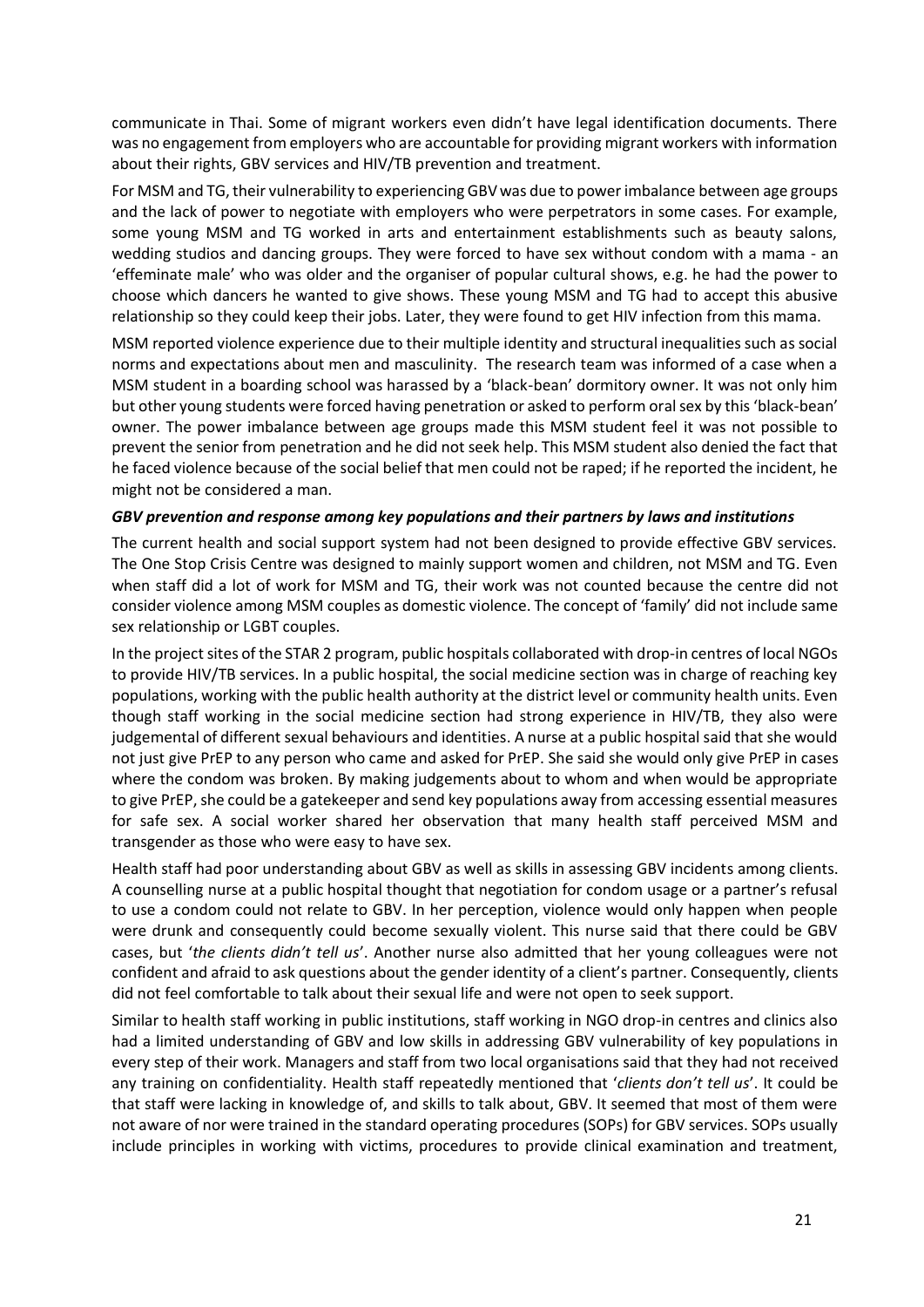psychological counselling, referrals, ethical and safety considerations. The application of SOPs across institutions will ensure the consistency of quality and ethical GBV services.

#### <span id="page-21-0"></span>**Area of inquiry 6: Access to public spaces and services**

#### *The level of access to public space and services by key population and factors affecting their access*

For most migrant workers in this research, regardless of nationality and gender, language was the main barrier for accessing public spaces and services. Migrant workers with legal identification documents could access Thai public hospitals and public institutions for health and social services, yet many of them could not communicate in Thai language. Illegal migrants would have to rely on support and services provided by Raks Thai and its partners in the STAR 2 program due to language barriers and their illegal immigration status.

As migrant workers could not communicate in Thai, they did not know where they could seek support if they were infected by HIV/TB or had experienced GBV. Most of them did not seek information about HIV and TB prevention because they did not know about the importance of having early and accurate diagnosis of HIV and TB and how to use prophylaxis until they came to work in Thailand. They thought that they could not be infected easily; they only realised this when NGO staff provided that information and support. When supporting illegal migrant workers, it was a big challenge to ensure the continuity of service use including HIV/TB treatment. Illegal migrant workers may leave a rental house unexpectedly due to the fear of being arrested.

Health service providers in some areas said that transgender people had little or no access to health and HIV prevention service but the field report did not provide sufficient information about the reasons. It seemed that health service providers needed more training and experience in working with key populations in order to establish a relationship with them.

#### *Influential actors to the access to public spaces and services*

Within the scope of STAR 2 program, key actors in providing HIV/TB and GBV services include Department of Health, Department of Justice and Department of Welfare Services at provincial, district and community level; employers; community-based organisations; Raks Thai and its local partners. In the current program, Raks Thai and its local partners were the main actors supporting migrant workers, particularly those without legal documents to access services through direct service provision or supporting access through public institutions. This research was not able to collect data from law enforcement staff, welfare service providers and employers who actually play a critical role in enabling key populations' access and utilisation of services. They are also the ones who must be accountable for ensuring human rights related to health care and protection of key populations. Strategies to engage and build capacity of these stakeholders in providing GBV services could be a part of the gender strategy and future interventions.

#### <span id="page-21-1"></span>**Area of inquiry 7: Aspirations for oneself**

Most migrants shared the same aspirations for themselves, at an individual and a collective level. They wished to have a better life and have enough money to support their family. Men and women also expressed a desire to have a happy and harmonious family, without fighting. Both men and women wanted more open and honest communication to increase understanding and reduce violence.

When a couple decided to move to a new country to work, the new life could bring positive or detrimental effects to migrant workers. Both men and women had to accept hardship, stress, and violence with the hope to have a better life one day. In most cases, migrant women experienced more negative effects of this move. Without family support, lack of legal identification documents and Thai language skills, migrant women often had to stay home to do housework and look after kids. They often had to accept violence so the family could stay intact. A Burmese woman in Samut Sakhon said that she tried to forgive her unfaithful husband, but could not it bear anymore and decided to break up the relationship. As a single mother, she had to work harder for the future of her child.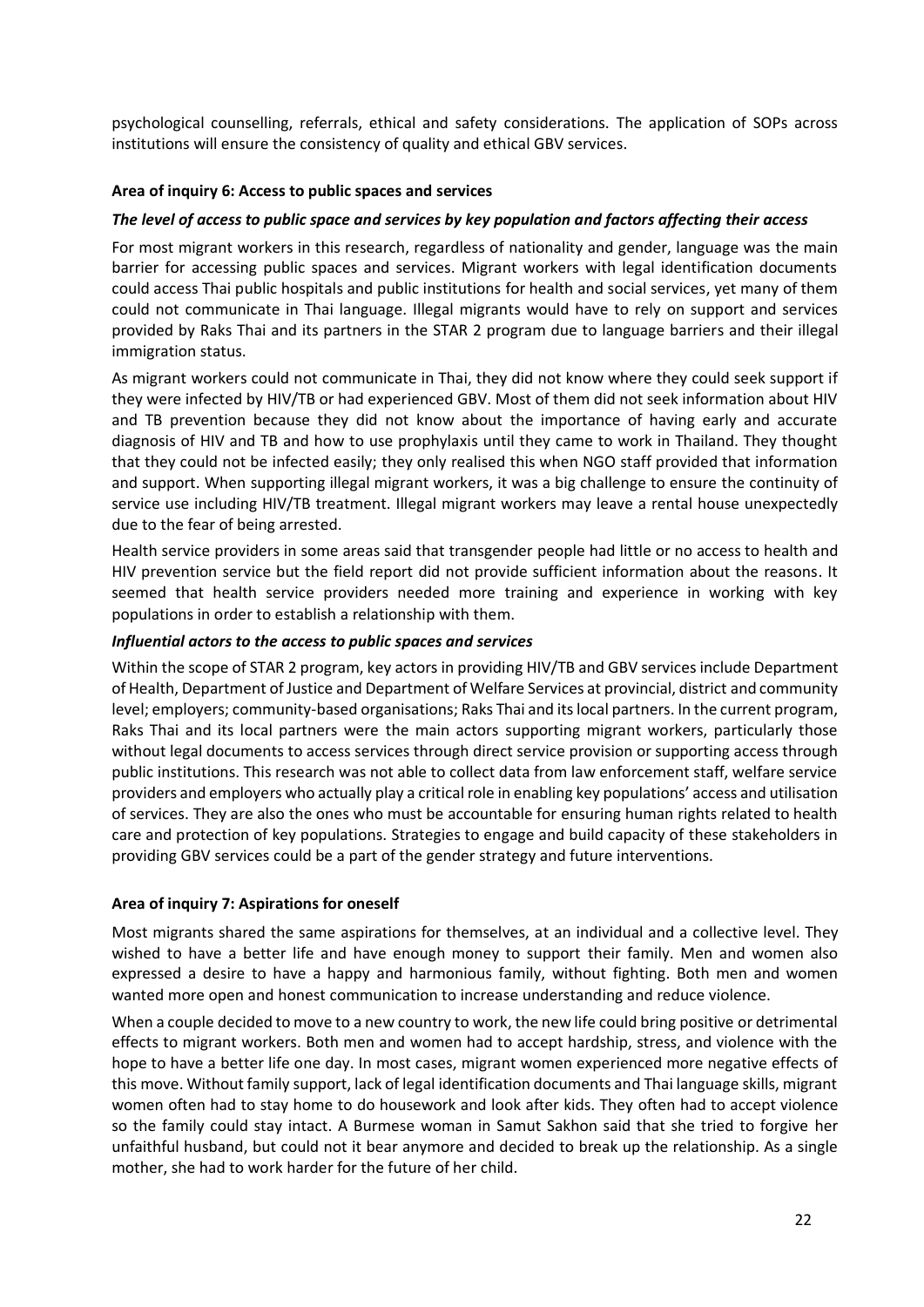For migrant workers, language and legal identification documents are the two main barriers to achieve equality in accessing health care and their aspirations. Most migrant workers were unable to read and write in their own language. They faced many challenges in communication and negotiation with Thai employers. They found it hard to access legal support and health services. For those who worked illegally in Thailand, it was not possible to exercise health and work related rights.

There is no data about aspiration of MSM and TG as this area of inquiry was dropped from data collection.

#### <span id="page-22-0"></span>**RECOMMENDATIONS**

#### <span id="page-22-1"></span>**Overall recommendations about program approaches**

Recommendation 1: Findings from this GPA indicated the importance of applying social norm change approaches such as Social Analysis and Action (SAA) v to challenge harmful norms in current and future programming. SAA and the Social Norm Analysis Plot (SNAP) Framework<sup>vi</sup>could be used to map current norms as part of a baseline for the next phase of the Global Fund as well as a monitoring and evaluation tool for identifying changes in norms. Baseline data can be used to inform the design of social norm changes activities at individual level (e.g. among key populations, service providers and NGO staff), institutional level (e.g. Raks Thai, local partners, drop-in centres) and for the wider public.

Recommendation 2: Community Score Cards (CSC), a two-way and ongoing participatory tool for feedback, planning, and improving services can be introduced in the next phase of the STAR program. Vii It brings together the 'demand side' (service users) and the 'supply side' (service providers), to jointly find ways of addressing service delivery problems. CSC has been proved to be effective in empowering communities to know and claim their rights and holding service providers accountable for their responsibilities. Its principles in promoting participation, transparency, accountability, responsibility and informed decision making are well aligned with the strategic objectives to strengthen community system of Global Fund.

Recommendation 3: Raks Thai has made strong commitment to support gender equality and GBV prevention in the current program. In order to create more systemic changes, Raks Thai can consider strengthening alliance with LGBT groups and put more efforts on advocacy for social norm changes with regard to diverse gender sexual identity and sexual pleasure. A dual focus on social norm change and HIV/TB prevention from a rights-based approach will enable better recognition, implementation and fulfillment of human rights including LGBT rights by formal institutions in health care and law enforcement institutions.

#### <span id="page-22-2"></span>**Recommendations at individual agency level**

#### *Gendered social norms*

Key findings: Key populations such as male and female migrant workers and transgender women have upheld gendered social norms with regard to gender sexual roles and values in intimate relationships. Consequently, women have little time to take care of themselves and refrain from talking about sexual pleasure, safe sex and condom use. They were expected to accept violence, including meeting the sexual demands of their partners even when they did not want sex.

 $\triangleright$  Recommendation 4: Program interventions can facilitate discussions to explore and challenge the perception of femininity and beauty among transgender women. Transgender women need to be aware that complying with traditional gender roles and values does not help them maintain a longterm sexual relationship. It actually can affect to their power to negotiate consensual sex, to avoid violent relationships and to access services. Social norm change interventions can encourage transgender women to appreciate other values such feeling confident about themselves, the diversity of beauty, especially the inner beauty, the ability to love their body as it is and building aspiration for future.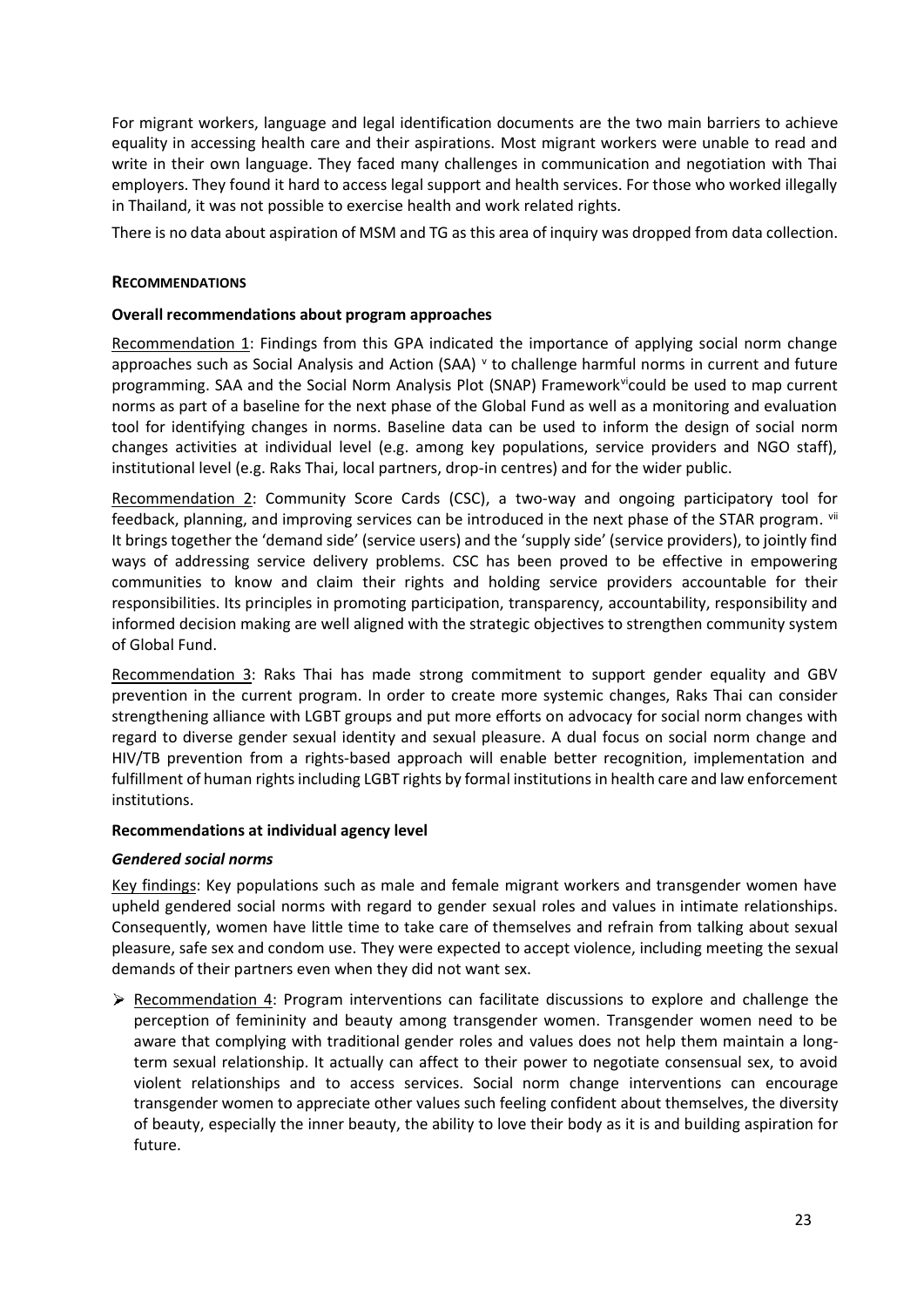$\triangleright$  Recommendation 5: Challenge the perception of migrant men about women's role and value in intimate relationships so migrant women will have more time to take care of themselves, to look for income generation opportunities and feel comfortable to negotiate for safe and consensual sex.

Key findings: Some MSM share that they feel inferior when they only have same sex relationships (e.g. when they are in the 'receptive' position). If a man who has sex with both men and women (e.g. when they are in the 'penetrative' position) they feel more powerful. Such perceptions about 'power', 'macho' and 'attractiveness' are constructed by heteronormativity which only creates a line between genders. Instead of recognising the fluidity of sexuality and gender, heteronormativity views gender as binary and static. It asserts that each gender will have to comply with certain roles, values and expectations. It only results in unequal treatment to people whose gender and sexual identities are not accepted by dominant groups in society. The lack of self-reflection in MSM about their own bias on gender and sexual norms will only reinforce social inequalities which they already have experienced.

 $\triangleright$  Recommendation 6: Facilitate reflection among MSM to explore the social construction of masculinity from perspectives of intersectionality and fluidity of gender and sexuality. Discussions can include the following topics: the differences between sexual orientation, identity and behaviours, why some sexual orientations and identities are stigmatised by the binary heterosexual lens of masculinity and femininity.

Key findings: The perception of masculinity among MSM has found to be influential on the level of responding to GBV incidence and the decision to seek support. In this research, a MSM student denied the fact that he faced violence because of the social belief that men could not be raped. If he reported this incident, he might not be considered a man.

 $\triangleright$  Recommendation 7: Facilitate reflection among MSM to challenge perceptions of masculinity with regard to GBV which will help MSM to recognise that not all men are in positions of power. Men with multiple risk behaviours and identities can be vulnerable to GBV. Their admission of experiencing violence does not mean that they are not a "real" man. When MSM deny the fact that they can be vulnerable to violence, they will feel reluctant to report violence experience or delay seeking support services.

#### *Knowledge, attitudes and skills of key populations*

Key findings: A small number of migrant men and women shared that they were aware about safe and consent sex and wanted to wear condoms for HIV/STI infection. Yet, both men and women did not feel comfortable to talk about sensitive topics.

 $\triangleright$  Recommendation 8: Migrant men and women need support to strengthen their communication skills so they will feel more comfortable to talk about sexual desire and expectations during their sexual relationship. It will help them find it easier to negotiate whether or not and when they want to have sex and use condoms. This kind of conversation is not necessary limited to HIV/STI prevention but could be raised in broader topics of contraception, pregnancy, sexual and reproductive health care, sexual pleasure and respectful relationships.

Key findings: Most migrant workers and employers were not aware of which organisations provided GBV services. Neither did they know about the referral system and relevant policies on GBV prevention and response.

 $\triangleright$  Recommendation 9: Migrant workers need to access more information about their rights, the right to live free from violence, the right to receive information about GBV services, the right to access health and support services. Migrant workers, particularly women, need to access more information about HIV/TB prevention (e.g. risky behaviours, the importance of having early test, forms of GBV and how they can increase the likelihood of HIV infection) and treatment services. Information can be disseminated through landlords, employers and community leaders.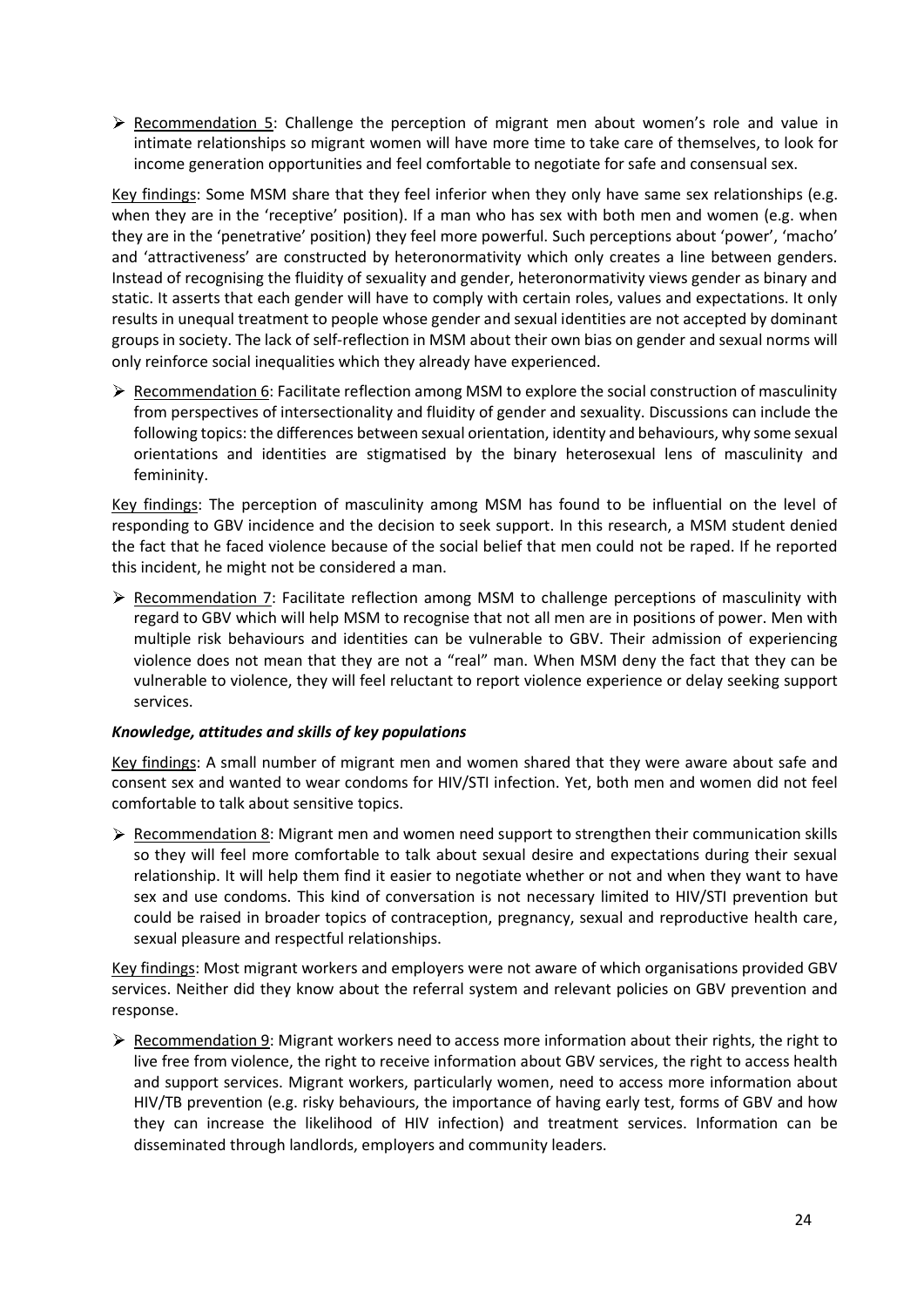Key findings: Transgender women experienced various forms of violence, both from family members and people in the public. Violence and discrimination were contributing factors to low access to HIV/TB information, treatment and support services.

 $\triangleright$  Recommendation 10: Provide a safe space for transgender women to learn more about GBV and how to access information about GBV services and to create supportive networks and opportunities to support each other to heal.

#### *Knowledge, attitudes and skills of service providers*

Key findings: Health service providers in public hospitals had experience in providing HIV/TB services but still held biases and were judgemental towards people with diverse gender and sexual identities. For example, many heath staff perceived MSM and transgender as those who were easy to sex.

Recommendation 11: Health service providers need training on gender and sexuality, particularly about diverse gender and sexual identity, the difference between sexual orientation and behaviours. Some transgender women have not gone through lower part operation and can take active roles in bed. Health service providers need to gain skills about how they can provide quality HIV/TB services in response to specific needs of each individual, not according to the gender of clients, based on their appearance.

Key findings: Health service providers and staff working in NGO drop-in centres had a limited understanding of GBV and lack of skills in assessing GBV incident among clients. Most of them had not received appropriate training in providing quality GBV services.

 $\triangleright$  Recommendation 12: Build the GBV capacity of staff of Raks Thai, its local partners and health service providers to understand: forms of GBV; vulnerability of key populations to GBV; and underlying causes of GBV including unequal power relations, lack of recognition of human rights and restrictive social norms for people of diverse gender and sexual identities. NGO staff and health service providers need to become more sensitive and have better skills in asking questions to assess GBV risks among key populations, know where they can send GBV survivors to seek support services and provide on-going support. They should be trained about what different roles and functions can do to manage violence cases in a sensitive and non-discriminative manner.

#### <span id="page-24-0"></span>**Recommendations at relational level**

Key findings: Due to the privilege of being men in a patriarchal society and having legal identification documents to work in Thailand, men had more power than women in making decisions for family issues, including accessing to HIV/TB and GBV services.

- $\triangleright$  Recommendation 13: Facilitate discussions among migrant couples to explore gendered sexual norms and expectations of each other, build respectful relationships, create shared vision about a happy family or relationship, develop action plans to share productive and reproductive responsibilities and review these action plans periodically.
- $\triangleright$  Recommendation 14: Support migrant women access income generation opportunities so they can become economically independent and have more power to negotiate with husbands (or partners) about household work, condom usage or access to services. Before implementing income generation activities, project staff should provide migrant women and men with information about available violence referral services and awareness on rights to ensure that we minimize potential harmful effects.

Key findings: Employers of migrant workers must be accountable for ensuring the right to access to HIV/TB and GBV information and services of their employees. However, there is little engagement of this important stakeholder in this research as well as in current interventions of the STAR 2 program.

 $\triangleright$  Recommendation 15: Where possible, advocate to employers to provide information on HIV/TB services and GBV prevention to employees. Raks Thai can provide evidence about how employee health checks can contribute to a healthy and respectful workplace which can result in a reduction of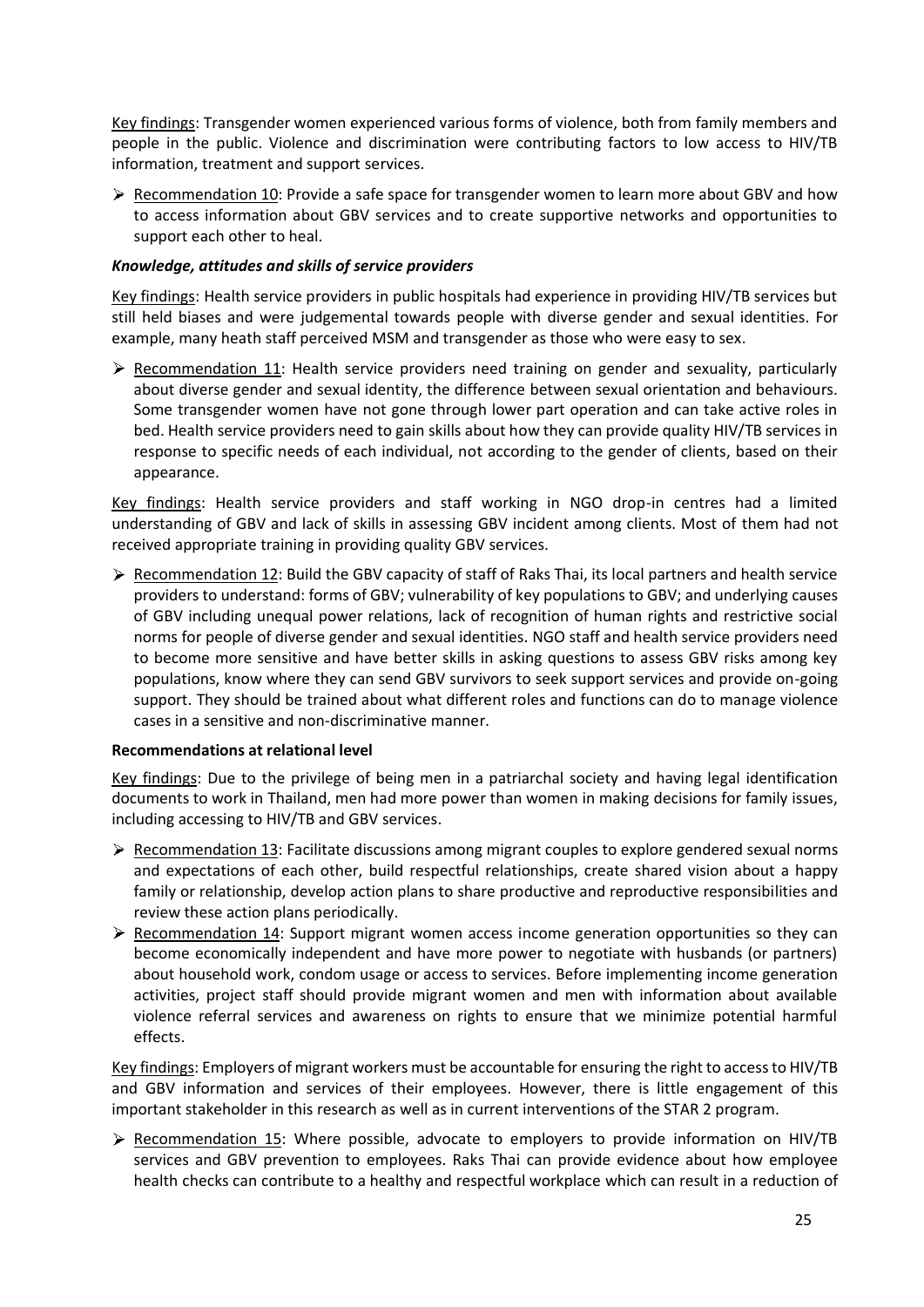waste hours and increase in productivity and loyalty of employees. CARE Australia's regional project 'Enhancing women's voice to stop sexual harassment – STOP' viii has successfully used such kind of evidence to work with employers on building a workplace free from violence.

Key findings: Transgender women and MSM experienced various forms of violence and discrimination, both from family members and by public people.

 $\triangleright$  Recommendation 16: Reduce stigma and discrimination within families and set up a network of family members of LGBT community. Family members can share their experience of accepting and providing support to sexual minority groups which could either be online (e.g. social networks or forums) or offline (clubs). This model has proved to be successful in many countries like Vietnam.

Key findings: Dormitory owners, mamas of entertainment establishments and law enforcement staff are powerful stakeholders. In some cases, they can be the ones who offer help to key populations. In other cases, they can use their power to be perpetrators against key populations who have almost no power to negotiate. Yet, their engagement in current interventions was limited.

- $\triangleright$  Recommendation 17: Engage dormitory supervisors in HIV interventions and continue strengthening the relationship with mamas from existing interventions.
- ▶ Recommendation 18: Engage law enforcement staff for more effective HIV prevention and response. There are many levels of engagement. Raks Thai and its partners can consider building relationships with police personnel, organising sensitisation workshops about gender, sexuality and GBV, or advocacy for LGBT rights by engaging police personnel who are openly gay.

Key findings: Migrant workers, particularly illegal migrants rely heavily on support from local NGOs. It is possible that some development workers might take the advantage of their power position to abuse migrant workers.

- $\triangleright$  Recommendation 19: All NGO staff, outreach and community workers should receive training on child protection (CP) and prevention of sexual harassment, exploitation and abuse (PSHEA). In order to continue the learning process, Raks Thai can consider organising quarterly or biannual events where project participants could share their experience in applying PSHEA policy from "do no harm" perspective and learning from changing gendered social norms when working with key populations.
- $\triangleright$  Recommendation 20: CARE International has just introduced guidance for creating and managing effective feedback and accountability mechanisms. $\mathbb{K}$  The guidance provides tools and practical examples that Raks Thai teams and partners can use and adapt to their specific context as they develop, implement and manage an effective feedback and accountability mechanisms. Raks Thai can be a pioneer member in using this guidance both at the organisational and project level.

#### <span id="page-25-0"></span>**Recommendations at structural level**

Key findings: Restrictive gendered social norms about masculinity and femininity are the underlying causes of social inequalities, discrimination and violence towards key populations. At the same time, men and women with diverse gender and sexual identities have upheld such norms as a way to feel 'safe' in intimate relationships or to live with their own circumstances (e.g. in the case of a young MSM person abused by a dormitory owner). Behaviour change will not be sustainable if program interventions will only focus on social norm change at individual level.

- $\triangleright$  Recommendation 21: Implement social norm change interventions and communication campaigns among wider public to change social expectations regarding women's roles and value, women's beauty and sexuality. Changing social norms on women's roles and values will help migrant women and transgender women better negotiate for safe sex. Changing social expectations about women's beauty and sexuality will create an enabling environment where men and women from diverse gender and sexual identity will feel comfortable to talk about their body, sexual pleasure and consensualsex. Based on research findings, the following norms should be challenged:
	- Women should be mainly responsible for household and child care work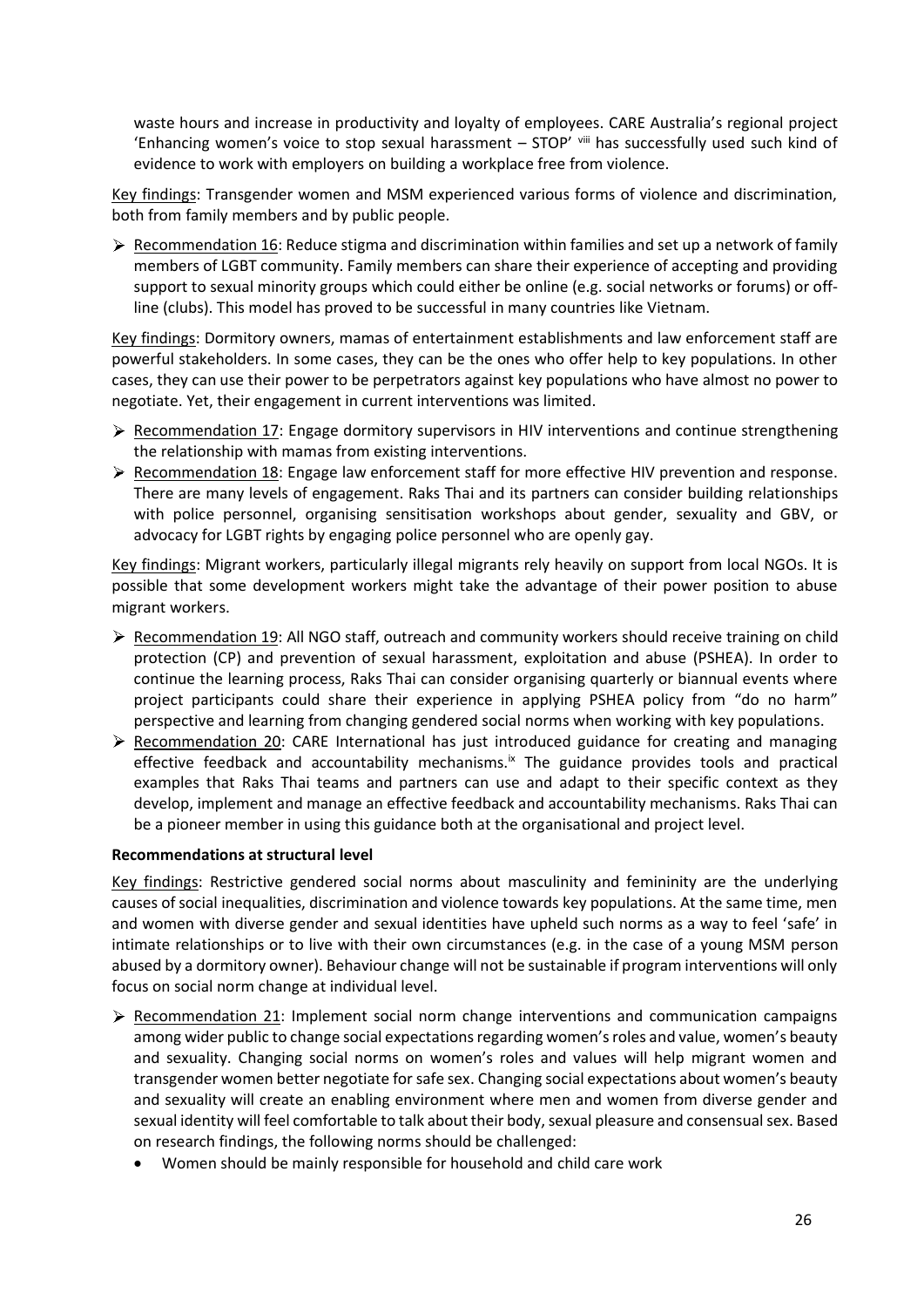- Woman should not talk about sexual pleasure with her partner
- Women should not talk about condom usage with her partner
- A woman should have sex with her husband even when she does not feel like it
- MSM and TG are easy going and like having fun.
- Being beautiful can keep a partner stay long in the relationship.

Key findings: The STAR 2 program and its future interventions aim to address gender equality and GBV among key populations to better achieve transformative change. In order to design, implement, monitor and evaluate transformative programs, we need to build a gender transformative organisation at the same time. This requires supportive leadership and adequate resources to ensure that policies and strategies are in place to promote and implement gender transformative changes. It also requires strong gender capacity of national staff who take a leading role throughout the transformational process, at individual, program and organisational level (see recommendation 11, 12 and 19 above).

- Recommendation 22: Improve institutional capacity of service sites of Raks Thai and its local partners to better prevent and respond to GBV:
	- Develop and implement institutional policies which supports staff delivering GBV services, for example providing training on GBV, allocate enough budget and time for staff to take training, provide opportunities for staff to practice new skills and knowledge.
	- Review human resource policies and standards: include GBV skills and knowledge as part of competency assessment system which will be used for recruitment and annual performance review.
	- Map referral GBV services and set up a feedback mechanism to regularly update the quality of GBV services provided by institutions in the referral list.
	- Amend recording systems of Raks Thai and its local partners to be inclusive of people of diverse gender and sexual identity. For example, when a man partner of a TG comes for a service, they will have their own right to self-identify as MSM, gay, heterosexual or bisexual.<sup>7</sup>

Key findings: The main barriers for migrant workers to access HIV/TB and GBV prevention and support services in public institutions included language and legal identification documents.

 $\triangleright$  Recommendation 23: Raks Thai and its local partners to advocate to the government to allocate more budget for interpretation services and for providing language training to migrant workers.

Key findings: There have not been official guidelines for health sector to provide GBV prevention and response services. The lack of official guidance can pose a structural challenge for Raks Thai, its local partners and similar institutions to provide or advocate for quality and ethical services across sectors.

 $\triangleright$  Recommendation 24: The Ministry of Public Health include GBV response within the minimum standards for community-based HIV services. Raks Thai and its partners can take this opportunity to advocate for including guidelines on GBV services based on internationally recognised standard operating procedures.

 $7$  The gender analysis in 2017 found that a staff records him as MSM, it can affect the participation of this man if he defines himself differently ('This service is not for me. I am not an MSM.' or 'I don't want to associate myself with this centre. It is a gay centre.')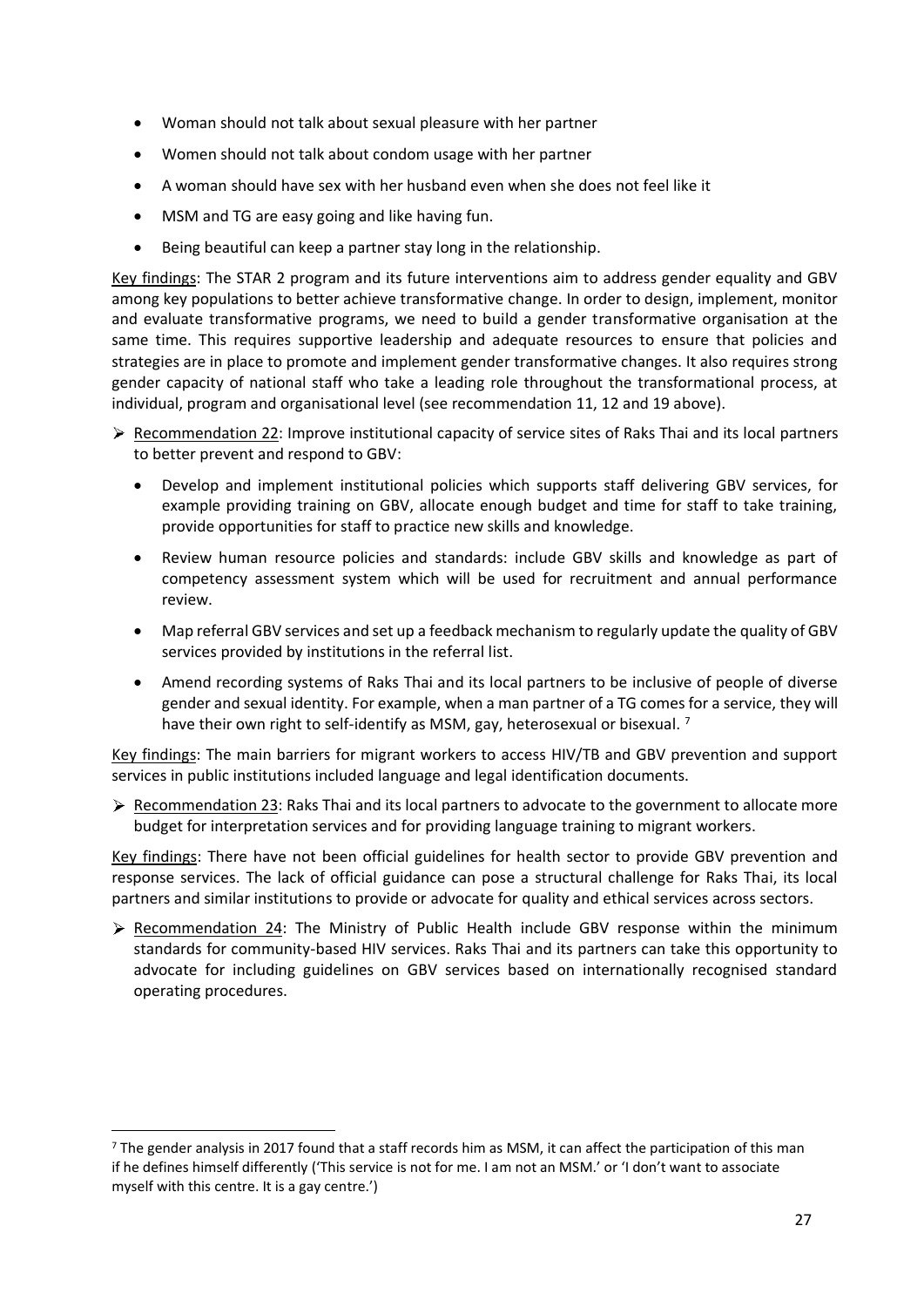|    | <b>Research areas</b>                              | <b>Key questions</b>                                                                                                                                                              | <b>Information source</b>                                                                 | <b>Research tools</b>                                                                                                                                                                                                                                                                                                               |
|----|----------------------------------------------------|-----------------------------------------------------------------------------------------------------------------------------------------------------------------------------------|-------------------------------------------------------------------------------------------|-------------------------------------------------------------------------------------------------------------------------------------------------------------------------------------------------------------------------------------------------------------------------------------------------------------------------------------|
| 1. | Sexual/<br>gendered<br>division of<br>labour       | 1.1. How do key populations (MSM, TG,<br>male and female migrant workers)<br>perceive their gender roles and values<br>regarding household work and caring<br>responsibilities?   | TG and female MW:<br>Gender analysis report<br>2017<br>MSM: from this GPA                 | • FGD (Pile sorting) with MSM<br>• Literature review (for all domains or<br>research areas)                                                                                                                                                                                                                                         |
|    |                                                    | 1.2. How do social gender norms and<br>roles (e.g. household work and caring<br>responsibilities) affect key<br>populations access to services?                                   | TG, MSM: from this<br>GPA<br>Male and female MW:<br>Gender analysis report<br>2017        | • FGD (Pile sorting) with MSM and TG                                                                                                                                                                                                                                                                                                |
| 2. | Decision-<br>making in<br>intimate<br>relationship | 2.1. What are the differences in decision<br>making power of key populations on<br>living activities and access to<br>services?                                                   | TG, MSM: from this<br>GPA<br>Male and female MW:<br>Gender analysis report<br>2017        | • FGD (Pile sorting) with MSM and TG                                                                                                                                                                                                                                                                                                |
|    |                                                    | 2.2. Which gender sexual identity is likely<br>to suffer violence resulting from<br>conflicts in decision-making? Why?                                                            | TG, MSM: from this<br><b>GPA</b><br>Male and female MW:<br>Gender analysis report<br>2017 | • FGD (Pile sorting) with TG and MSM                                                                                                                                                                                                                                                                                                |
|    |                                                    | 2.3. How disagreement in decision making<br>has affected key populations to<br>access services?                                                                                   | TG, MSM, Male and<br>female MW: from this<br>GPA                                          | • FGD (Pile sorting) with TG and MSM                                                                                                                                                                                                                                                                                                |
| 3. | Perceptions<br>toward<br>gender-based              | 3.1. What are the perceptions of sex, love,<br>beauty and trust among key<br>populations?                                                                                         | TG, MSM, male and<br>female MW: Gender<br>analysis report 2017                            |                                                                                                                                                                                                                                                                                                                                     |
|    | violence<br>$(GBV)$ ,<br>gender and                | 3.2. What are the perceptions of GBV<br>among key populations?                                                                                                                    | TG, MSM, male and<br>female MW: from this<br>GPA                                          | • FGD (Body mapping) with MSM, TG,<br>male and female MW<br>. Interview with MSM, TG, male and                                                                                                                                                                                                                                      |
|    | sexual<br>identities                               | 3.3. How have these perceptions affected<br>key populations adopt safe<br>behaviours and access to services?<br>What else also affect their behaviours<br>and access to services? | TG, MSM, male and<br>female MW: Gender<br>analysis report 2017                            | female MW who are from diverse<br>social backgrounds, gender and<br>sexual identities                                                                                                                                                                                                                                               |
| 4. | Control over<br>one's body                         | 4.1. How do key populations negotiate<br>safe and consensual sex? In which<br>context and with whom?                                                                              | TG: from this GPA<br>MSM, female MW:<br>Gender analysis report<br>2017                    | • FGD (Body mapping) with MSM, TG,<br>male and female MW                                                                                                                                                                                                                                                                            |
|    |                                                    | 4.2. What attitudes, information and skills<br>do they need to negotiate safe and<br>consensual sex?                                                                              | TG: from this GPA<br>MSM, female MW:<br>Gender analysis report<br>2017                    | • Body mapping and <b>FGD</b> with TG,<br>MSM, male and female MW<br>. Interview with MSM, TG, male and<br>female MW                                                                                                                                                                                                                |
| 5. | Violence and<br>restorative<br>justice             | 5.1. What have key populations done to<br>prevent and respond to violence?<br>What are their main strategies?                                                                     | TG, MSM, male and<br>female MW: from this<br>GPA                                          | • Body mapping and FGD with TG,<br>MSM, male and female MW<br>. Interview with MSM, TG, male and<br>female MW<br>• Interview with community workers,<br>outreach workers/ peer educators,<br>legal aid staff and NGO staff (local<br>partners and Rak Thai staff - those<br>who have provided GBV services or<br>haven't done yet). |

#### <span id="page-27-0"></span>**ANNEX 1: RESEARCH METHODOLOGY MATRIX**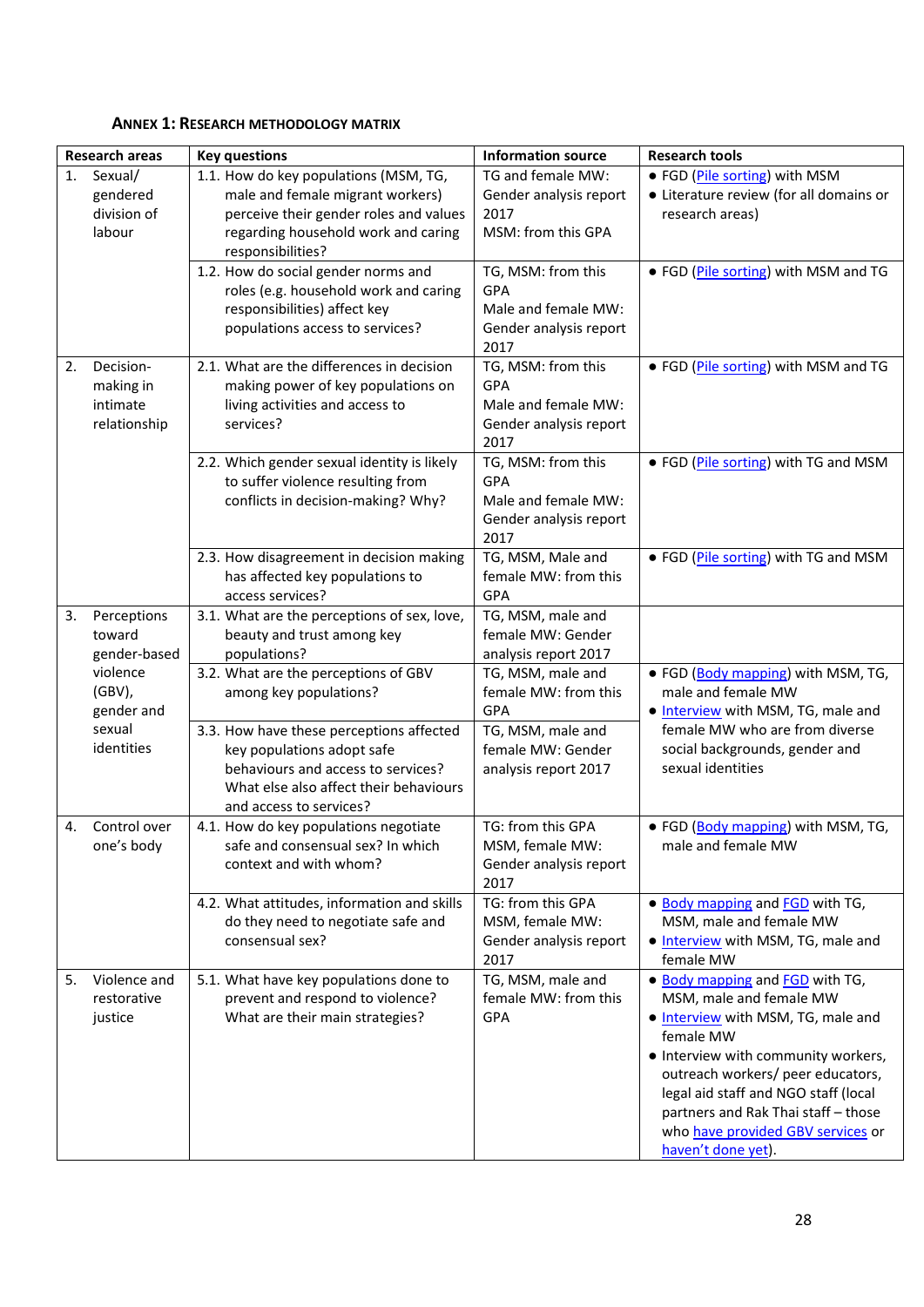|    | <b>Research areas</b>                      | <b>Key questions</b>                                                                                                                                                                                                                                                                                                                             | <b>Information source</b>                                                                 | <b>Research tools</b>                                                                                                                                                                                                                                                                                                                                                                             |
|----|--------------------------------------------|--------------------------------------------------------------------------------------------------------------------------------------------------------------------------------------------------------------------------------------------------------------------------------------------------------------------------------------------------|-------------------------------------------------------------------------------------------|---------------------------------------------------------------------------------------------------------------------------------------------------------------------------------------------------------------------------------------------------------------------------------------------------------------------------------------------------------------------------------------------------|
|    |                                            | 5.2. What attitudes, information,<br>knowledge and skills will key<br>populations need to prevent or<br>address violence?                                                                                                                                                                                                                        | TG, MSM, male and<br>female MW: from this<br>GPA                                          | • Body mapping and FGD with TG,<br>MSM, male and female MW<br>. Interview with MSM, TG, male and<br>female MW<br>• Interview with service providers,<br>community workers, outreach<br>workers/ peer educators, legal aid<br>staff and NGO staff (those who have<br>provided GBV interventions or<br>haven't done yet).                                                                           |
|    |                                            | 5.3. Which factors also have influenced on<br>GBV experienced by key populations<br>(e.g. gender sexual norms, family<br>relationships, health and economic<br>situation, power dynamics etc.)                                                                                                                                                   | TG, MSM, male and<br>female MW: Gender<br>analysis report 2017<br>and from this GPA       | • Body mapping and FGD with TG,<br>MSM, male and female MW<br>. Interview with MSM, TG, male and<br>female MW<br>• Interview with service providers,<br>community workers, outreach<br>workers/ peer educators, legal aid<br>staff and NGO staff (those who have<br>provided GBV interventions or<br>haven't done yet), managers of<br>service sites and NGOs.<br>· Observation of service sites. |
|    |                                            | 5.4. How have relevant laws and<br>institutions prevented and responded<br>to GBV among key populations and<br>their partners? (main institutions:<br>social, justice and health services,<br>NGOs and workplace)                                                                                                                                | TG, MSM, male and<br>female MW: Gender<br>analysis report 2017<br>and from this GPA       | • Interview with service providers,<br>community workers, outreach<br>workers/ peer educators, legal aid<br>staff and NGO staff (those who have<br>provided GBV interventions or<br>haven't done yet), managers of<br>service sites and NGOs.<br>• Observation of service sites.                                                                                                                  |
| 6. | Access to<br>public spaces<br>and services | 6.1. How do key populations access to<br>services? What are factors affecting<br>their access to services (e.g. social<br>perception about HIV/TB and SOGI,<br>GBV experience, power relations with<br>key actors such as police and<br>employers)?                                                                                              | TG, MSM, male and<br>female MW: Gender<br>analysis report 2017,<br>STAR-2 funding request | . Interview with MSM, TG, male and<br>female MW<br>• Interview with service providers,<br>community workers, outreach<br>workers/ peer educators, legal aid<br>staff and NGO staff (those who have<br>provided GBV interventions or                                                                                                                                                               |
|    |                                            | 6.2. Who (agencies or individuals) have<br>most influence on this access, why<br>(e.g. peers, partners, healthcare<br>professionals, NGO staff, employers,<br>law enforcement staff etc.)?                                                                                                                                                       | TG, MSM, male and<br>female MW: Gender<br>analysis report 2017<br>and from this GPA       | haven't done yet), managers of<br>service sites and NGOs.<br>· Observation of service sites.                                                                                                                                                                                                                                                                                                      |
| 7. | Aspirations<br>for oneself                 | 7.1. What are aspirations that key<br>populations articulate for<br>themselves?<br>7.2. How do the aspirations for<br>themselves reflect or contrast social<br>gender norms?<br>7.3. How would key populations envision<br>their relationships evolving (within<br>the household level, in intimate<br>relationship, within their<br>community)? | From this GPA                                                                             | • FGD (Visioning exercise) with MSM,<br>TG, male and female MW                                                                                                                                                                                                                                                                                                                                    |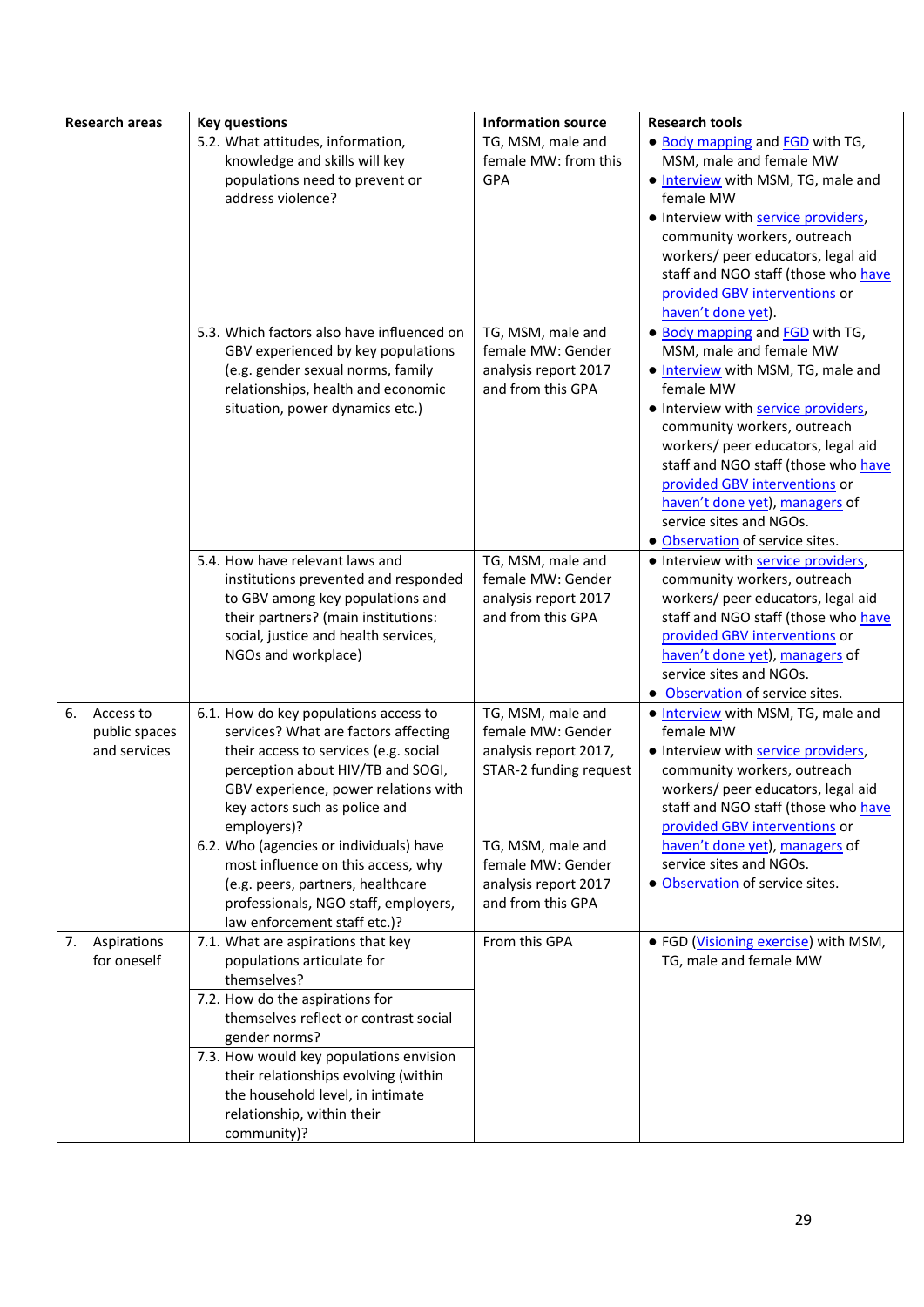#### <span id="page-29-0"></span>**ANNEX 2: FIELD GUIDE FOR THE GENDER POWER ANALYSIS**

#### **WHO SHOULD BE INVOLVED?**

The focus group should involve a minimum of 6 and maximum of 10 participants. The focus group discussion will take around 2-3 hours.

Focus group discussion roles: The facilitator makes sure everyone has a chance to speak and that the discussion stays focused

#### **PREPARATION NOTES:**

- Record the key information of participants<sup>8</sup> such as age, gender and location
- What are majority ethnicity this FGD (for the FGD with migrant workers)? Who can able to speak and write English? Who cannot? Average age of all members?

Use clear language with probes for discussion; repeat the question if needed for making sure everyone have common understanding about subject; promoting each participant have opportunity to talk and share idea; no judgment (no right or wrong answers; non threatening or embracing; arrange translator in case participants wish to use their own language).

#### **INTRODUCTION**

Each member of the team introduces him/herself and **clearly explain the purpose of the visit:** 

Rak Thai Foundation is currently doing a research to understand gender issues including harmful gender norms that affect vulnerability to the HIV/TB and access to services by migrant workers, men who have sex with men, and transgender. The research will try to learn more about your life, the way you communicate with peers, family members, partners and service providers to make decision regarding access to diagnosis and treatment. The information that you share with us is valuable – we will use it to help us design a project that better responds to your needs. The discussions will take about 2 hours. We realise how busy you all are, and we are very grateful to you for taking the time to speak with us.



**Ask participants if they have any questions.**

<sup>&</sup>lt;sup>8</sup> In registering to participate in the FGD, it is recommended to ask participants individually in advance if they have any difficulty seeing, hearing, walking, remembering/concentrating, or communicating (understanding and being understood) in the group discussion. It can be due to their health status, medication or disability status. If this is not possible, I would **not** ask this in front of the whole group as it may be stigmatizing.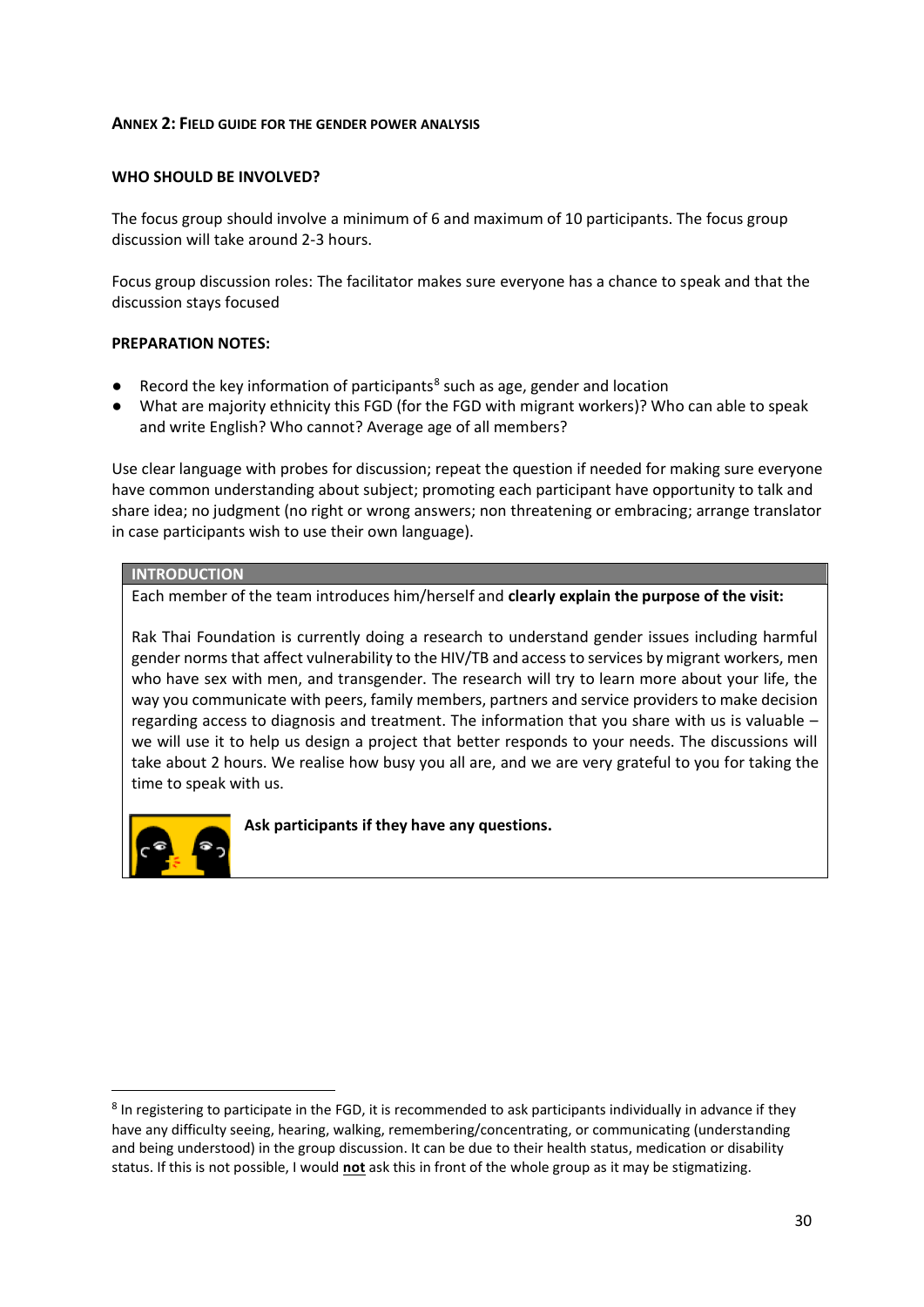#### **INFORMED CONSENT**



Before starting the discussion **explain the following** to participants:

All of the information that you share will be **confidential.** Our notes will be kept secure and we will not share personal details or personal views with anyone else. Is that okay?

- Because you will be sharing your thoughts and experiences together in a group, other people in the discussion will know what each person has said. So that other people do not find out about what people in this group said, lease do not talk about the details of this discussion once the discussion has finished. In this group you should feel comfortable to speak openly. Is that clear?
- Some of the information you give me may be included in a **report** that will be used by Rak Thai Foundation to make improvements to our project. It will not be possible from this report to identify you as individuals. Is that okay?
- Participation in the group discussion is **voluntary**. If you want to leave the discussion at any time you can. After the discussion, you can tell us if you do not want us to use what you have said. You do not have to give a reason why. If you decide not to participate, we will not use any of the information you have given us unless you tell us you want us to. If there is anything you tell us that you do not want us to mention in the report, tell us and we will keep this confidential. Do you understand? Is this OK?
- If you have any **complaints** about the discussion you can tell us. If you don't feel comfortable sharing your concerns with us, you or someone representing you can make contact with XXX (Add a name and a title here), phone number: XXX. Is this clear?
- We will be taking a lot of photos of the activities today. We will include these photos in the report that we write. Is this ok? **If so, please sign the consent form.**
- Do you understand what we have told you? Can we start the discussion now?
- Could you please introduce yourself, including your name, age and any personal details you want to share? (You can choose a pseudo name if you wish)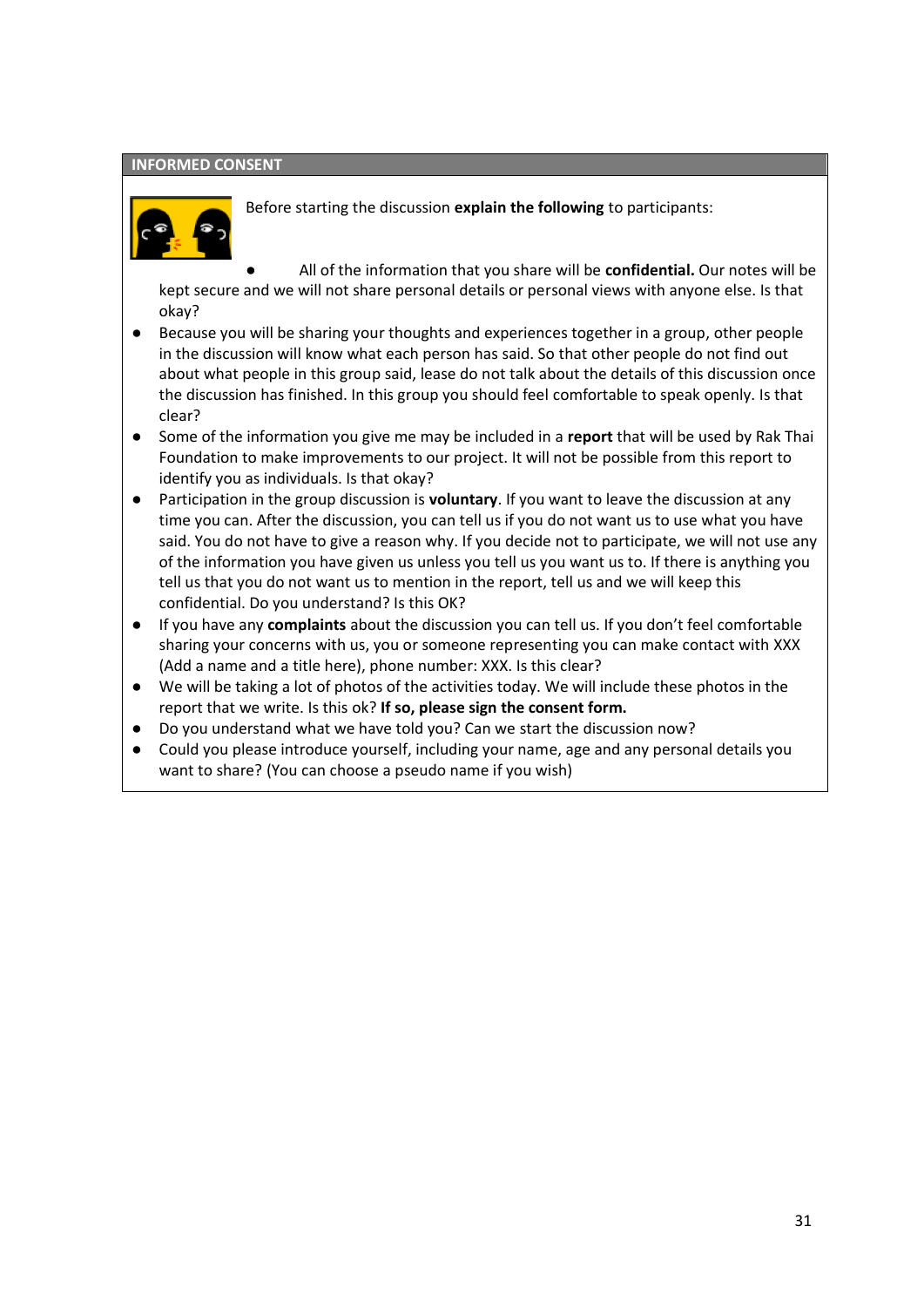# **Focus Group Discussion – Pile sorting**

**Objective**: To collect data for:

Domain 1: Gendered/sexual division of labour (**30**') Domain 2: Decision making in intimate relationship (**30**')

This tool will be used with **homogenous** groups: MSM only and TG only groups. If necessary, we can divide MSM according to age group or according to self-identified gender (TG women).

According to the methodology matrix, it's not necessary to use this tool with migrant workers. If we want to use this tool with them, male and female migrant workers should be in their own gender group. They should also be grouped according to their nationality/ethnicity.

#### **Steps**:

- 1. Demonstrate tool with the whole group and emphasise that participants should participate from *their own perspective* for self reflection (5')
- 2. Instructions for group discussion on **gendered/sexual division of labour** (25'):
- Distribute cards to participants (see the preparation instruction on the following page). Each card is about one task of household or caring work.
- Group members discuss and put cards under 3 columns (5'):
	- o 'Men', 'Women', and 'Both' (for migrant workers)
	- o 'Men', 'Partner' and 'Both' (for MSM)
	- o 'Women', 'Partner' and 'Both' (for TG women)
- Ask participants to add more tasks if they want. Write each task in one card
- In the big group  $(20')$ :
	- o Ask why participants put cards under each column
	- $\circ$  Which tasks are usually done by men (decision will be made on the basis of who will do this task in most cases)? Why? The purpose is to explore their gender norms and values
	- $\circ$  Which tasks are usually done by women or by their partner (in the group discussion with MSM and TG)? Why?
	- $\circ$  Are there ways that men and/or women are limited by the division of labour, e.g. can't go some places, can't interact with some people, can't do some work they might want to do regarding:
		- o Behaviour change communication and information
		- o Use of prophylaxis, ARV drugs
		- o Have early and accurate diagnosis of HIV and TB disease
- 3. Instructions for group discussion on **decision making in intimate relationship** (30')
- Distribute cards to participants (see the preparation instruction on the next page). Each card is about one issue in the family or regarding access to services (e.g. Safe sex behaviours; Seeking HIV/TB information; Use of prophylaxis, ARV drugs; Have early and accurate diagnosis of HIV and TB disease).
- Ask participants discuss which decisions do men and women (or partner) usually make (**who usually make decision for this issue in most cases and if there is disagreement who has the final say**?). After that they will put corresponding cards under (10):
	- o 'Men', 'Women', and 'Both' (for migrant workers)
	- o 'Men', 'Partner' and 'Both' (for MSM)
	- o 'Women', 'Partner' and 'Both' (for TG women)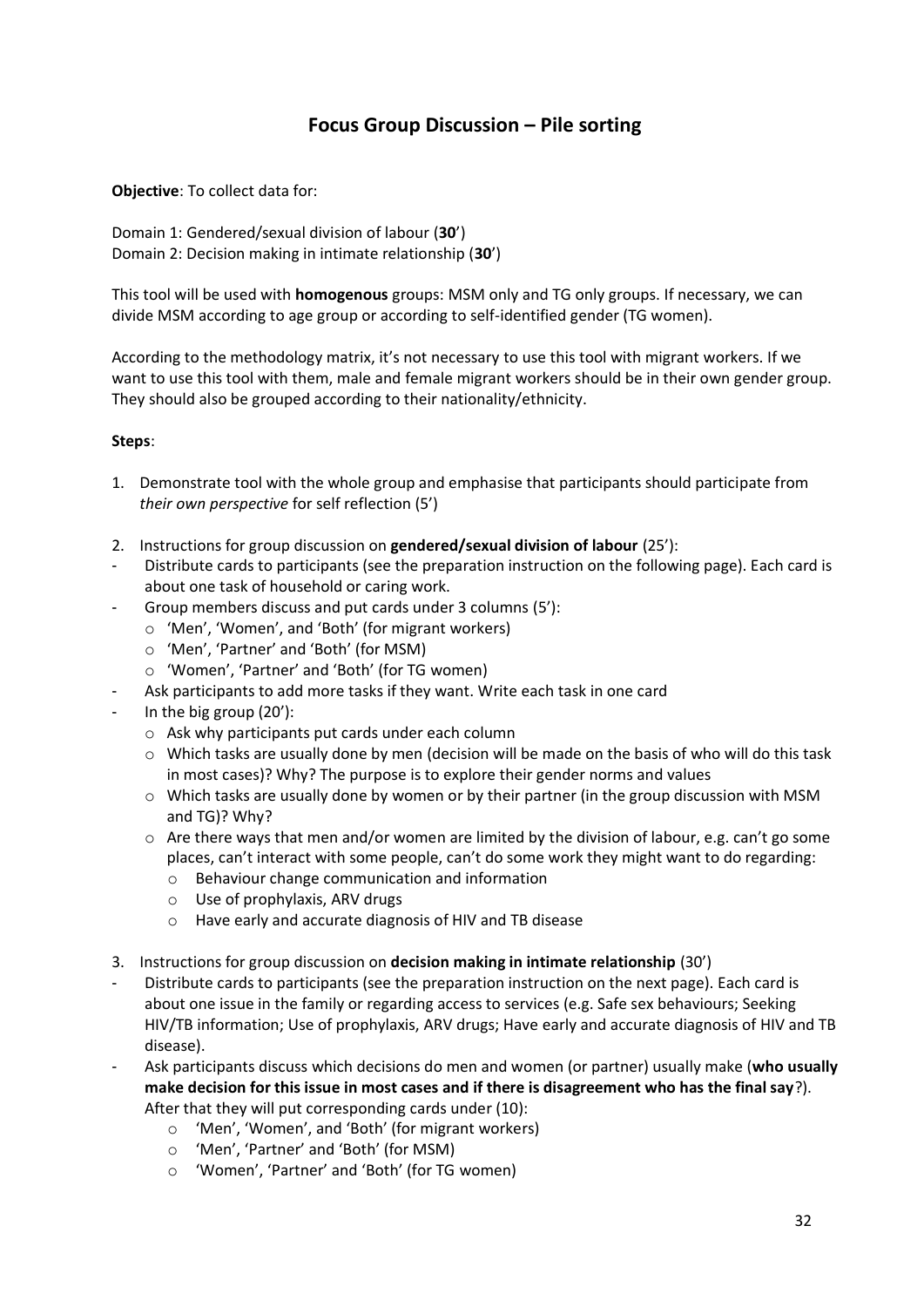- Ask participants to add more tasks if they want. Write each task in one card.
- In the big group  $(20')$ :
	- $\circ$  How do men and women (or their partner) make these decisions? Can they make their own decision? Are there any barriers? Why? Is this way of decision making similar to other couples they know? Why?
	- $\circ$  In which situation or for which issues men and women are likely to disagree in decision making?
	- $\circ$  How do you solve disagreement? What are the strategies and techniques they use to solve disagreement, whether or not women and/or TG are able to solve disagreement and example when they are successful in solving disagreement.
	- o Who are most likely to experience violence resulting from disagreement in decision making?
	- o How has life of male, female migrants, MSM/TG been affected due to disagreement, in terms of?
		- o Practise safe sex behaviours
		- o Seeking HIV/TB information
		- o Use of prophylaxis, ARV drugs
		- o Have early and accurate diagnosis of HIV and TB disease

#### **Preparation instruction for facilitators of pile-sorting tool:**

- Household tasks: shopping foods and groceries, cooking, washing dishes, washing clothes, hanging clothes, cleaning house etc.
- Caring work: feeding children, elderly, sick family members, taking kids to school, helping kids to do homework etc.
- Please see the attached document for reference. Each household or caring task will be printed in one card. Please search for photos which look relevant to the context of Thailand. If it's too difficult to get these photos, we can take photos by ourselves.
- Issues for decision making: contribute money for daily expenses, spending money on health care, spending money for personal consumption, consistent use of condom, use of contraceptives, seeking information on HIV and/or TB prevention, use of prophylaxis, use of ARV drug, having early HIV and/or TB test, having sex with another person etc. Pictures to present each issue will be printed in one card. Please search for photos which look relevant to the context of Thailand. If it's too difficult to get these photos, we can draw on colour papers and then take pictures.
- **The rule is that there shouldn't be any image of men and women in these pictures**.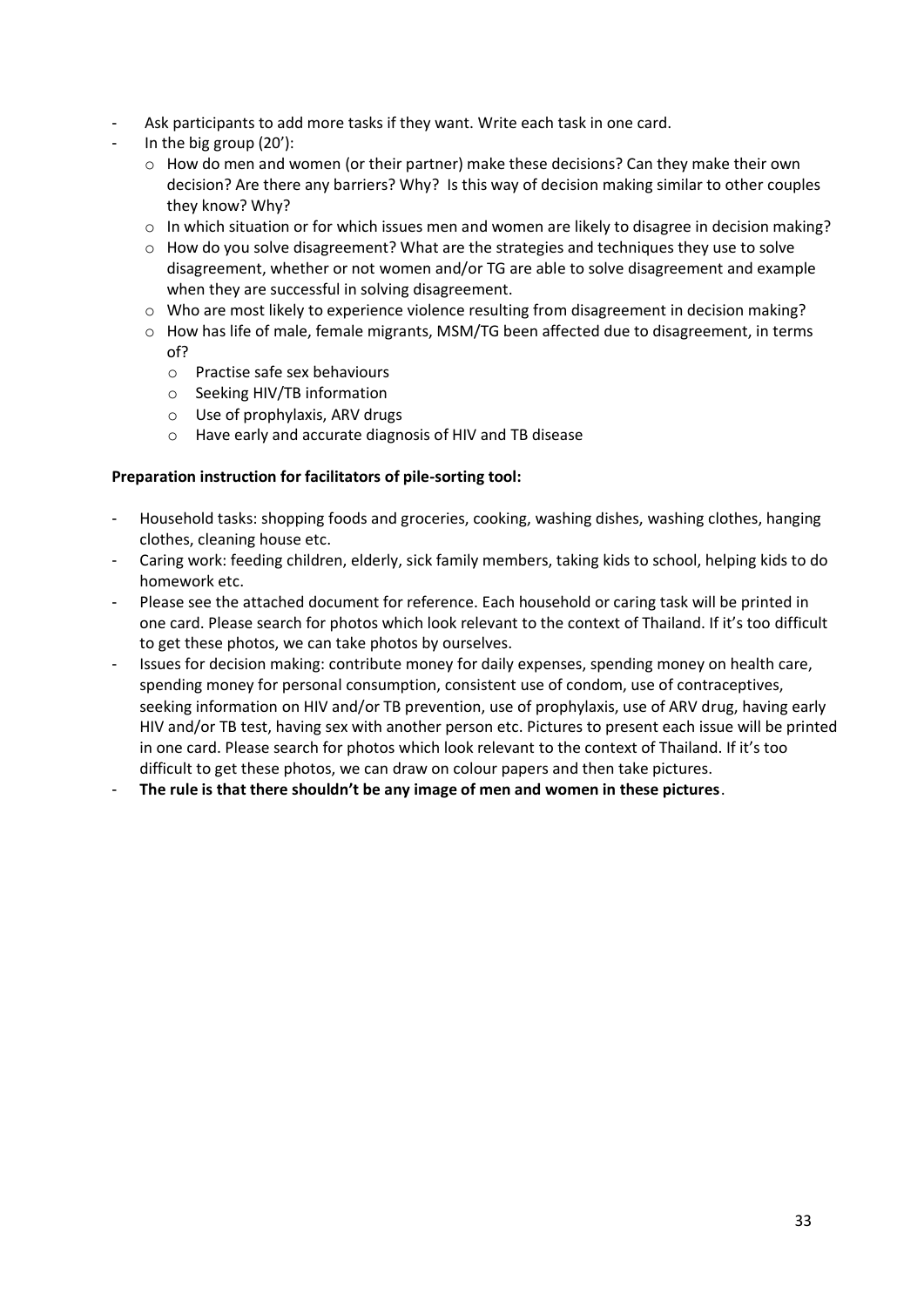# <span id="page-33-0"></span>**Focus group discussion – Body mapping**

**Objectives**: To collect data for: Domain 3 – Perception on GBV Domain 4 – Control over one's body Domain 5 - Violence and restorative justice

This tool will be used with male and male migrant workers, MSM and TG.

**Note**: Male and female migrant workers can do this exercise together if logistics allows. Similarly, MSM and TG can do this exercise together.

#### **Total time**: 70'

Steps:

- 1. Ask participants to work in small groups. Each group draws a body map for their assigned person (5'):
- One group of male migrant workers will draw a body of men.
- One group of female migrant workers and one group of TG women will draw a body of a woman (each group will draw a body of woman in their own group).
- A group of MSM will draw a body of male sex workers (if in the group of MSM there are not many male sex workers, you can ask this group to draw man's body).
- 2. On the body map, participants are going to mark points on the body that experience sexual pleasure, pain and violence in blue, dark and red colour (violence can include physical, emotional, mental, etc.) (10')
- 3. Then, reflecting on their body map, each group should discuss their respective questions (10'):

Men's body group:

- o Why do men want sex? When do men feel aggressive towards their partners? How would a man feel if he was abused?
- o Is sex used as a tool to achieve certain goals? If so, what are these things? How do men use sex to achieve things? How do women use sex?
- o Why should we talk about sex?

Women's body group:

- $\circ$  Why do women want sex? When do women feel aggressive towards their partners? How would a woman feel if she was abused?
- o Is sex used as a tool to achieve certain goals? If so, what are these things? How do men use sex to achieve things? How do women use sex?
- o Why should we talk about sex?

Male sex workers' group:

- o Why do male sex workers want sex? When do male sex workers feel aggressive towards their partners? How would a male sex worker feel if he was abused?
- o Is sex used as a tool to achieve certain goals? If so, what are these things? How do men use sex to achieve things? How do women use sex?
- o Why should we talk about sex?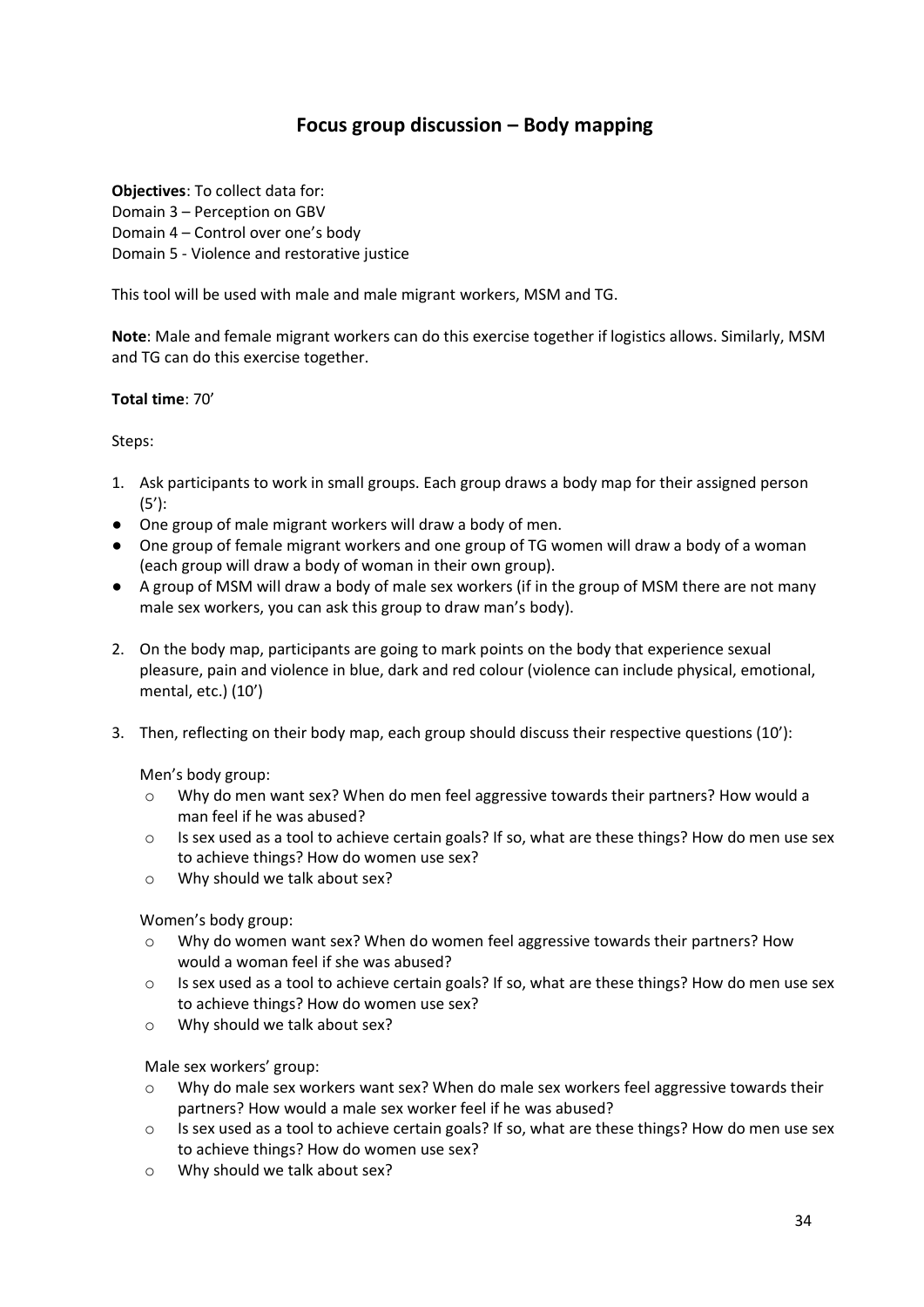**Note to numerators**: During group work, each numerator will sit with one group to facilitate discussion and document answers which will be used in data analysis. If not, information will be varied among groups.

4. All groups share their body mapping work in the big group (20'). If two groups have the same task, for example draw a body of a woman, the facilitator will invite one group to present their work and another group to add more information to save time.

Participants often don't adequately mention about pain and violence in different body parts such as eyes (being forced to see porno movies, observe violence acts), ears (hearing abusive words, shouting or screaming by a partner), mouth (being forced to have oral sex), head/brain (pull hairs, mental distress due to violence or being control, being manipulated by a partner), anus (being forced to have anal sex, partner using toys to insert into anus etc.). In this case, facilitators/numerators will have to probe questions to encourage them provide more information.

- 5. Big group discussion (25'):
	- $\circ$  Do men, women and male sex workers enjoy safe and consensual sex differently? Why?
	- o How have men, women and male sex workers negotiated safe and consensual sex? In which context and with whom they are able to negotiate safe and consensual sex? Why?
	- $\circ$  How do perceptions on GBV impact on the ability to negotiate safe and consensual sex by men, women and male sex workers?
	- o What else have also affected their ability to negotiate safe and consensual sex?
	- o What attitudes, information and skills do they need to negotiate safe and consensual sex?
	- o What attitudes, information and skills do they need to reduce the risk of GBV?

**Note to numerators/facilitators**: It's important to ask the question 'What else have also affected the ability to negotiate safe sex and access to services'. If necessary, you will have to give probing questions such as how about police attitude to harm reduction and GBV, how about employment opportunities for TG, how about gender norms about women's role and value in intimate relationship etc. We cannot assume that changing perceptions on GBV of key populations, improving their attitude and skills are enough to practice safe and consensual sex.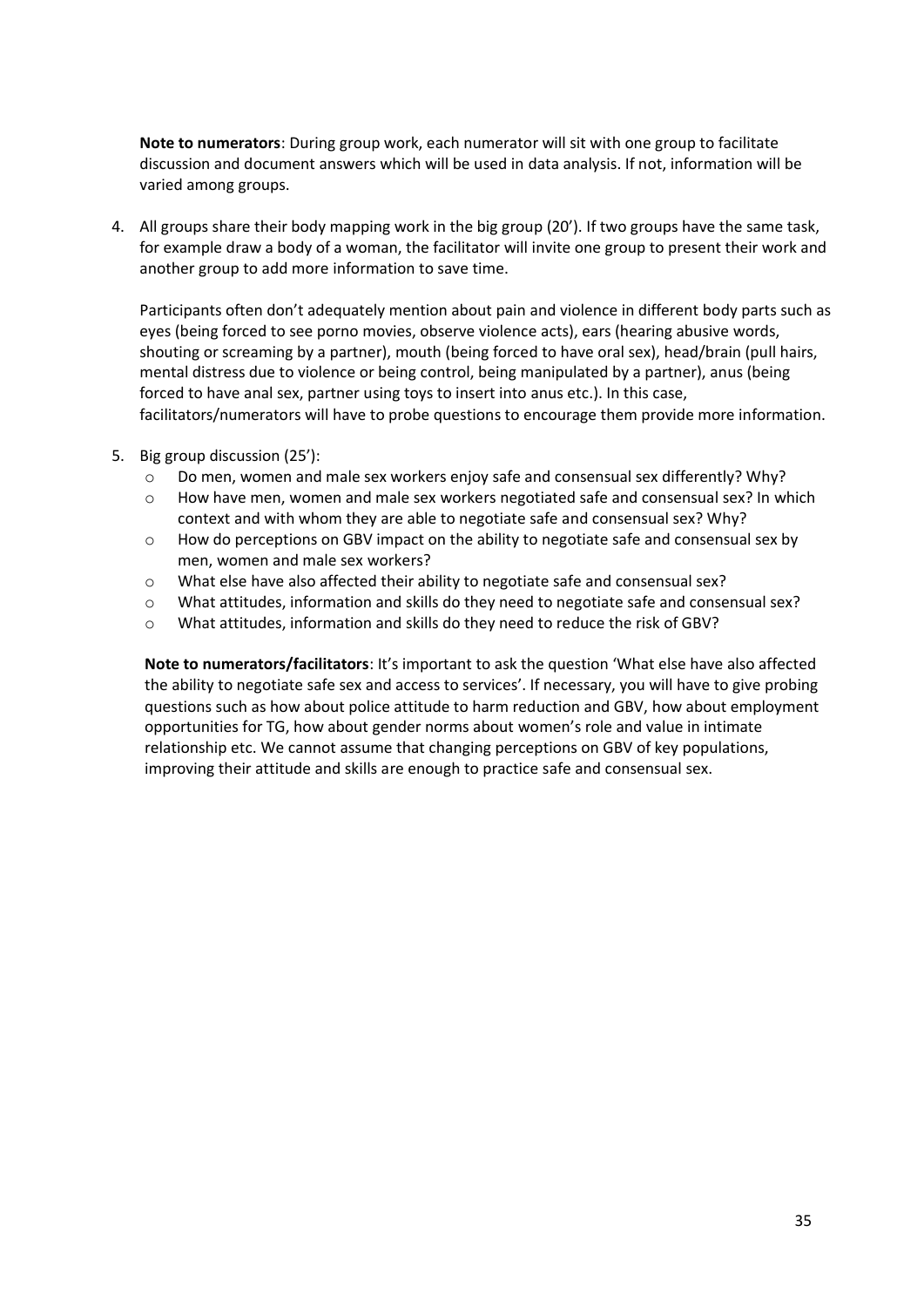# <span id="page-35-0"></span>**Guiding questions for the group discussions**

**Objective**: To collect data for Domain 6 - Access to public spaces and services

This tool will be used with male and male migrant workers, MSM and TG.

#### **Total time**: 40'

For the following questions, I want you to think of your own communities in a general sense. Do not refer to specific examples (though you can think of them if they help you think of the answer) but give your impression of how community member think. Is that clear?

- 1. When there is violence either in a relationship, workplace, health setting or in the public who do people usually think is responsible for that violence (for example if a man slaps his wife/partner, who is responsible)?
- 2. In your experience, what do most migrant women/men/MSM/TG who experience violence usually do? Why?
- 3. If you have any questions about GBV or seek support on GBV prevention, which service providers/actors/institutions will you go for? Why? (Probe: community workers, outreach workers/peer educators, NGO staff, health service provider, legal aid staff, policemen etc.)
- 4. How does the fact you all are \_\_ (a woman/man/MSM/TG) impact on what you chose to do about violence? Are you more or less likely to seek help for violence? Why or why not? When?
- 5. What would community members think of a migrant woman/men/MSM/TG who officially reported violence (for example went to the police)? How would they treat her/him?
- 6. Where can a migrant woman/man/MSM/TG who experiences violence in your community go for support? What kind of support would community people/groups give to her/him?
- 7. What would you suggest to make services for violence more accessible and responsive to MSM, TG, male and female migrant workers? (Probe questions not only about social and health services, but also legal aid, access to justice, report to police, privacy and confidentiality protection etc.)
- 8. Which attitudes, information and skills do migrant women/men/MSM/TG need to reduce the risks of violence?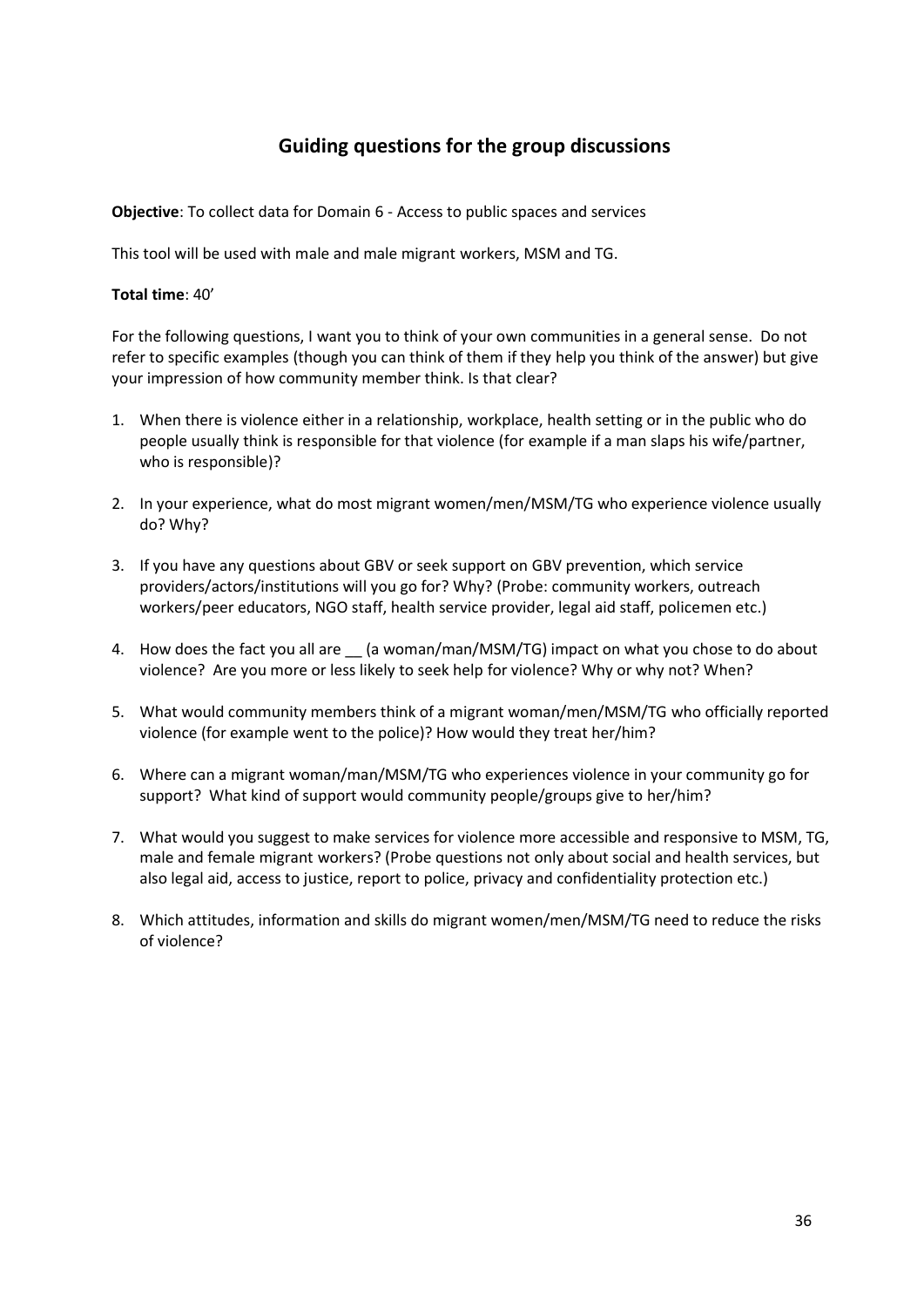# <span id="page-36-0"></span>**Group discussion: Visioning Exercise**

**Objective**: To collect data for domain 7 - Aspirations for oneself

This tool will be used with male and male migrant workers, MSM and TG.

**Note**: Male and female migrant workers can do this exercise together if logistics allows. Similarly, MSM and TG can do this exercise together.

#### **Total time**: 45'

#### **Steps**:

- 1. Introduce visioning exercise, envisioning what we hope change looks like for the lives of male and female migrant workers/MSM/TG (Note: facilitator will have to select the relevant identity, depending on group participants). This is anchored by our understanding of the current context laid out by the gender norms and gender-based violence. This helps to explore strategies toward reaching the vision (5').
- 2. Ask participants to close their eyes and imagine that they have gone to sleep and when they awake, 10 years have passed and we have really achieved social change. What does empowerment look like for male and female migrant workers/MSM/TG in this new world? Ask participants to keep in mind all that empowerment entails: **change across agency, structures and relations**. Ask them to be focused on the achievements of fully access to HIV and TB testing and treatment without any constraints, financial and emotional burden.

Split the participants into groups of MSM, TG women, male migrant workers and female migrant workers.

- 3. Small group work (20'):
- Ask participants to develop a poster with pictures and words to communicate their vision of empowerment.
- Questions for group discussion
	- What are the aspirations of male and female migrant workers/MSM/TG that are articulated for yourselves?
	- What are collective aspirations of male and female migrant workers/MSM/TG that are articulated for yourselves as a group?
	- What limitations do you place on your dreams in terms of who you want to be, what you can achieve and what you can change?
	- How social and gender norms do affects your aspirations?
	- How do you see the world around you changing within these aspirations or priorities?
	- How would you envision your relationships evolving (e.g. relationships with partners, family members, peers, employers, health workers etc.)?
	- How are these envisioned shifts different from the current relationships you have?
- 4. Bring women and men together to share their vision. Questions for plenary discussion (20'):
- Looking across these visions, what are commonalities and differences?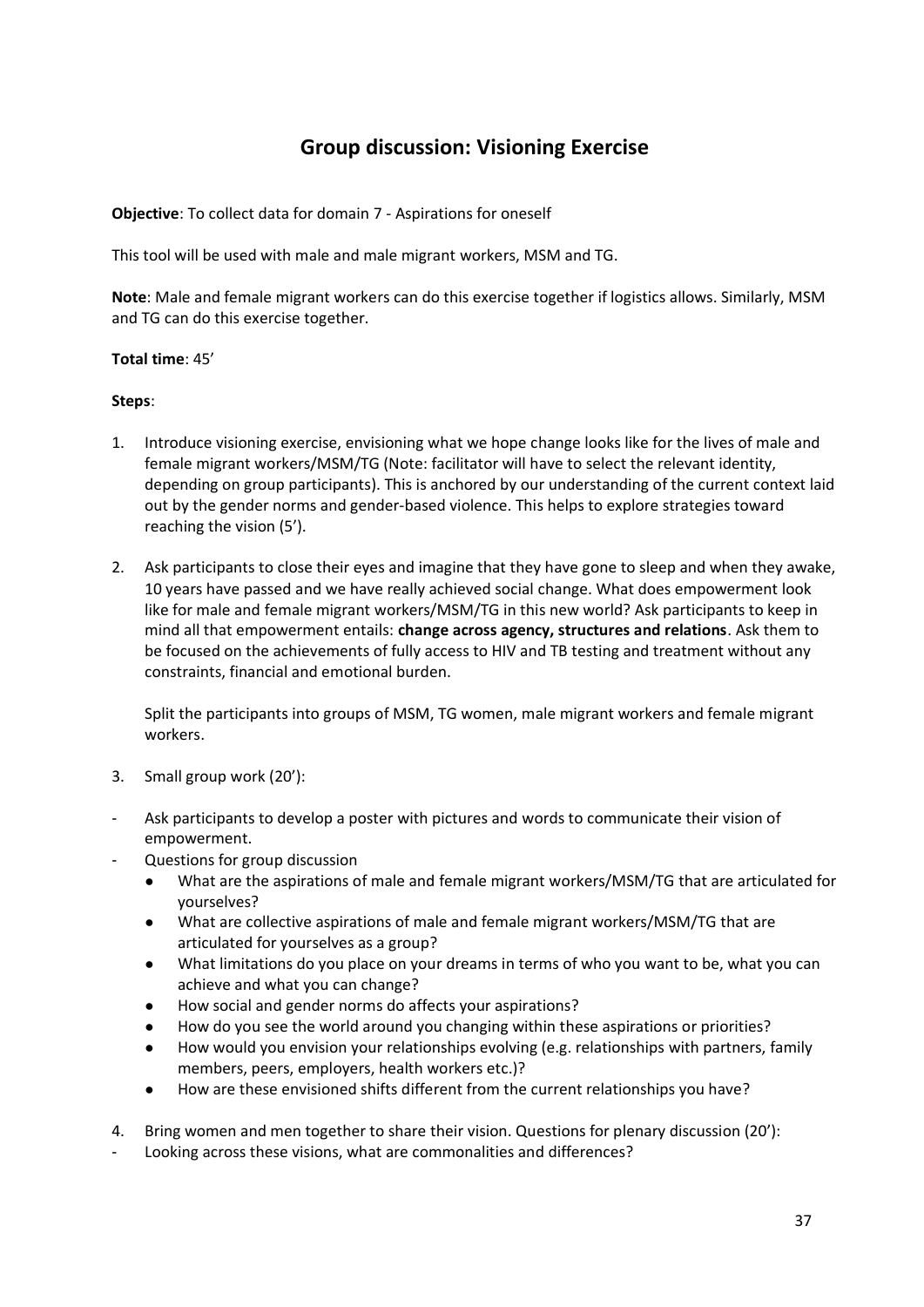- What are the key relationships that have influence on achieving a world where everybody will have full access to HIV and TB testing and treatment without any constraints, financial and emotional burden?
- What are key changes that are required to reach the vision of living in a world where all male and female migrant workers/MSM/TG will have full access to HIV and TB testing and treatment without any constraints, financial and emotional burden?
- 5. Wrap up (5'):
- Remind participants of the purpose of the discussion and explain how we are going to use the information – what the next steps are.
- Check if participants have any questions
- Thank participants for their time
- Collect up materials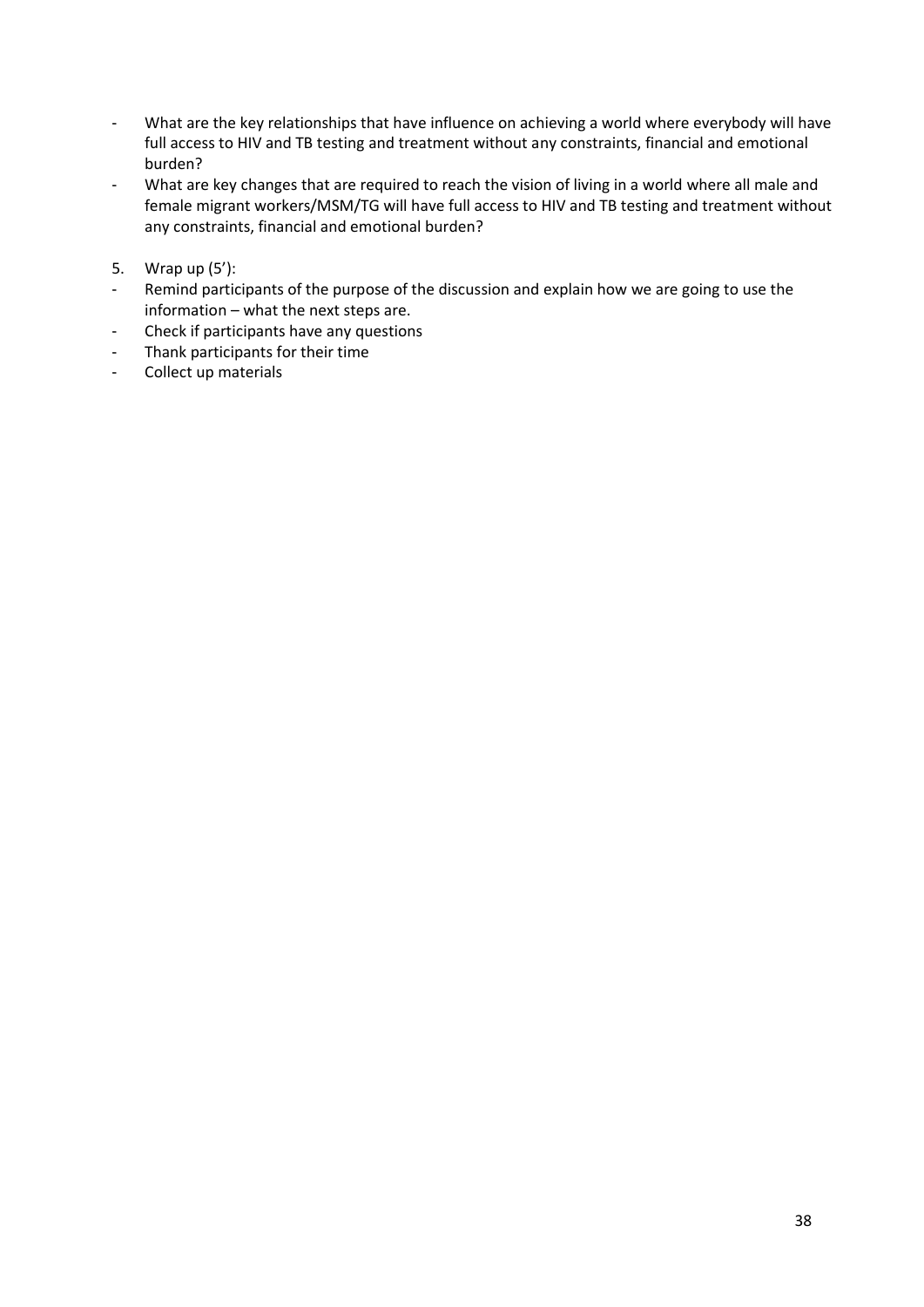# **Introduction for In-Depth Interview**

#### **To be read aloud by the interviewer at the start of the interview.**

My name is \_\_\_\_\_\_\_\_\_\_\_\_\_\_ and I work for Rak Thai Foundation. I am here to interview you a research to understand gender issues including harmful gender norms that affect vulnerability to the HIV/TB and access to services by migrant workers, men who have sex with men, and transgender. I would like to ask you questions about your experience and your suggestions for improvement. I expect that it will take up to 60 minutes. We realise how busy you all are, and we are very grateful to you for taking the time to speak with us.

The information you share is anonymous and all data collected will be kept confidential in a secure place here and will not be disclosed.

If you do not want to answer any of the questions I ask, please let me know. We can skip those questions. We can also end the interview at any time that you wish. I will not ask you why you do not want to participate.

If you have any **complaints** about the discussion you can tell us. If you don't feel comfortable sharing your concerns with us, you or someone representing you can make contact with XXX (Add a name and title here), phone number: XXX. Do any of you have any questions for me?

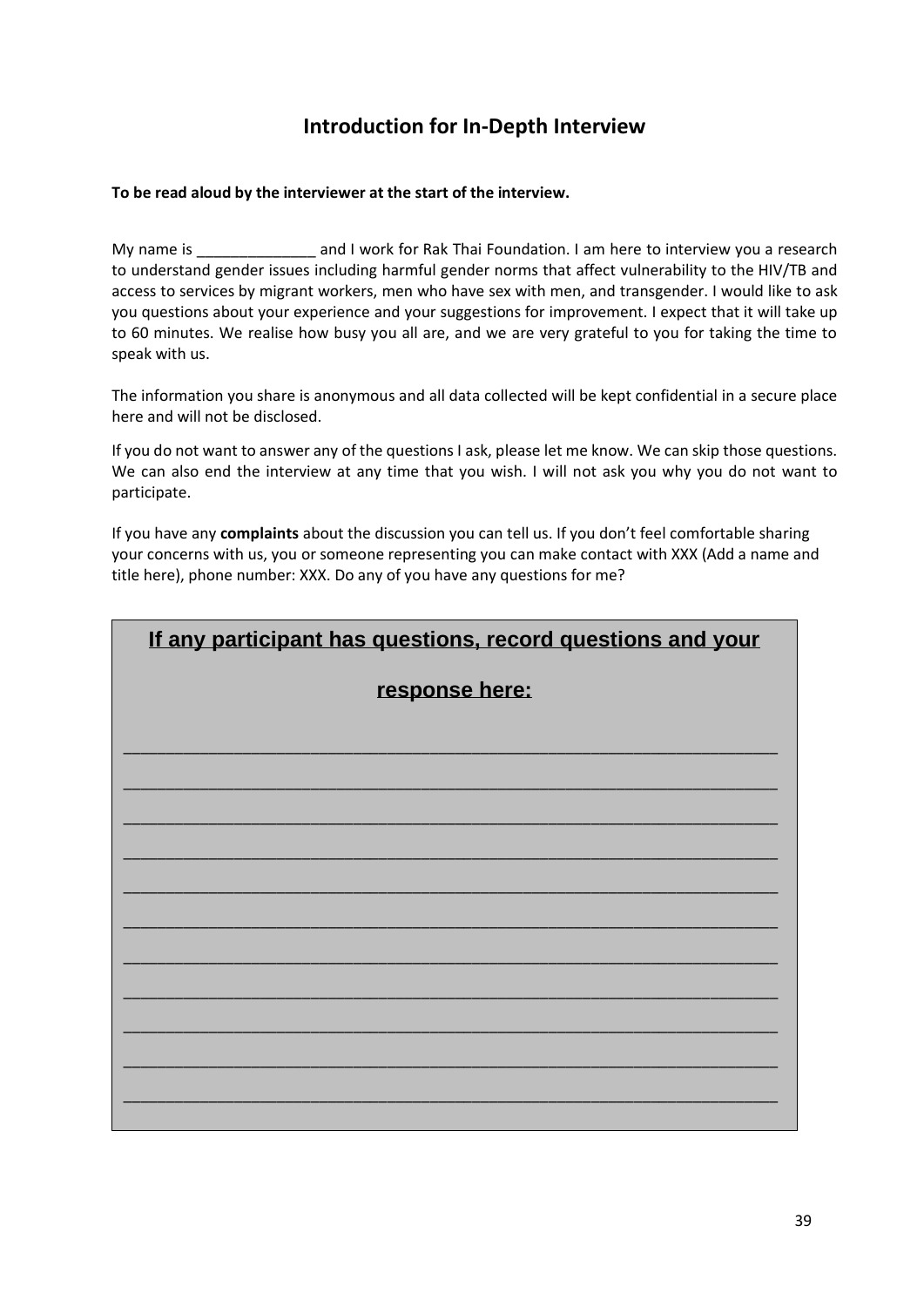### **Interview guide with key populations**

<span id="page-39-0"></span>**Objectives**: To collect data about how the intersectionality of sexual gender identities and sexual behaviours has affected each key population's likelihood to experience violence and access to GBV experience.

Domain 3 – Perception on GBV

Domain 4 – Control over one's body

Domain 5 - Violence and restorative justice

Domain 6 - Access to public spaces and services

This tool will be used with:

- MSM
- TG women
- Male migrant workers
- Female migrant workers

**Total time**: 60-90'

#### **Guiding questions:**

- 1. Can you please introduce yourself (actual name or a pseudo name, age, how you would like us to call you, your work, if you are married or cohabitate with a partner)?
- 2. How long have you participated in our project activities? What have motivated you to join our activities?

Now I will ask you few questions about your personal life. Please let us know if the questions are unclear or if you don't want to answer. We will respect your decision and we can stop at any time you wish. If you need more information or support, please don't hesitate to let us know. We will try to respond to your questions as much as we can. Is this clear?

- 3. Have someone ever:
	- hit or slap you, throw things at you?
	- created pressure or forced you to have sex?
	- threatened, intimidated, cursed at you?
	- used financial resources to control you?
	- trafficked you?

If the respondent answers yes to one of the above questions, facilitators will have to probe: who is this person, when and how this happened?

If the respondent answer no, facilitators will ask if they know someone has experienced violence (can be their friends or family members) and then probe: who is this person, when and how this happened. If they still say no, refer to the interview questions in the next page.

1. Did you speak to anyone about your violence experience? Probe: a family member, friend, colleague, NGO staff, a service provider or a policemen? If you didn't speak with anybody, why?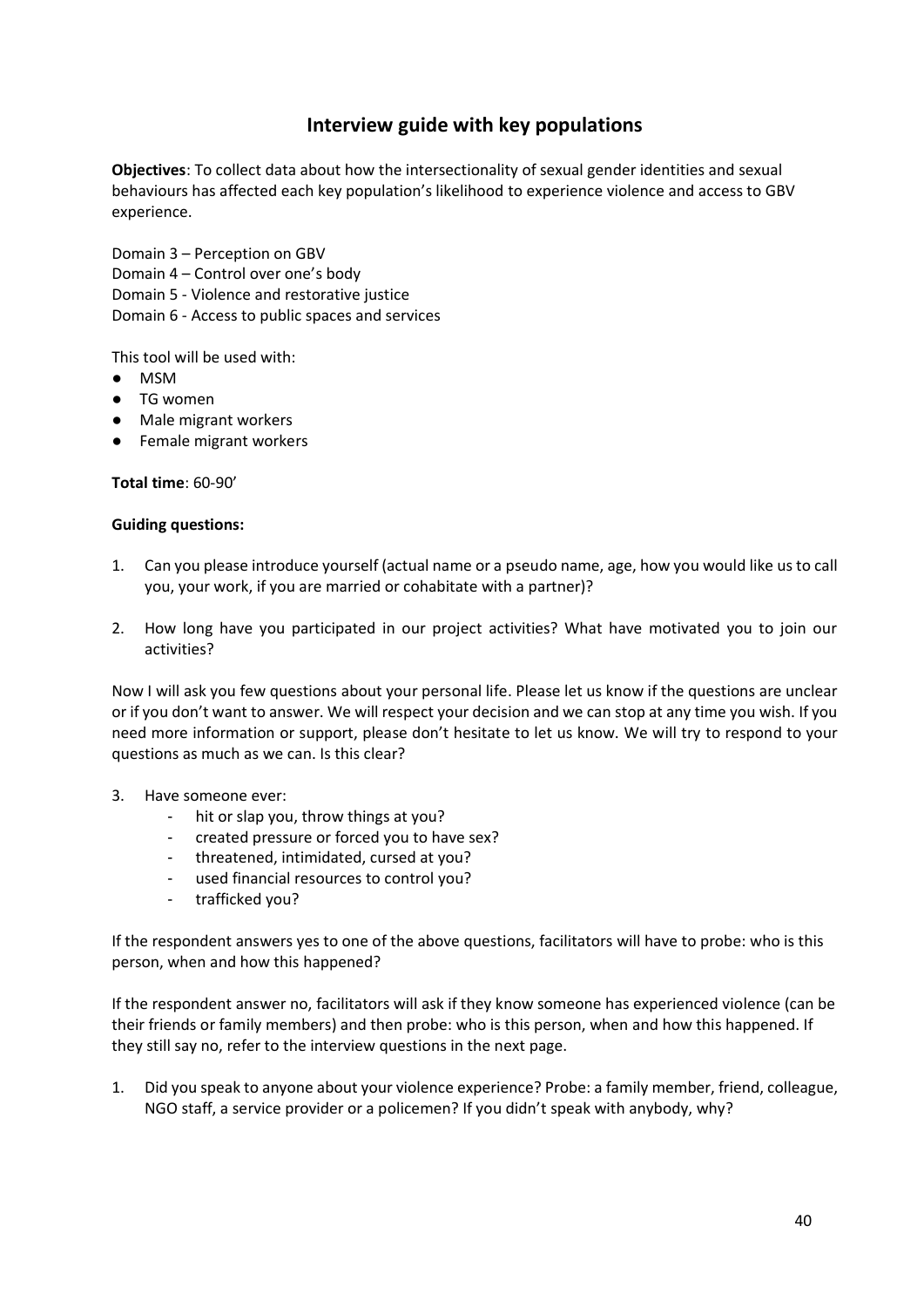- 2. Did you seek support from a service site (e.g. community health centre, public hospitals, private hospitals)? why did you choose to go to that service? How did you hear about it? What did you expect them to do?
- 3. For the service site(s) which the interview accessed to seek support: How did you feel about this service site? Did staff give you information and support which you were looking for? Were they welcoming and believe in your story?
- 4. For the service site(s) which the interviewee didn't access: why you did not go to those services? What is your impression of those services? How accessible are they?
- 5. Did they ask you which sex you would prefer to see (female or male provider)?

Was (were) the providers that you saw respectful of you? Or do you think that you are treated differently because of your appearance or identity?

- 6. Did they refer you to outside services for further support? What is the name of that service? If the respondent cannot remember the name, ask which type of services was referred? Ask the respondent to provide any other info which they can recall.
- 7. Which types of information did you get about the referral service (location, working hours, type of services, cost, availability etc.)?
- 8. Is this easy to access to the referral service? What do you think about the referral service?
- 9. If you experience violence again, will you still go to these providers (can be the first service site which they accessed or the referral service)? Why or why not?
- 10. Are there any consequences to the perpetrator as a result to your seeking services? If so, what?
- 11. Which services should be provided to better prevent and respond to GBV among MSM/TG/male and female migrant workers? Why? (Probe questions not only about social and health services, but also legal aid, access to justice, report to police, privacy and confidentiality protection etc.)
- 12. What would you suggest to make services for violence more accessible and responsive to MSM, TG, male and female migrant workers? (Probe questions not only about social and health services, but also legal aid, access to justice, report to police, privacy and confidentiality protection etc.)

#### **For those who haven't experienced any violence:**

- 1. When there is violence either in a relationship, workplace, health setting or in the public who do people usually think is responsible for that violence (for example if a man slaps his wife/partner, who is responsible)?
- 2. In your experience, what do most migrant women/men/MSM/TG who experience violence usually do? Why? (Numerators probe questions to get information regarding knowledge and skills of key populations in dealing with GBV incidence).
- 3. If you have any questions about GBV or seek support on GBV prevention, which service providers/actors/institutions will you go for? Why and why not? (Probe: community workers, outreach workers/peer educators, NGO staff, health service provider, legal aid staff or police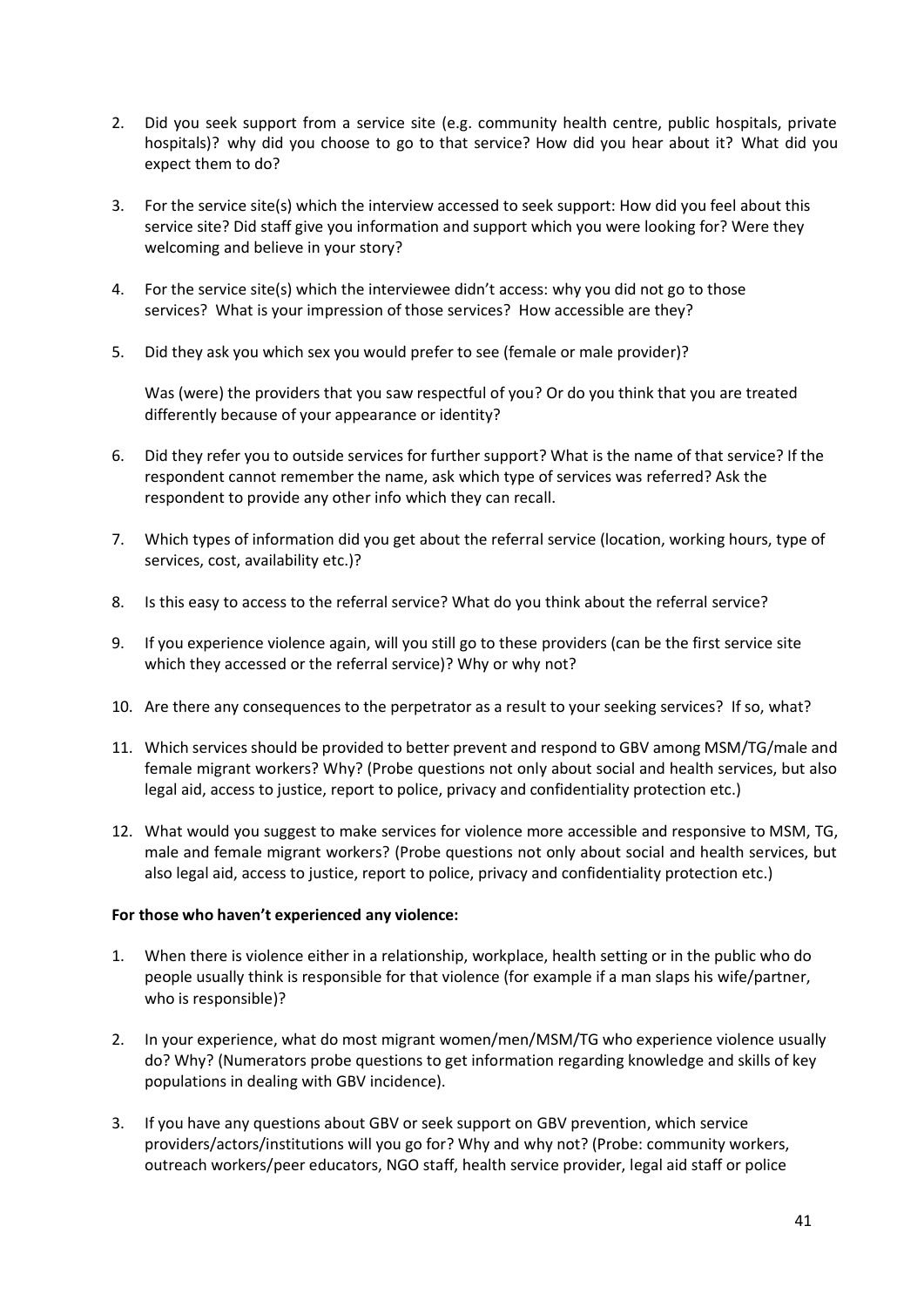officers etc.)

- 4. How does the fact that you are \_\_ (a woman/man/MSM/TG) impacts on what you chose to do about violence? Do you often keep silence? Why? Are you more or less likely to seek help for violence? Why?
- 5. What would community members think of a migrant woman/men/MSM/TG who officially reported violence (for example went to the police)? How would they treat her/him?
- 6. Where can a migrant woman/man/MSM/TG who experiences violence in your community go for support? What kind of support would community people/groups give to her/him? Do GBV survivors know where they can seek help?
- 7. What would you suggest to make services for violence more accessible and responsive to MSM, TG, male and female migrant workers? (Probe questions not only about social and health services, but also legal aid, access to justice, report to police, privacy and confidentiality protection etc.)
- 8. Which attitudes, information and skills do migrant women/men/MSM/TG need to reduce the risks of violence?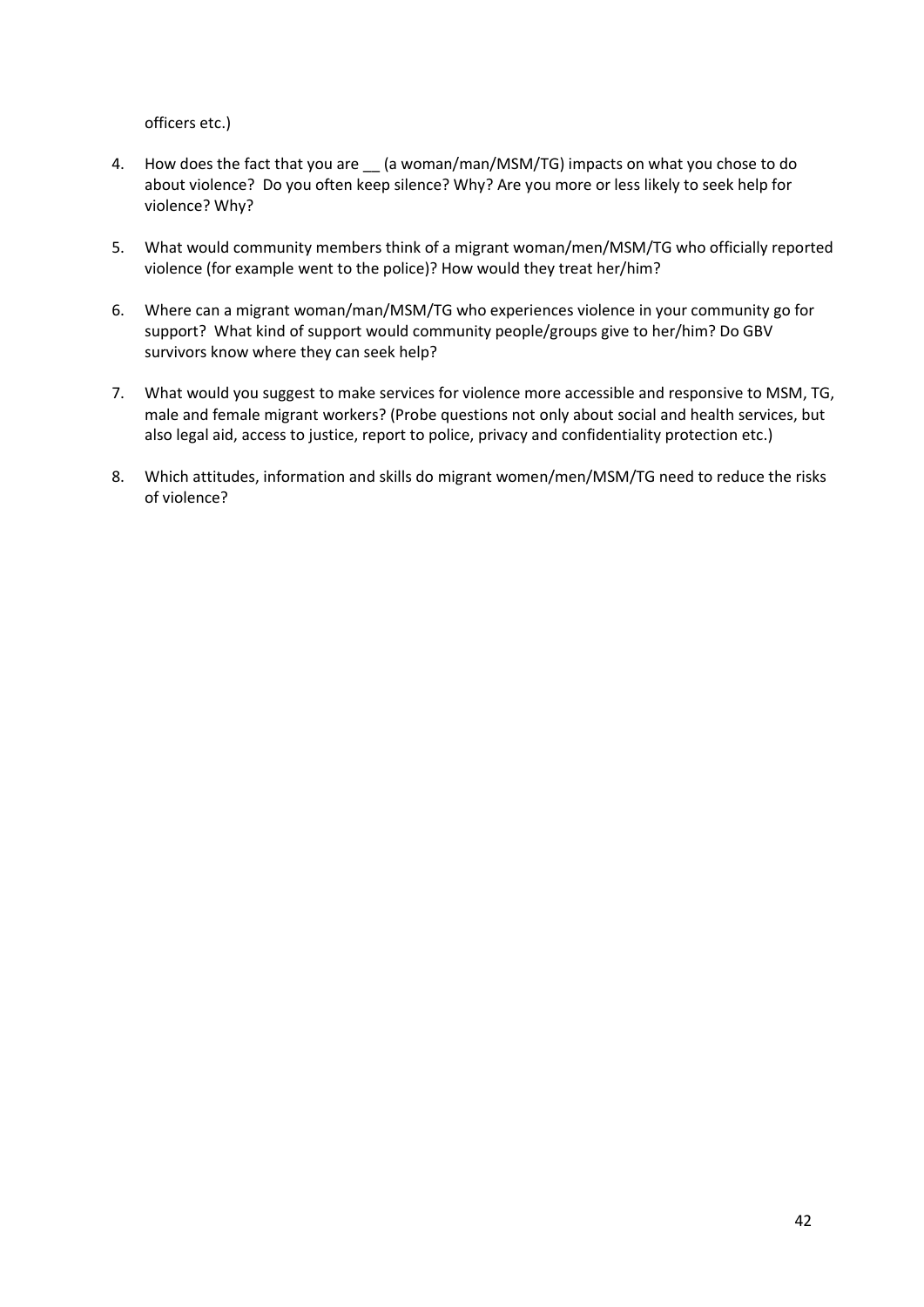**Objectives**: To collect data for: Domain 5 - Violence and restorative justice Domain 6 - Access to public spaces and services

This tool will be used with:

- Health/GBV service providers working in community health centres and public hospitals
- Drop-in clinic staff and/or mobile service providers

#### **Total time**: 60'

#### **Guiding questions:**

- **I. Overall introduction about the service site (10')**
- 1. What is the name of the service you work for?
- 2. Please describe your duties at the service site:
- 3. How long have you worked here? How long have you provided services to migrant workers, MSM and TG?
- 4. What does the service site provide to survivors of violence? (List the different types of services and ask for details about each – who provides them, what benefit they think it brings to the survivors etc.)

#### **II. The provision of GBV services (20')**

- 5. What are the most common types of violence experienced by key MSM, TG, male and female migrant workers?
	- Someone hit or slapped them, throw things at them?
	- Someone created pressure or forced them to have sex?
	- Someone threatened, intimidated, cursed at them?
	- Someone used financial resources to control them?
	- Being trafficked?

Ask interview participants to provide more examples if they know Note to numerators:

- Go through all forms of violence, not only physical and sexual violence, but also economic control, control of mobility, threat, verbal abuse.
- Probe questions about different spaces where violence might occur, not only in family setting.
- Probe question for each group, don't use 'key populations' in general
- 6. If you have to guess, what is the percentage or number of GBV survivors who are male migrant workers? What is the percentage of survivors who are female migrant workers? MSM? TG? (We understand these are just estimates).
- 7. Which GBV services have migrant workers, MSM and TG mostly sought when they come to this clinic/centre? Why?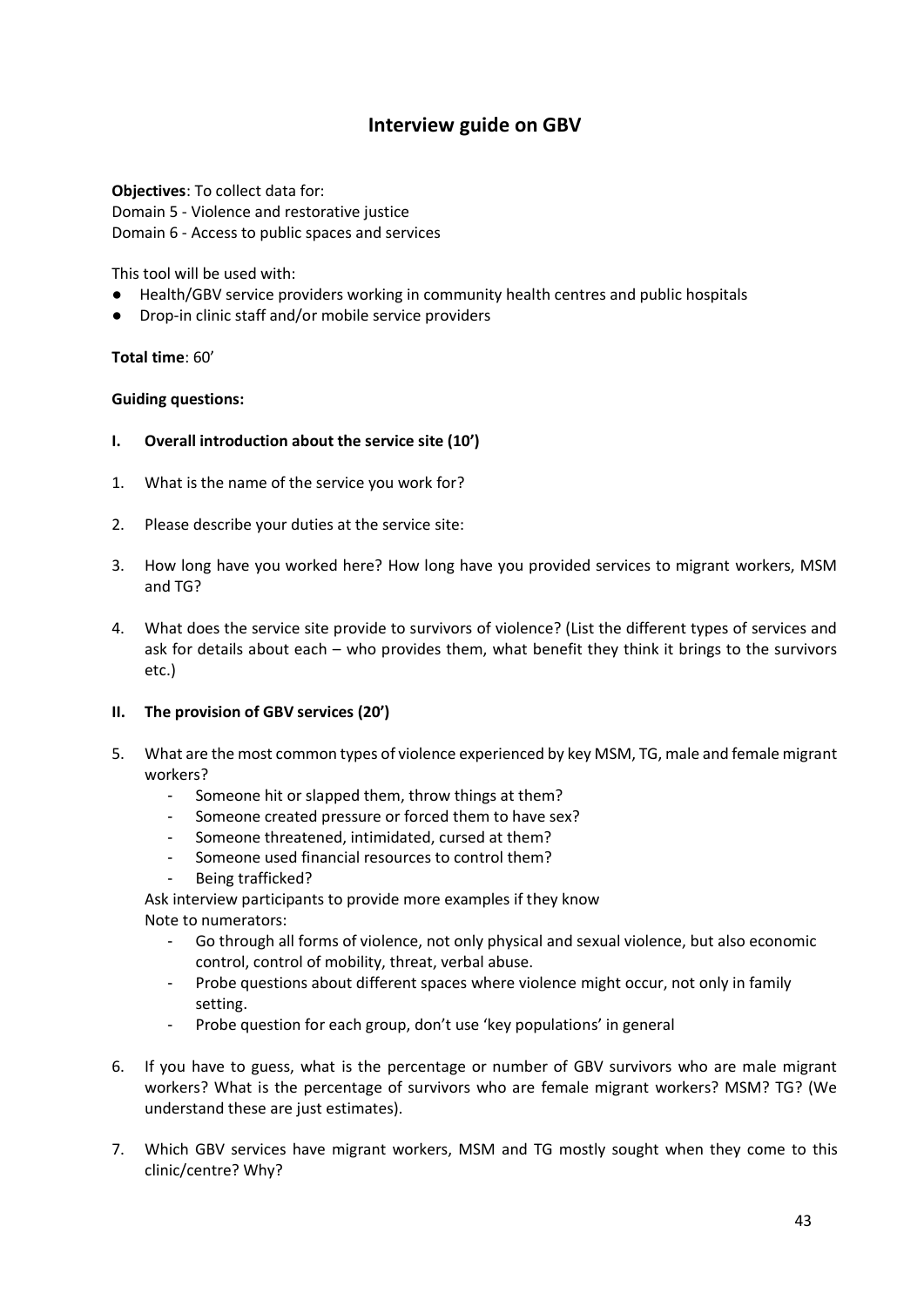- 8. Do you know if there are any GBV services available to MSM, TG and migrant workers in this area (e.g. in this district or province, numerator will have to choose the relevant word)? Who are they (e.g. CBOs, public service or private service, names and type of services etc.)?
- 9. Have you ever referred GBV survivors to outside services? Do you feel confident to refer GBV survivors to these services?

| No Why not? |                |
|-------------|----------------|
|             | $Yes$ Why yes? |

- 10. How does the whole referral system ensure confidentiality of GBV survivors?
- 11. What do you usually do after you refer GBV survivors to other services or after you complete providing services? Do you follow up with them after that?
- 12. What are the challenges for male and female migrant workers, MSM and TG in accessing services?
- 13. How do you (and your organization) keep track of survivors? Do you have files on people who access your services? How are those files kept? (Are they locked? Who has access to the files?)
- 14. Who are your team members in this clinic/centre? How do you communicate and share responsibilities with each other?
- **III. Skills and attitudes of service providers about key populations, gender and GBV (30')**
- 15. Why do you believe migrant workers, MSM and TG who experience GBV come to services?
- 16. What challenges have you experienced in providing services to male and female migrant workers, MSM and TG? Which questions do you find most difficult to answer?
- 17. Do you feel that you were sufficiently prepared to provide services to survivors of violence?

| Why not?<br>No           |                                           |
|--------------------------|-------------------------------------------|
|                          | What would help you become more prepared? |
| Why yes? $\qquad$<br>Yes |                                           |
|                          |                                           |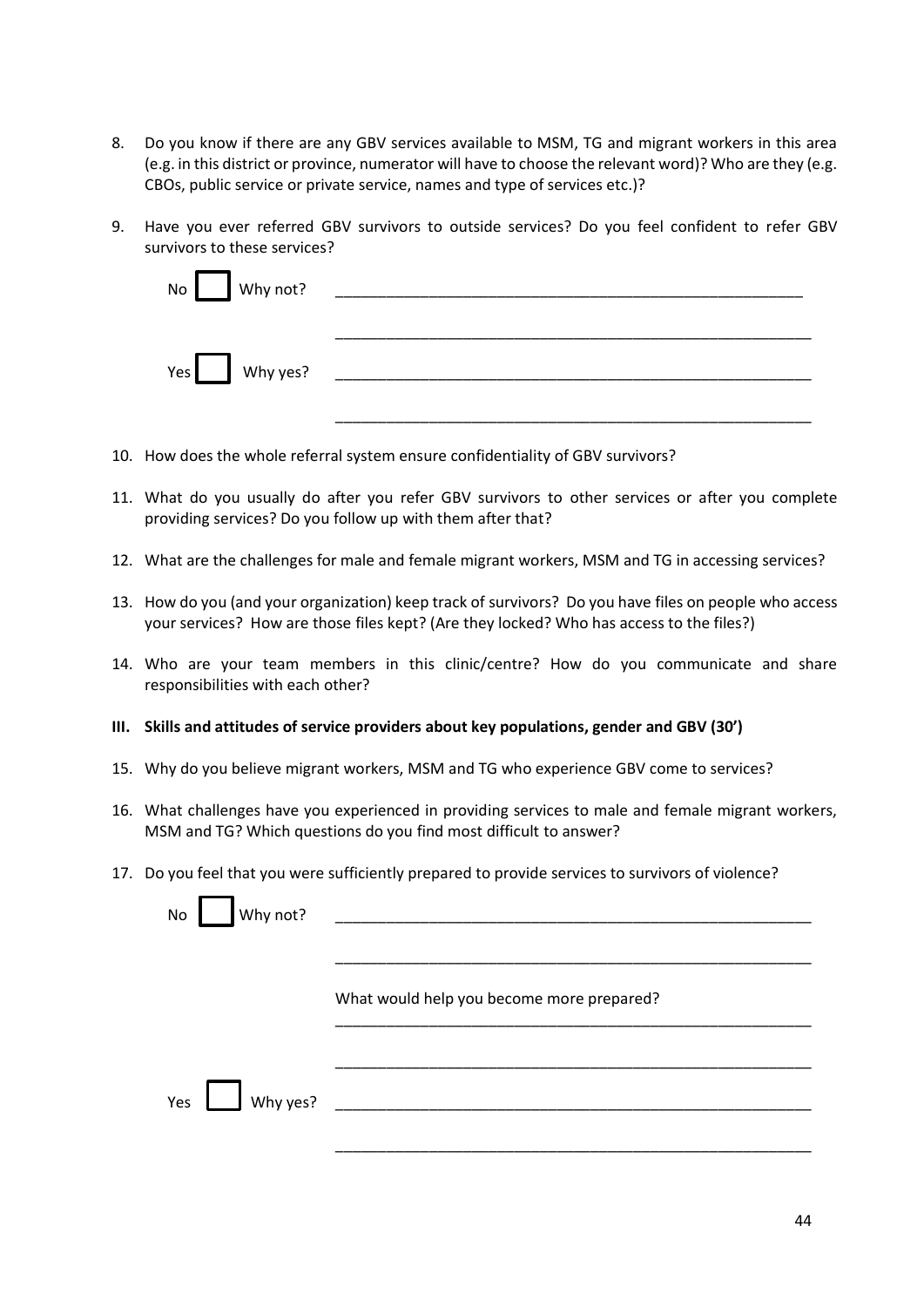- 18. Did you receive any training to work effectively with migrant workers, MSM and TG? Did you receive any training on gender and gender-based violence? Which skills and knowledge you will need to strengthen in order to provide better support to them?
- 19. What else do you need to better provide GBV services to male and female migrant workers, MSM and TG?
- 20. How have your perspectives on GBV been changed, if at all, since you have involved in this project?
- 21. Anything else you would like to mention on this subject? Any questions for us?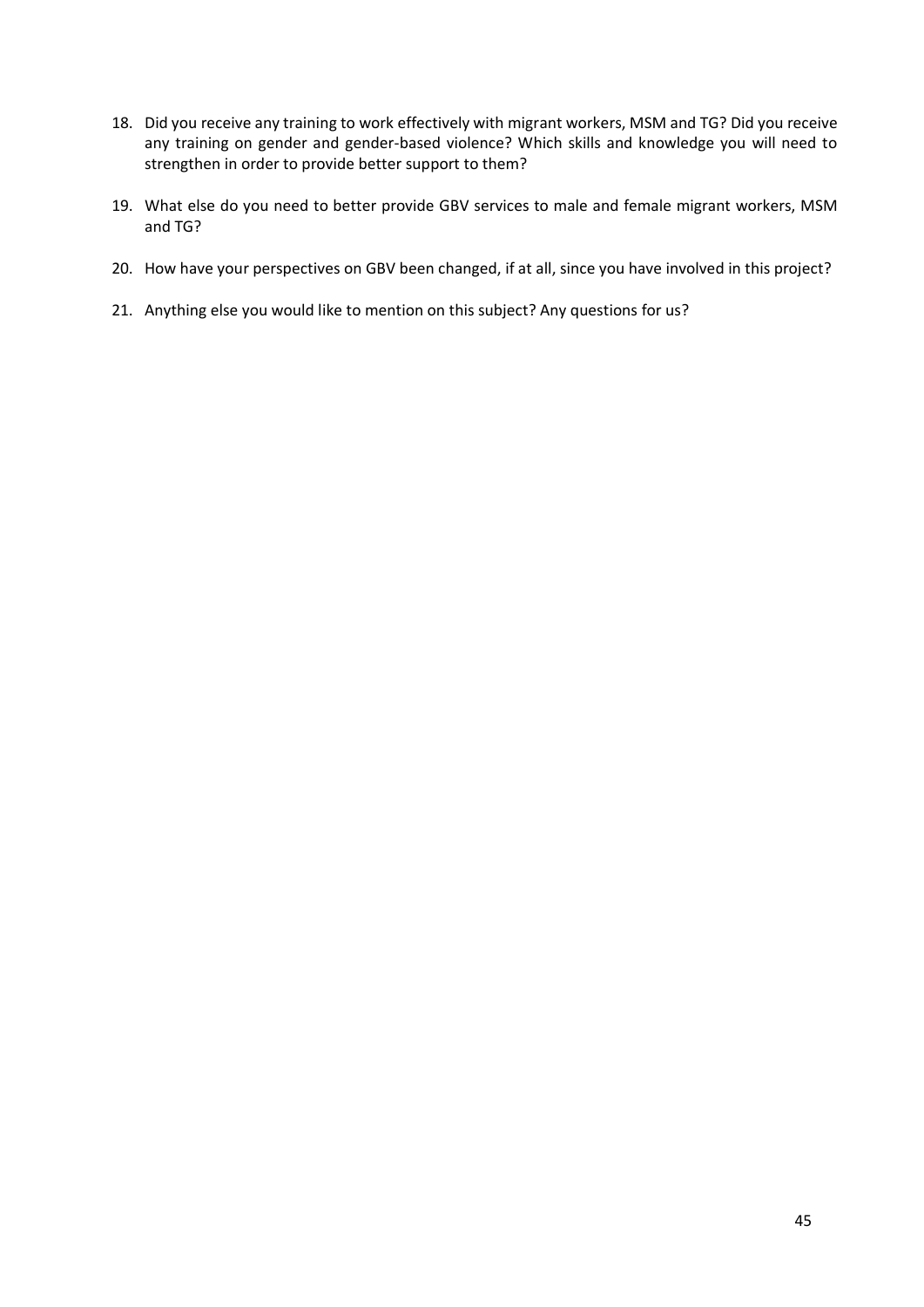<span id="page-45-0"></span>**Objectives**: To collect data for: Domain 5 - Violence and restorative justice Domain 6 - Access to public spaces and services

This tool will be used with NGO **staff** who have provided GBV interventions and support including legal aid, outreach workers/peer educators, community workers

**Total time**: 60'

#### **Guiding questions:**

#### **I. Overall introduction (10')**

- 1. What is your position at and how long have you worked with them?
- 2. Do you feel comfortable speaking for this organization? Let them know you think we should interview other staff or others could be called into this meeting (IF others join please record the names and positions and when they joined.)
- 3. Please describe the service team. How many providers are there? How many of them are female and male? How many of them are from MSM, TG and migrant communities?

#### **II. The provision of GBV services (20')**

- 4. What are the most common types of violence experienced by key MSM, TG, male and female migrant workers?
	- Someone hit or slapped them, throw things at them?
	- Someone created pressure or forced them to have sex?
	- Someone threatened, intimidated, cursed at them?
	- Someone used financial resources to control them?
	- Being trafficked?

Ask interview participants to provide more examples if they know Note to numerators:

- Go through all forms of violence, not only physical and sexual violence, but also economic control, control of mobility, threat, verbal abuse.
- Probe questions about different spaces where violence might occur, not only in family setting.
- Probe question for each group, don't use 'key populations' in general
- 5. Does your organization implement activities to address GBV among MSM, TG and migrant workers in this area (e.g. in this district or province, numerator will have to choose the relevant word)? What are the key GBV prevention efforts? What types of resources and service are available to MSM, TG and migrant workers?
- 6. What is your impression of the overall quality of GBV services/interventions by your organisation? What are the major challenges?
- 7. Do staff have a list of referral services? To which services do providers refer clients?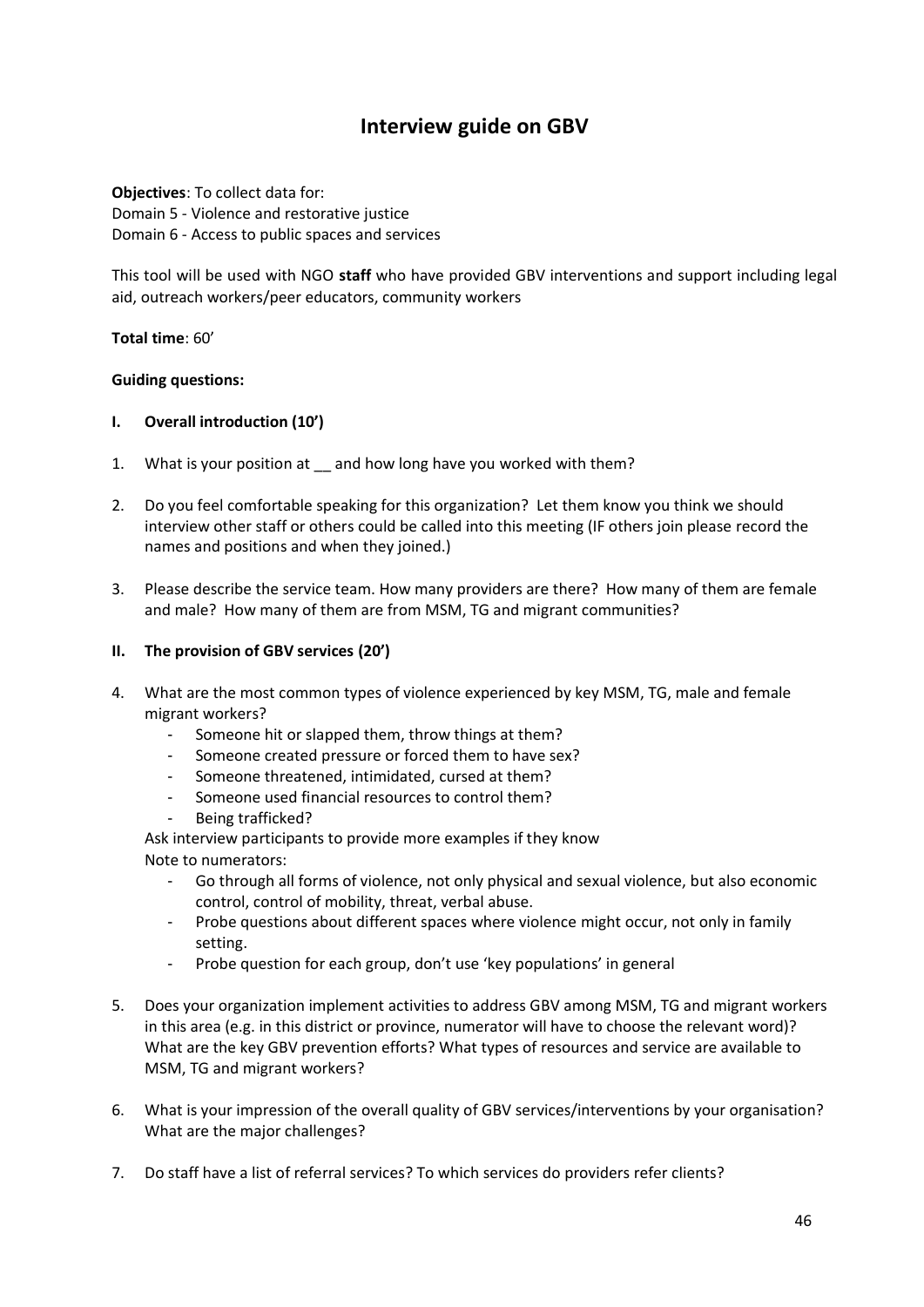- 8. How is the referral process (e.g. easy to access and communicate with, quickly and smoothly run)? How does the whole referral system ensure confidentiality of GBV survivors?
- 9. If MSM, TG and migrant workers bring a case to trial, how successful are they? How does the state "prove" GBV in the courts? Is there forensic evidence? Do service providers provide testimony?
- 10. How do state actors ensure the survivors safety during and after prosecution? How can the state protect MSM, TG and migrant workers if the perpetrator threatens them? Are there "orders of protection" in Thailand (laws that can be used to prohibit a partner from being in contact with the survivor)?
- 11. What are the key needs in GBV programming?
- **III. Skills and attitudes of service providers about key populations, gender and GBV (30')**
- 12. What are the major reasons for GBV among MSM, TG and migrant workers?
- 13. What challenges have you experienced in providing support for male and female migrant workers, MSM and TG?
- 14. Did you receive any training on gender and gender-based violence? Which skills and knowledge you will need to strengthen in order to provide better support to them?
- 15. What else do you need to better provide GBV services to male and female migrant workers, MSM and TG?
- 16. What are your priorities in advocacy for more support to GBV prevention and respond?
- 17. Anything else you would like to mention on this subject? Any questions for us?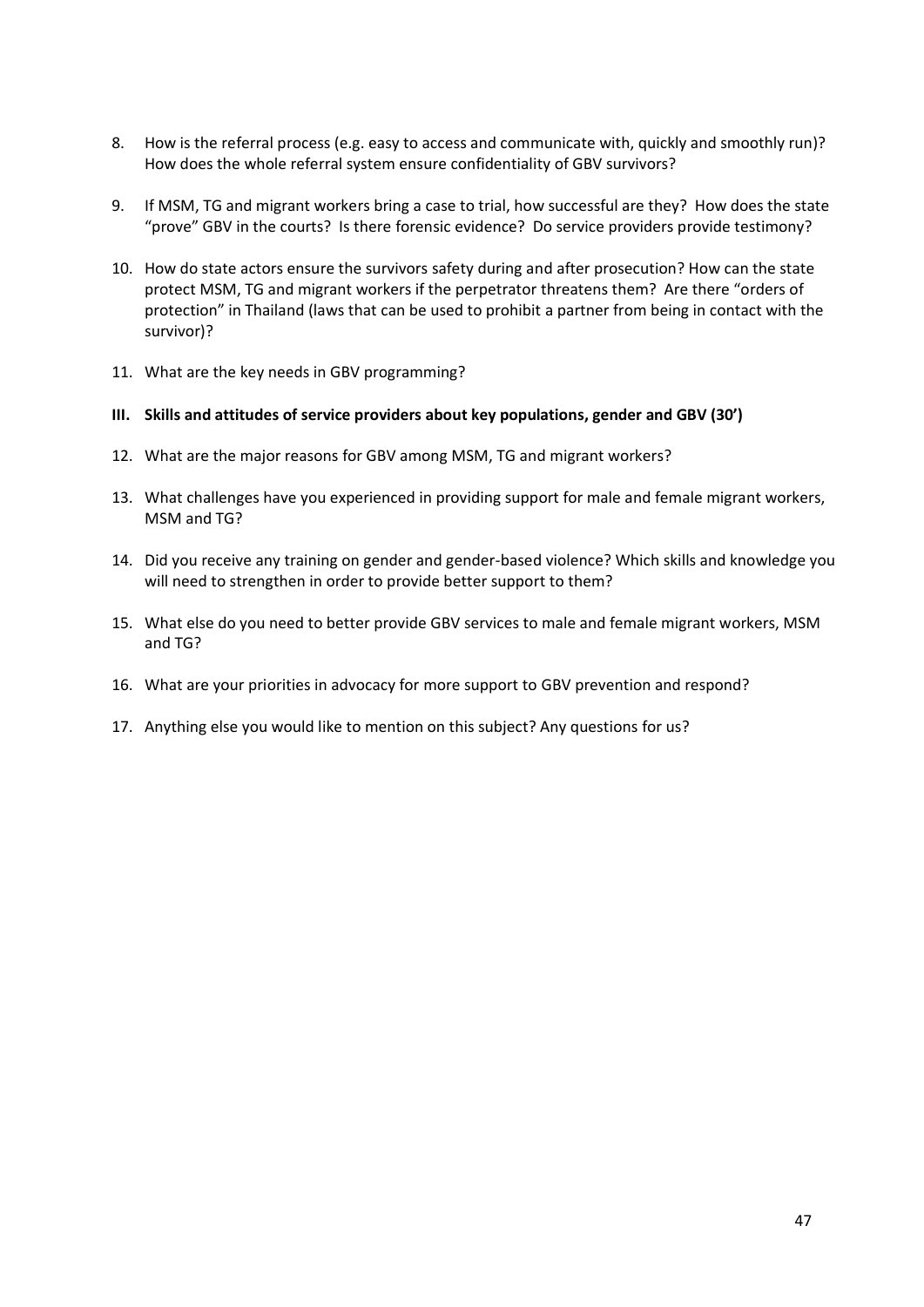<span id="page-47-0"></span>**Objectives**: To collect data for: Domain 5 - Violence and restorative justice Domain 6 - Access to public spaces and services

This tool will be used with **staff** working for NGOs who haven't worked on GBV

**Total time**: 50'

#### **Guiding questions:**

#### **I. Overall introduction (10')**

- 1. What is your position at and how long have you worked with them?
- 2. Do you feel comfortable speaking for this organization? Let them know you think we should interview other staff or others could be called into this meeting (IF others join please record the names and positions and when they joined.)
- 3. Please describe the service team. How many providers are there? How many of them are female and male? How many of them are from MSM, TG and migrant communities?
- **II. Skills, knowledge and attitudes of service providers about key populations, gender and GBV (30')**
- 4. What are the most common types of violence experienced by key MSM, TG, male and female migrant workers?
	- Someone hit or slapped them, throw things at them?
	- Someone created pressure or forced them to have sex?
	- Someone threatened, intimidated, cursed at them?
	- Someone used financial resources to control them?
	- Being trafficked?

Ask interview participants to provide more examples if they know Note to numerators:

- Go through all forms of violence, not only physical and sexual violence, but also economic control, control of mobility, threat, verbal abuse.
- Probe questions about different spaces where violence might occur, not only in family setting.
- Probe question for each group, don't use 'key populations' in general
- 5. What are the major reasons for GBV among MSM, TG and migrant workers?
- 6. How likely is a survivor from migrant, MSM, TG community to seek GBV services? Why? What services would they mostly use? Why?
- 7. Do you know if there are any GBV services available to MSM, TG and migrant workers in this area (e.g. in this district or province, numerator will have to choose the relevant word)?
- 8. What is your impression of the overall quality of these GBV services? What are the major challenges?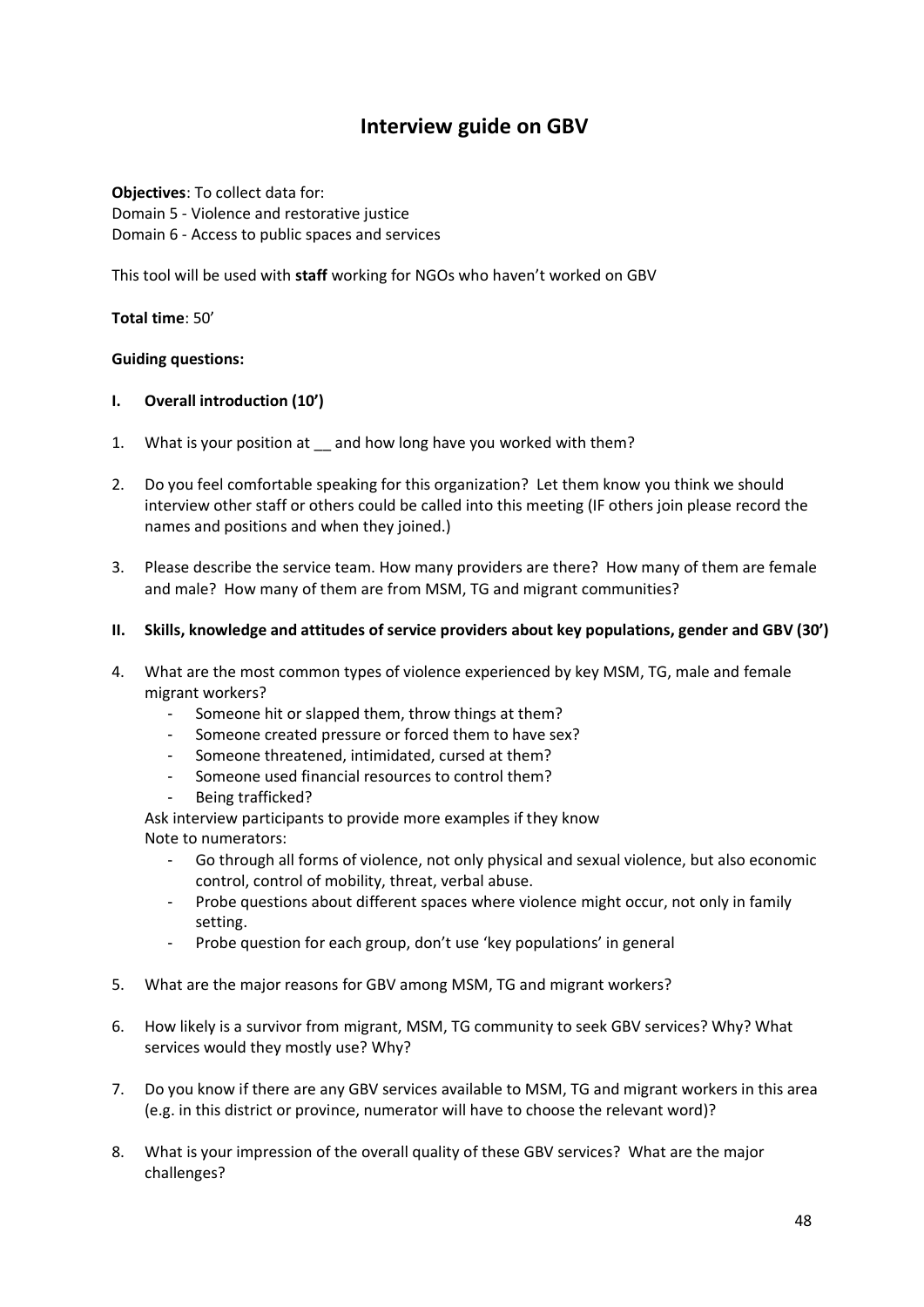- 9. If MSM, TG and migrant workers bring a case to trial, how successful are they? How does the state "prove" GBV in the courts? Is there forensic evidence? Do service providers provide testimony?
- 10. How do state actors ensure the survivors safety during and after prosecution? How can the state protect MSM, TG and migrant workers if the perpetrator threatens them? Are there "orders of protection" in Thailand (laws that can be used to prohibit a partner from being in contact with the survivor)?

#### **III. Plan to provide GBV interventions and support (10')**

- 11. Does your organization have a plan to include activities to address GBV among MSM, TG and migrant workers in this area (e.g. in this district or province, numerator will have to choose the relevant word)? Is your organisation ready to support GBV survivors from migrant, MSM, TG community?
- 12. What can be key interventions for GBV prevention among MSM, TG and migrant workers? What knowledge, skills and support do service providers need to address for GBV prevention among MSM, TG and migrant workers?
- 13. Do you have plan to advocate for more support to GBV prevention and respond? What are your advocacy priorities?
- 14. Anything else you would like to mention on this subject? Any questions for us?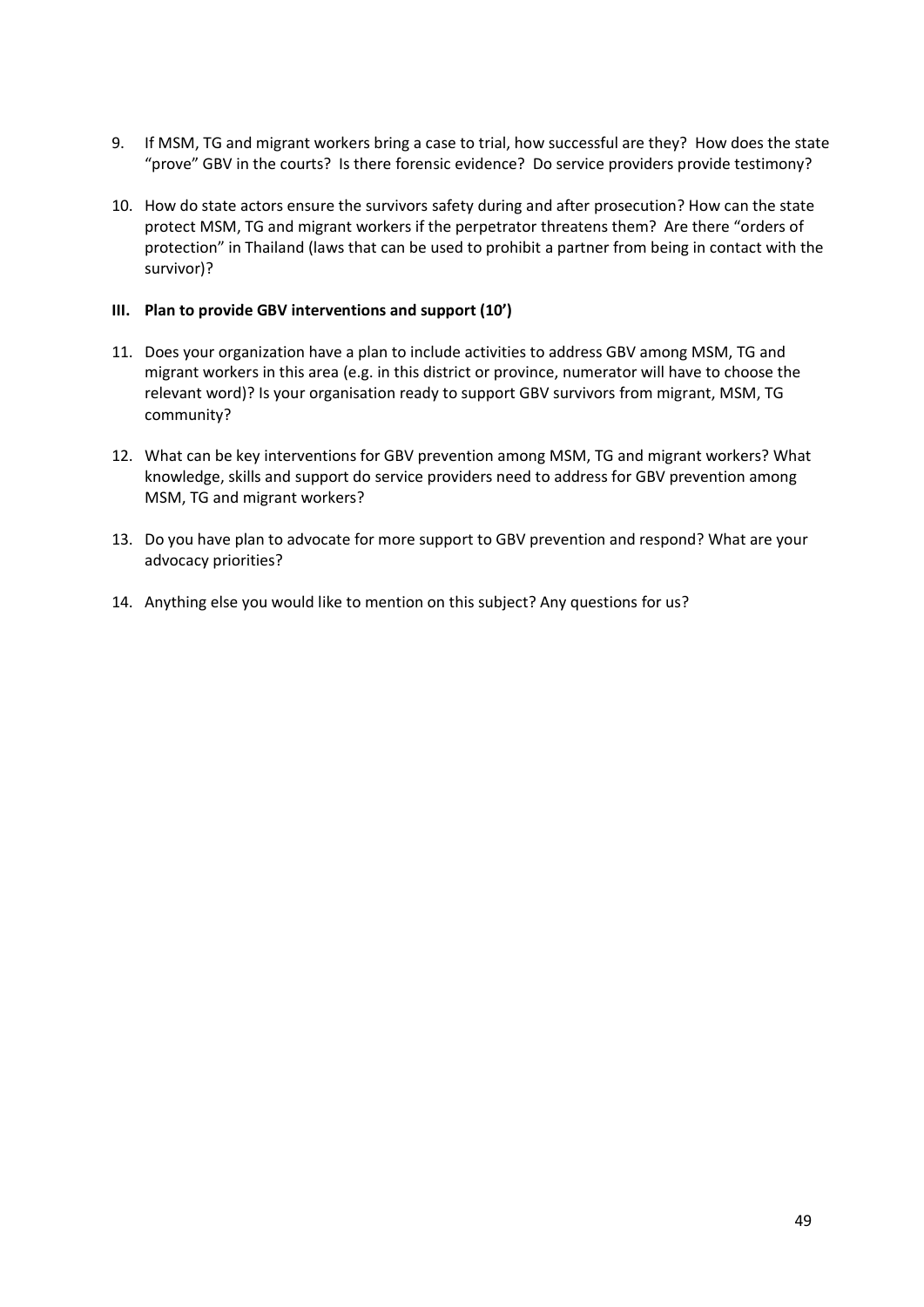<span id="page-49-0"></span>**Objectives**: To collect data for: Domain 5 - Violence and restorative justice Domain 6 - Access to public spaces and services

This tool will be used with **managers** of community health centres, drop-in clinics, mobile clinics and NGOs (local partners of Raks Thai Foundation)

**Total time**: 40'

#### **Guiding questions:**

- **I. Introduction of the service site (20')**
- 1. Name of the service site and its location
- 2. What kinds of services does this site provide to GBV survivors?
- 3. How many staff provide GBV services? What are their roles and responsibilities?
- 4. How is staff training?
	- How many staff received training? How many of them are female and male? How many of them are from MSM, TG and migrant communities?
	- When were staff trained?
	- How long was the training?
	- Who did the training?
	- What did the training cover in general?
- 5. Does the training of staff (if it happens) go over:
	- Gender equality, gender and sexual identity
	- Causes and consequences of GBV
	- How to respond to GBV?
	- Issues regarding people with MSM, TG and migrant workers?
	- Maintaining survivors' confidentiality
	- Safety planning
- 6. Which staff have access to GBV files?
- 7. Have all staff trained on client confidentiality (e.g. finance, HR, admin and other support staff)?

#### **II. The provision of GBV services (20')**

- 8. How do clients find out about your services?
- 9. Which groups do you see most in your service site (e.g. PLHIV, PWID, Sex workers, MSM, TG, male and female migrant workers, from which nationality)?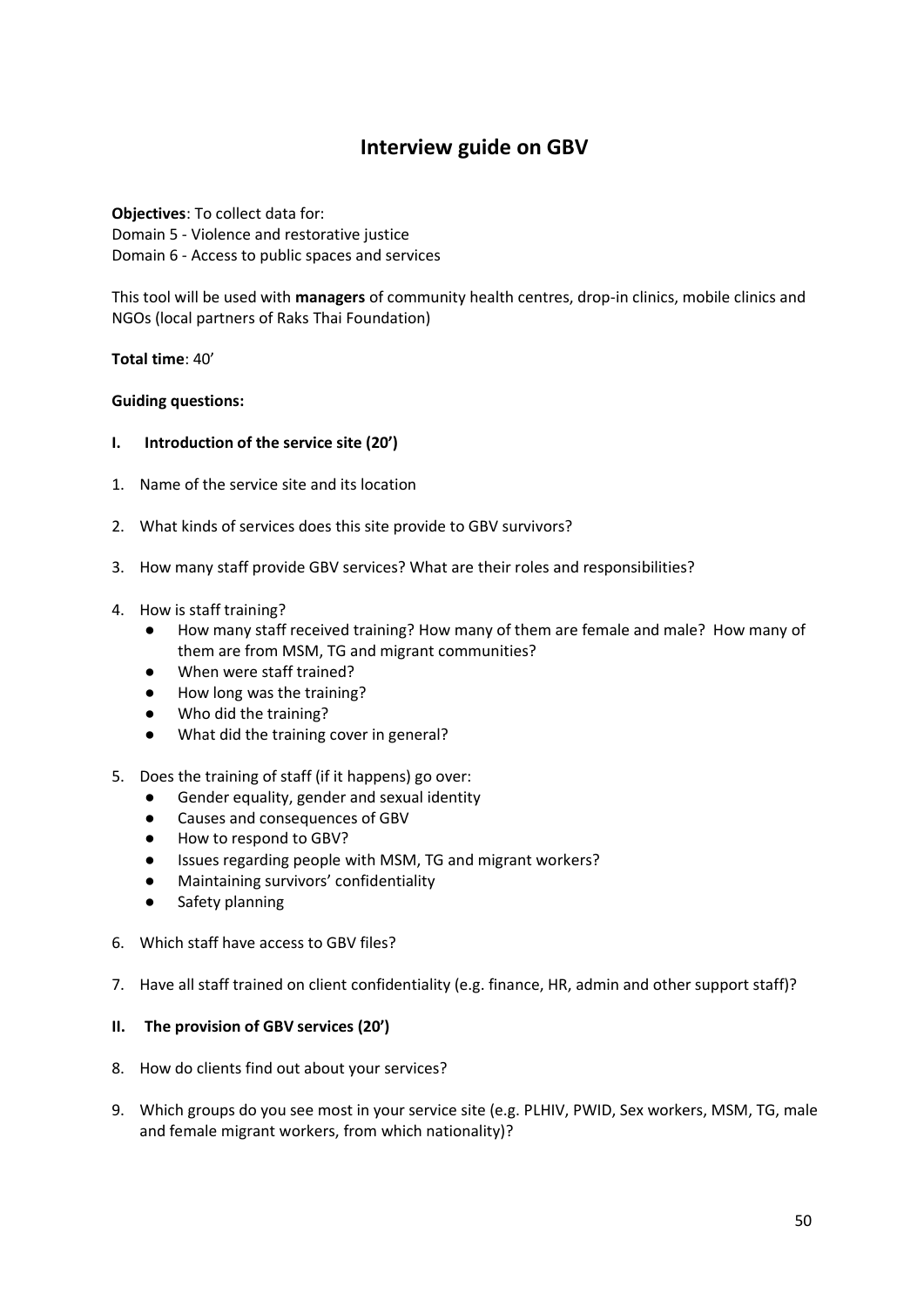- 10. Do providers have a list of referral services? To which services do providers refer clients? How is the referral process?
- 11. What is your impression of the overall quality of GBV services by your organization/centre? What are the major challenges?
- 12. Are there specific issues in providing services to these groups compared to other populations?
- 13. What are your priorities in advocacy for more support to GBV prevention and respond?
- 14. Anything else you would like to mention on this subject? Any questions for us?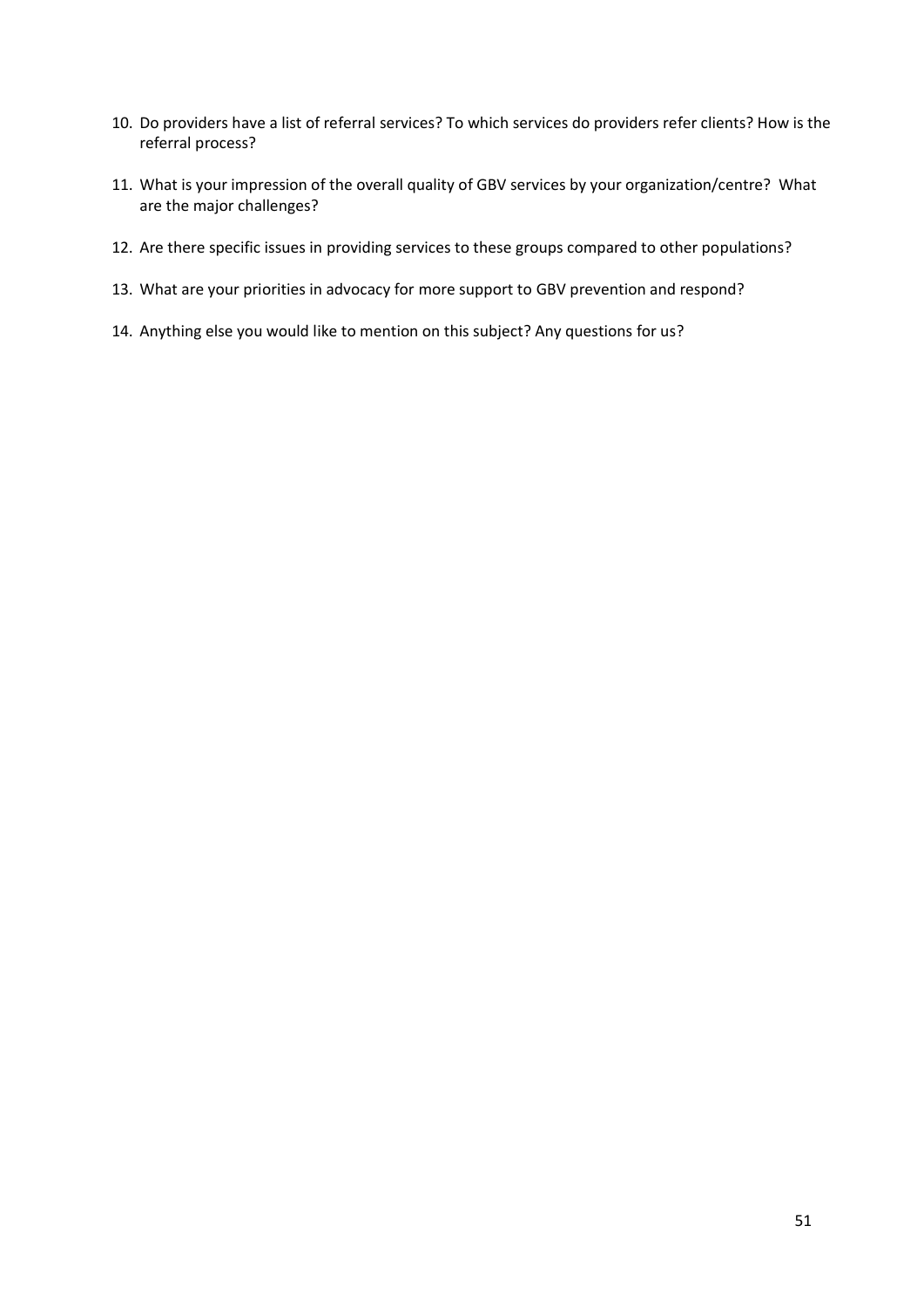# **Observation Checklist for GBV Service Sites**

<span id="page-51-0"></span>Community Name:

Name of specific service site:

Services provided:

Hours of operation:

Free or Fee:  $\quad \quad$  If clients have to pay fee, please note the average cost here:

Date:

Name of the person writing observations:

\**Take a picture of the location or building after receiving consent*

- 1. Is the building or location easily accessible? Describe any features e.g. ramps, steps, paths
- 2. Does the site provide other services besides GBV services? If yes, what services?
- 3. If this site provides only GBV services, how is it identified? *(\* Take photo of the front*)
- 4. If yes, do GBV survivors share the same waiting are with other clients? Would others in the waiting area know they are there for GBV services?
- 5. Are there interview/counselling room(s) where a provider gives services: *\* Take picture*
- 6. If there is more than one room, ask if one of the rooms is reserved for female survivors.
- 7. If it is not a room, please ask where the counselling area is and if there is a reserved area for female survivors.
- 8. Where are client files kept? Is the location:
	- Dedicated only to GBV survivor's files?
	- Locked under key?
	- Who has access to these files?
	- Describe the location:
- 9. Do they have a list of referral services with updated contacts? Which services do they often refer clients?
- 10. Do they have an interview guide or service provision guide for providing GBV services?
- 11. If it is a health service centre, check whether they have the following supplies:
	- Post Exposure Prophylaxis <u>●</u>
	- HIV test kit
	- Emergency Contraception
	- Rape Kit or other kit for gathering evidence